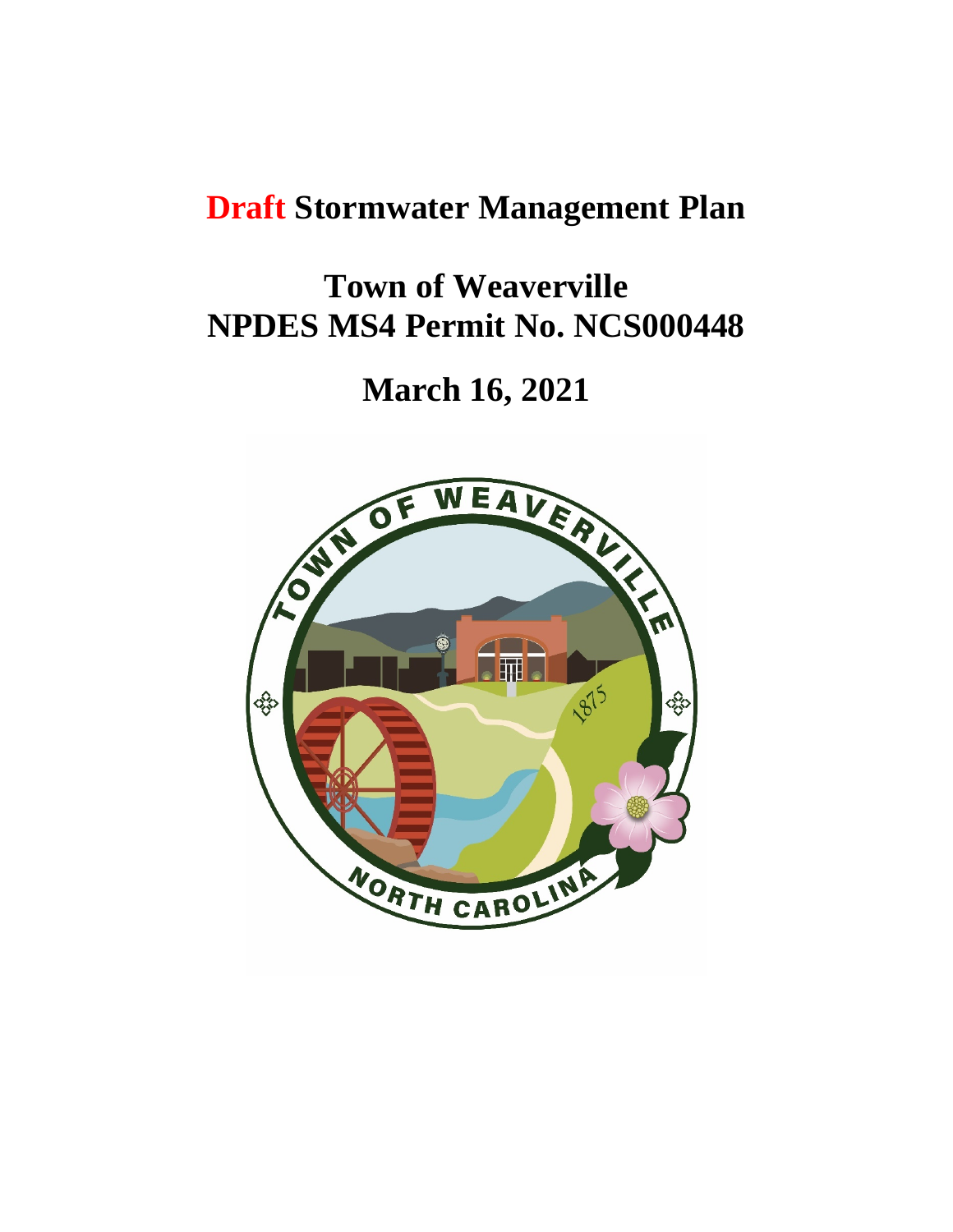# **Table of Contents**

| 3.1             |                                                                |
|-----------------|----------------------------------------------------------------|
| 3.2             |                                                                |
| 3.3             |                                                                |
| 3.4             |                                                                |
| 3.5             |                                                                |
| 3.6             |                                                                |
| 3.7             |                                                                |
| 3.8             |                                                                |
| 3.9             |                                                                |
|                 |                                                                |
| 4.1             |                                                                |
| 4.2             |                                                                |
| 4.3             |                                                                |
| 4.4             |                                                                |
| 4.5             |                                                                |
|                 |                                                                |
|                 |                                                                |
|                 | PART 7: ILLICIT DISCHARGE DETECTION AND ELIMINATION PROGRAM 21 |
|                 |                                                                |
|                 |                                                                |
| <b>PART 10:</b> | POLLUTION PREVENTION AND GOOD HOUSEKEEPING PROGRAMS35          |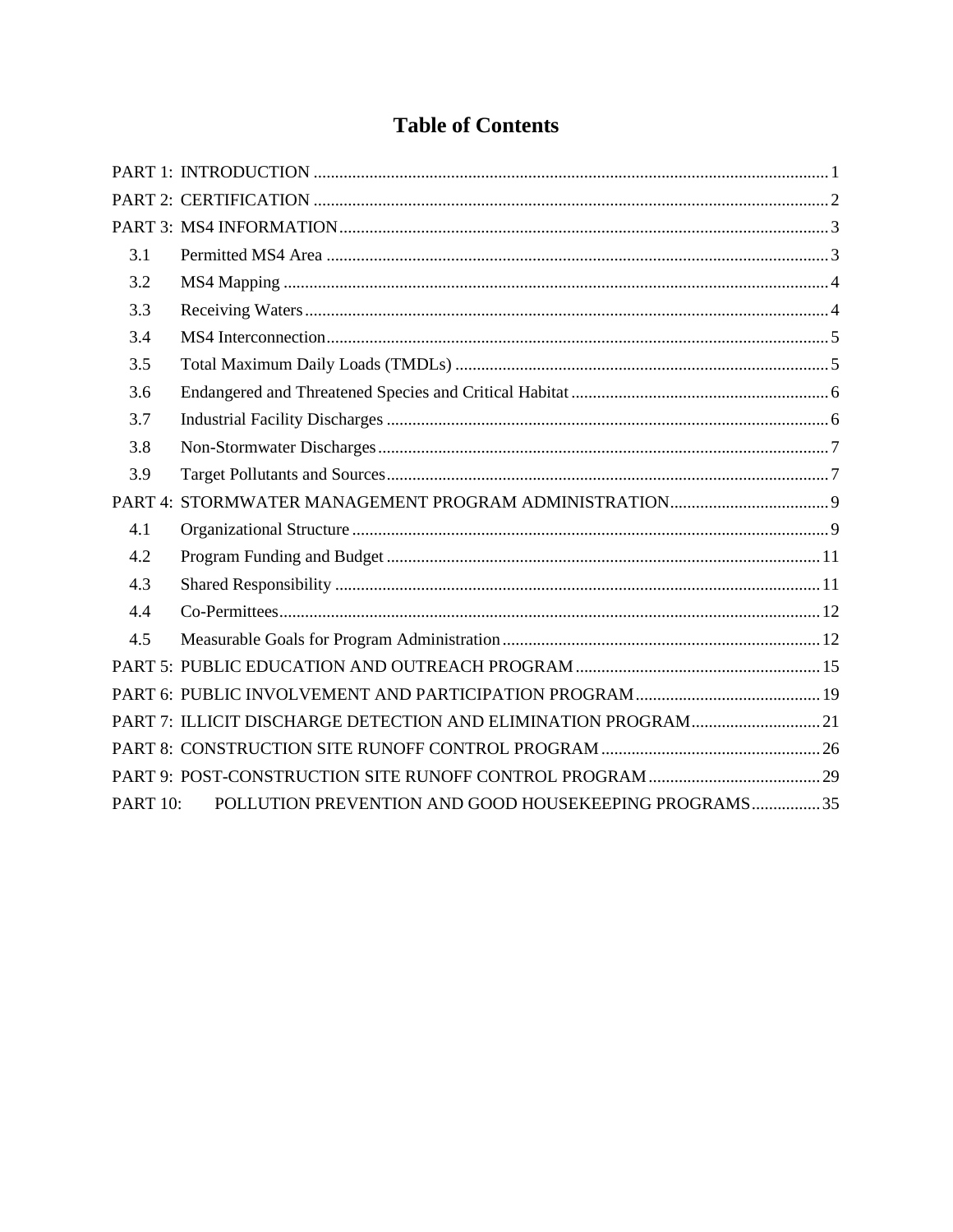# **List of Tables**

- Table 1: Summary of MS4 Mapping
- Table 2: Summary of MS4 Receiving Waters
- Table 3: Summary of Approved TMDLs
- Table 4: Summary of Federally Listed Species/Habitat Impacted by Surface Water Quality
- Table 5: NPDES Stormwater Permitted Industrial Facilities
- Table 6: Non-Stormwater Discharges
- Table 7: Summary of Target Pollutants and Sources
- Table 8: Summary of Responsible Parties
- Table 9: Shared Responsibilities
- Table 10: Co-Permittee Contact Information
- Table 11: Program Administration BMPs
- Table 12: Summary of Target Pollutants & Audiences
- Table 13: Public Education and Outreach BMPs
- Table 14: Public Involvement and Participation BMPs
- Table 15: Illicit Discharge Detection and Elimination BMPs
- Table 16: Qualifying Alternative Program Components for Construction Site Runoff Control Program
- Table 17: Construction Site Runoff Control BMPs
- Table 18: Qualifying Alternative Program(s) for Post-Construction Site Runoff Control Program
- Table 19: Summary of Existing Post-Construction Program Elements
- Table 20: Post Construction Site Runoff Control BMPs
- Table 21: Pollution Prevention and Good Housekeeping BMPs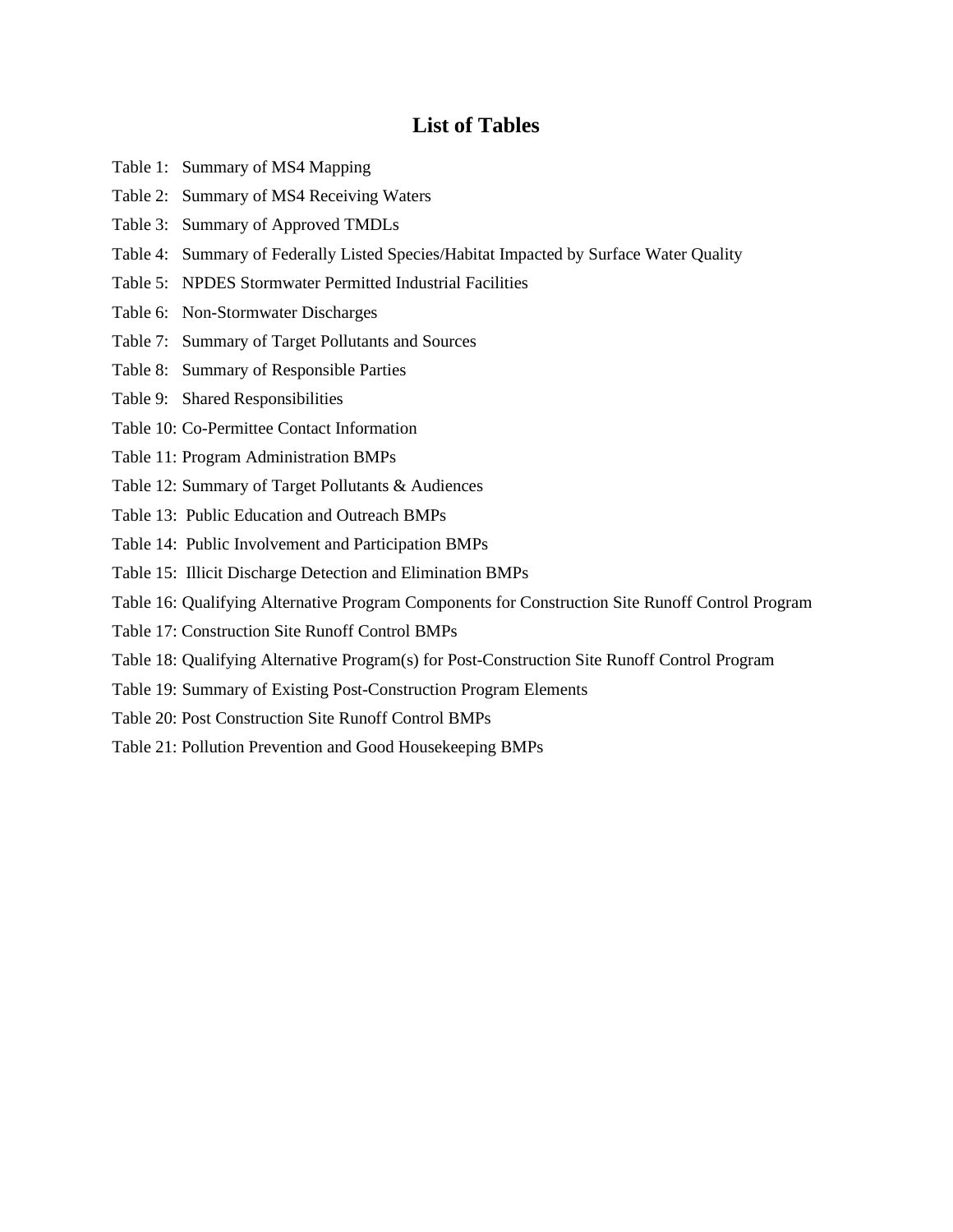# **PART 1: INTRODUCTION**

The purpose of this Stormwater Management Plan (SWMP) is to establish and define the means by which the Town of Weaverville will comply with its National Pollutant Discharge Elimination System (NPDES) Municipal Separate Storm Sewer System (MS4) Permit and the applicable provisions of the Clean Water Act to meet the federal standard of reducing pollutants in stormwater runoff to the maximum extent practicable.

This SWMP identifies the specific elements and minimum measures that the Town of Weaverville will develop, implement, enforce, evaluate and report to the North Carolina Department of Environmental Quality (NCDEQ) Division of Energy, Minerals and Land Resources (DEMLR) in order to comply with the MS4 Permit Number NCS000448 as issued by NCDEQ. This permit covers activities associated with the discharge of stormwater from the MS4 as owned and operated by the Town of Weaverville and located within the corporate limits of the Town of Weaverville.

In preparing this SWMP, the Town of Weaverville has evaluated its MS4 and the permit requirements to develop a comprehensive 5-year SWMP that will meet the community's needs, address local water quality issues and provide the minimum measures necessary to comply with the permit. The SWMP will be evaluated and updated annually to ensure that the elements and minimum measures it contains continue to adequately provide for permit compliance and the community's needs.

Once the SWMP is approved by NCDEQ, all provisions contained and referenced in this SWMP, along with any approved modifications of the SWMP, are incorporated by reference into the permit and become enforceable parts of the permit.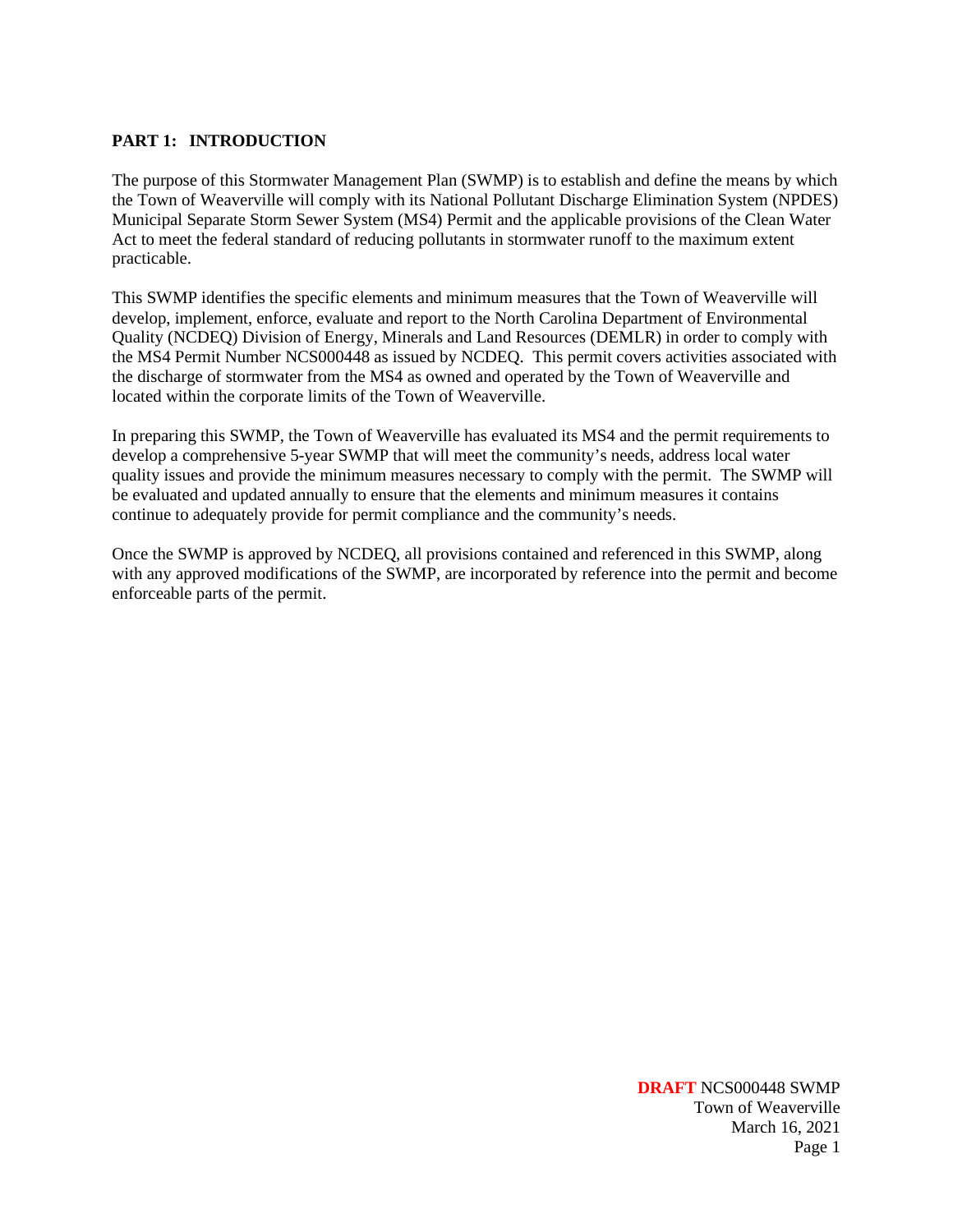#### **PART 2: CERTIFICATION**

By my signature below I hereby certify, under penalty of law, that this document and all attachments were prepared under my direction or supervision in accordance with a system designed to assure that qualified personnel properly gather and evaluate the information submitted. Based on my inquiry of the person or persons who manage the system, or those persons directly responsible for gathering the information, the information submitted is, to the best of my knowledge and belief, true, accurate, and complete.

I am aware that there are significant penalties for submitting false information, including the possibility of fines and imprisonment for knowing violations.

I am also aware that the contents of this document shall become an enforceable part of the NPDES MS4 Permit, and that both the Division and the Environmental Protection Agency have NPDES MS4 Permit compliance and enforcement authority.

- $\Box$  I am a ranking elected official.
- $\boxtimes$  I am a principal executive officer for the permitted MS4.
- $\Box$  I am a duly authorized representative for the permitted MS4 and have attached the authorization made in writing by a principal executive officer or ranking elected official which specifies me as (*check one*):
	- $\Box$  A specific individual having overall responsibility for stormwater matters.
	- $\Box$  A specific position having overall responsibility for stormwater matters.

| Signature:    |                      |
|---------------|----------------------|
| Print         |                      |
| Name:         | Selena D. Coffey     |
| Title:        | <b>Town Manager</b>  |
| Signed this 1 | thay of March, 2021. |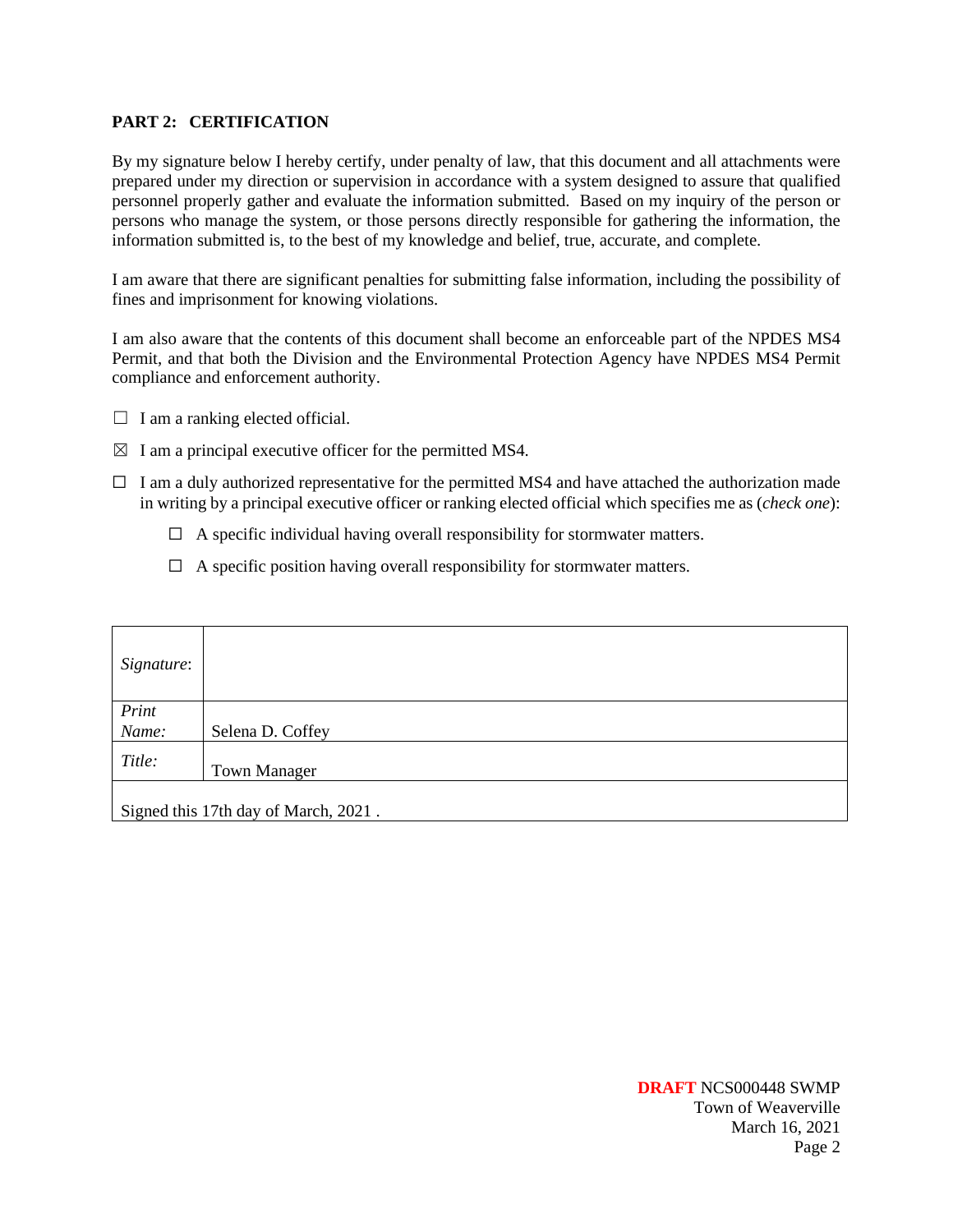# **PART 3: MS4 INFORMATION**

#### **3.1 Permitted MS4 Area**

This SWMP applies throughout the corporate limits of the Town of Weaverville, including all regulated activities associated with the discharge of stormwater from the MS4. The map below shows the corporate limits of Town of Weaverville as of the date of this document. The Town of Weaverville currently has no legal authority to exercise an extraterritorial jurisdiction.

Town of Weaverville - Municipal Limits



**DRAFT** NCS000448 SWMP Town of Weaverville March 16, 2021 Page 3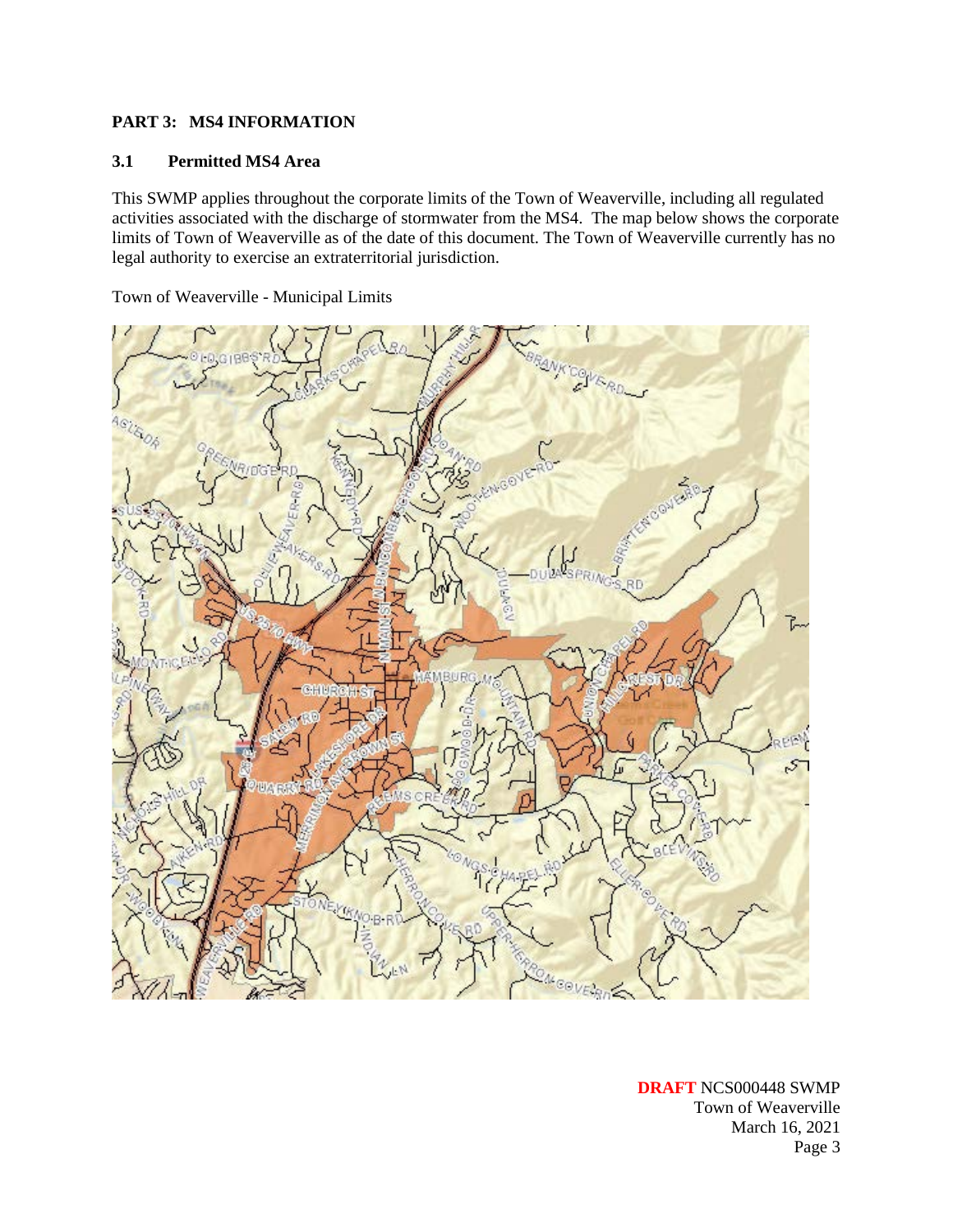# **3.2 MS4 Mapping**

The Town of Weaverville has not mapped its MS4 system and proposes to do so as set out in BMP No. 20.

| Table 1: Summary of Current MS4 Mapping |  |  |
|-----------------------------------------|--|--|
|                                         |  |  |

| Percent of MS4 Area Mapped    | 0.0 | %         |
|-------------------------------|-----|-----------|
| No. of Major Outfalls* Mapped |     | $0$ total |

As it develops its MS4 map, the Town will include all pipes, flow direction, inverts, ditches, inlets, catch basins, manholes, major outfalls, sizes, condition, etc., in order to conform with permit item 3.4.1 for specific requirements. It is understood that an outfall is a point where the MS4 discharges from a pipe or other conveyance (e.g. a ditch) directly into surface waters. Major outfalls are required to be mapped to meet permit requirements. A major outfall is a 36-inch diameter pipe or discharge from a drainage area > 50-acres; and for industrial zoned areas a 12-inch diameter pipe or a drainage area > 2-acres.

# **3.3 Receiving Waters**

The Town of Weaverville MS4 is located within the French Broad River Basin and discharges directly into receiving waters as listed in Table 2 below. Applicable water quality standards listed below are compiled from the following NCDEQ sources:

- o [Waterbody Classification Map](https://ncdenr.maps.arcgis.com/apps/webappviewer/index.html?id=6e125ad7628f494694e259c80dd64265)
- o [Impaired Waters and TMDL Map](https://ncdenr.maps.arcgis.com/apps/webappviewer/index.html?id=e9be6474b041491d8b4c0b77edace6bd)
- o Most recent NCDEQ Final [303\(d\) List](https://deq.nc.gov/about/divisions/water-resources/planning/modeling-assessment/water-quality-data-assessment/integrated-report-files)

|  |  | Table 2: Summary of MS4 Receiving Waters |
|--|--|------------------------------------------|
|--|--|------------------------------------------|

| <b>Receiving Water Name</b>     | Stream          | <b>Water Quality</b> | 303(d) Listed Parameter(s) |
|---------------------------------|-----------------|----------------------|----------------------------|
|                                 | Index $/$ AU    | Classification       | of Interest                |
|                                 | Number          |                      |                            |
| Reems Creek                     | $6 - 87 - (10)$ |                      | N/A                        |
| Gill Branch                     | $6 - 87 - 12$   |                      | N/A                        |
| Lake Louise                     | $6 - 87 - 11$   |                      | N/A                        |
| Reynolds Branch - Tributary to  |                 |                      |                            |
| the headwaters of Reems Creek   |                 |                      |                            |
| Pickens Branch - Tributary from |                 |                      |                            |
| Kyfields Lake to Lake Louise    |                 |                      |                            |
| Lyda Branch - Tributary to the  |                 |                      |                            |
| headwaters of Lake Louise       |                 |                      |                            |

C – Class C (fishable/swimmable waters)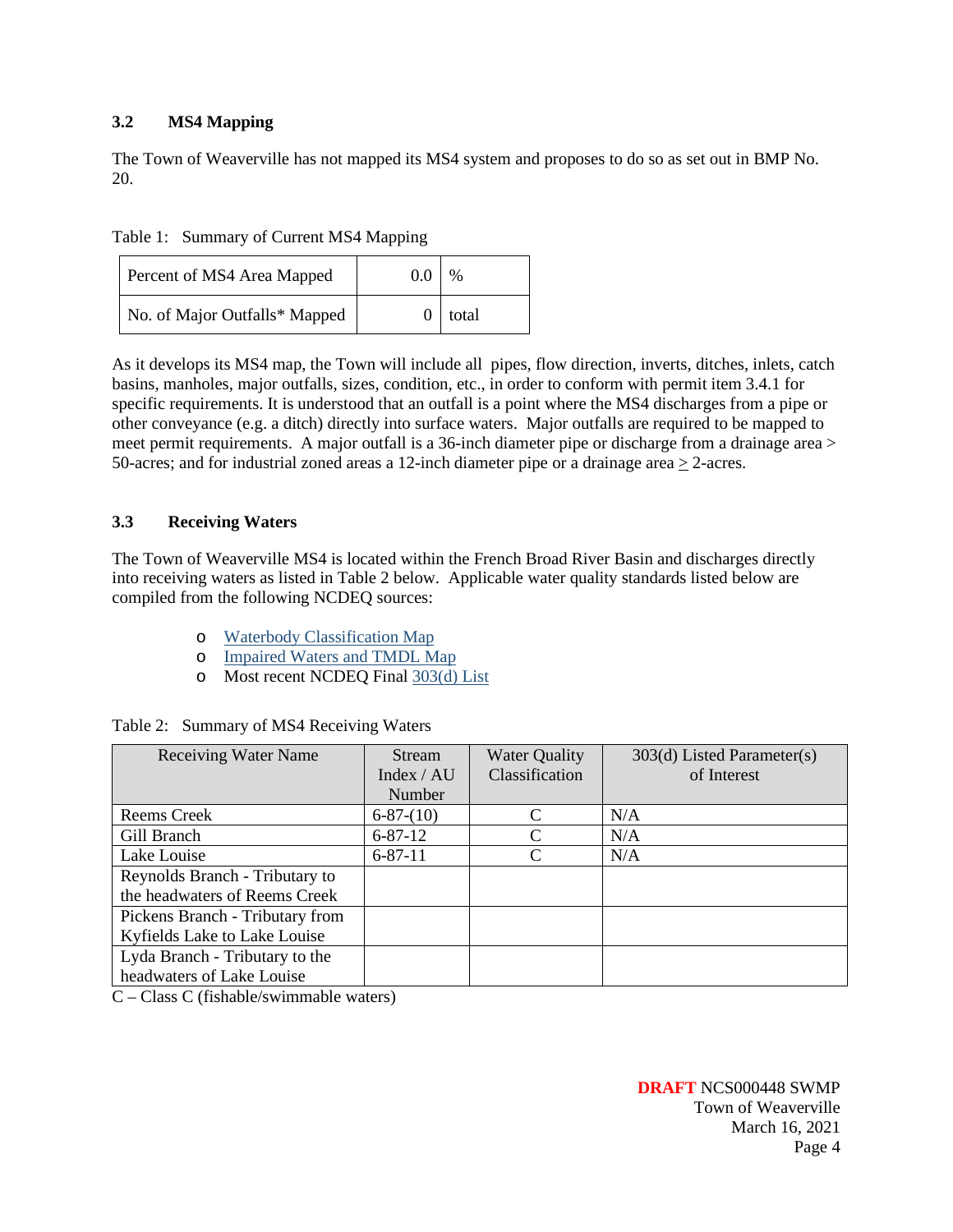#### **3.4 MS4 Interconnection**

The Town of Weaverville MS4 is not interconnected with another regulated MS4 and directly discharges to the receiving waters as listed in Table 2 above.

### **3.5 Total Maximum Daily Loads (TMDLs)**

The TMDL(s) listed in Table 3 below have been approved within the MS4 area, as determined by the map and list provided on th[e NCDEQ Modeling & Assessment Unit web page.](https://deq.nc.gov/about/divisions/water-resources/planning/modeling-assessment/tmdls/draft-and-approved-tmdls) The table also indicates whether the approved TMDL has a specific stormwater Waste Load Allocation (WLA) for any watershed directly receiving discharges from the permitted MS4, and whether a Water Quality Recovery Program has been implemented to address the WLA.

Table 3: Summary of Approved TMDLs

| Water Body Name | <b>TMDL Pollutant(s) of Concern</b> | Stormwater  | Water    |
|-----------------|-------------------------------------|-------------|----------|
|                 |                                     | Waste       | Quality  |
|                 |                                     | Load        | Recovery |
|                 |                                     | Allocation  | Program  |
|                 |                                     | ${\rm Y/N}$ | Y/N)     |
| Statewide       | Mercury                             | N           | N        |

The Statewide TMDL for mercury does not require any actions by the NPDES stormwater permittees because most mercury in stormwater comes from atmospheric deposition.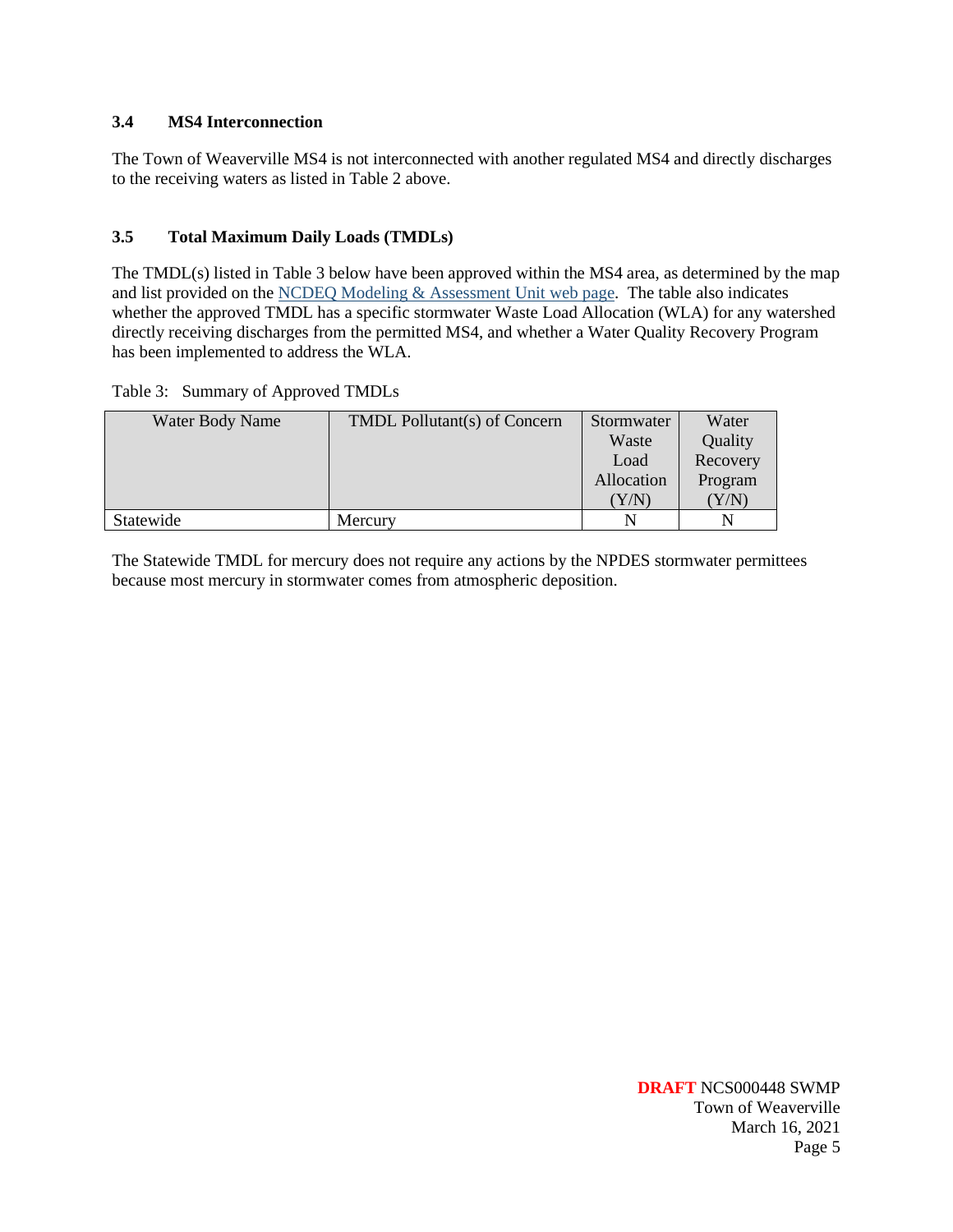# **3.6 Endangered and Threatened Species and Critical Habitat**

Significant populations of threatened or endangered species and/or critical habitat are identified within the regulated MS4 urbanized area, as determined by a review of the [Endangered and Threatened Species and](https://www.fws.gov/raleigh/species/cntylist/nc_counties.html)  Species of Concern by [County for North Carolina Map](https://www.fws.gov/raleigh/species/cntylist/nc_counties.html) and [Listed species believe to or known to occur in](https://ecos.fws.gov/ecp0/reports/species-listed-by-state-report?state=NC&status=listed)  [North Carolina map](https://ecos.fws.gov/ecp0/reports/species-listed-by-state-report?state=NC&status=listed) as provided by the [U.S. Fish and Wildlife Service.](https://www.fws.gov/endangered/?s8fid=112761032793&s8fid=112762573903&countyName=Wake) Of those species listed, Table 4 summarizes the species that may be significantly impacted by the quality of surface waters within their habitat.

| Scientific Name             | Common name                   | Species Group     | Federal               |
|-----------------------------|-------------------------------|-------------------|-----------------------|
|                             |                               |                   |                       |
|                             |                               |                   | <b>Listing Status</b> |
| Haliaeetus leucocephalus    | Bald eagle                    | Vertebrate        | <b>BGPA</b>           |
| Glyptemys muhlenbergii      | Bog turtle                    | Vertebrate        | T(S/A)                |
| Cryptobranchus              | Hellbender                    | Vertebrate        | <b>ARS</b>            |
| alleganiensis               |                               |                   |                       |
| Desmognathus wrighti        | Pygmy salamander              | Vertebrate        | <b>FSC</b>            |
| Sorex palustris punctulatus | Southern water shrew          | Vertebrate        | <b>FSC</b>            |
| Alasmidonta raveneliana     | Appalachian elktoe            | Invertebrate      | E                     |
| Cambarus reburrus           | French Broad crayfish         | Invertebrate      | <b>FSC</b>            |
| Hexastylis rhombiformis     | <b>French Broad heartleaf</b> | Vascular plant    | <b>FSC</b>            |
| Hexastylis naniflora        | Dwarf flowered heartleaf      | Vascular plant    | T                     |
| Lilium grayi                | Gray's lily                   | Vascular plant    | <b>FCS</b>            |
| Sarracenia rubra ssp.       | Mountain sweet                | Vascular plant    | E                     |
| Jonesii                     | pitcherplant                  |                   |                       |
| Sarracenia oreophila        | Green pitcherplant            | Vascular plant    | E                     |
| Plagiochila sharpii         | Liverwort                     | Nonvascular plant | <b>ARS</b>            |
| Plagiochila virginica var.  | Liverwort                     | Nonvascular plant | <b>FSC</b>            |
| caroliniana                 |                               |                   |                       |

Table 4: Summary of Federally Listed Species/Habitat Impacted by Surface Water Quality

BGPA = Bald and Golden Eagle Protection Act

 $T(S/A)$  = Threatened due to similiarty of appearance

 $ARS = At$  risk species

FSC = Federal Species of Concern

 $E =$ Endangered

# **3.7 Industrial Facility Discharges**

The Town of Weaverville's MS4 jurisdictional area includes the following industrial facilities which hold NPDES Industrial Stormwater Permits, as determined from the NCDEQ [Active NPDES Stormwater](https://files.nc.gov/ncdeq/Energy%20Mineral%20and%20Land%20Resources/Stormwater/Active%20Permits/Active-NPDES-SW-20181201-Addresses-DEMLR-SW.xlsx) [Permit List](https://files.nc.gov/ncdeq/Energy%20Mineral%20and%20Land%20Resources/Stormwater/Active%20Permits/Active-NPDES-SW-20181201-Addresses-DEMLR-SW.xlsx) and/or [Active Stormwater Permits Map.](https://ncdenr.maps.arcgis.com/apps/webappviewer/index.html?id=93b173a969fd4790bd49256df37360f4)

Table 5: NPDES Stormwater Permitted Industrial Facilities

| Permit Number | <b>Facility Name</b>            |
|---------------|---------------------------------|
| NCG030070     | ABB Motors and Mechanical       |
| NCGNE0333     | Shorewood Packaging Corporation |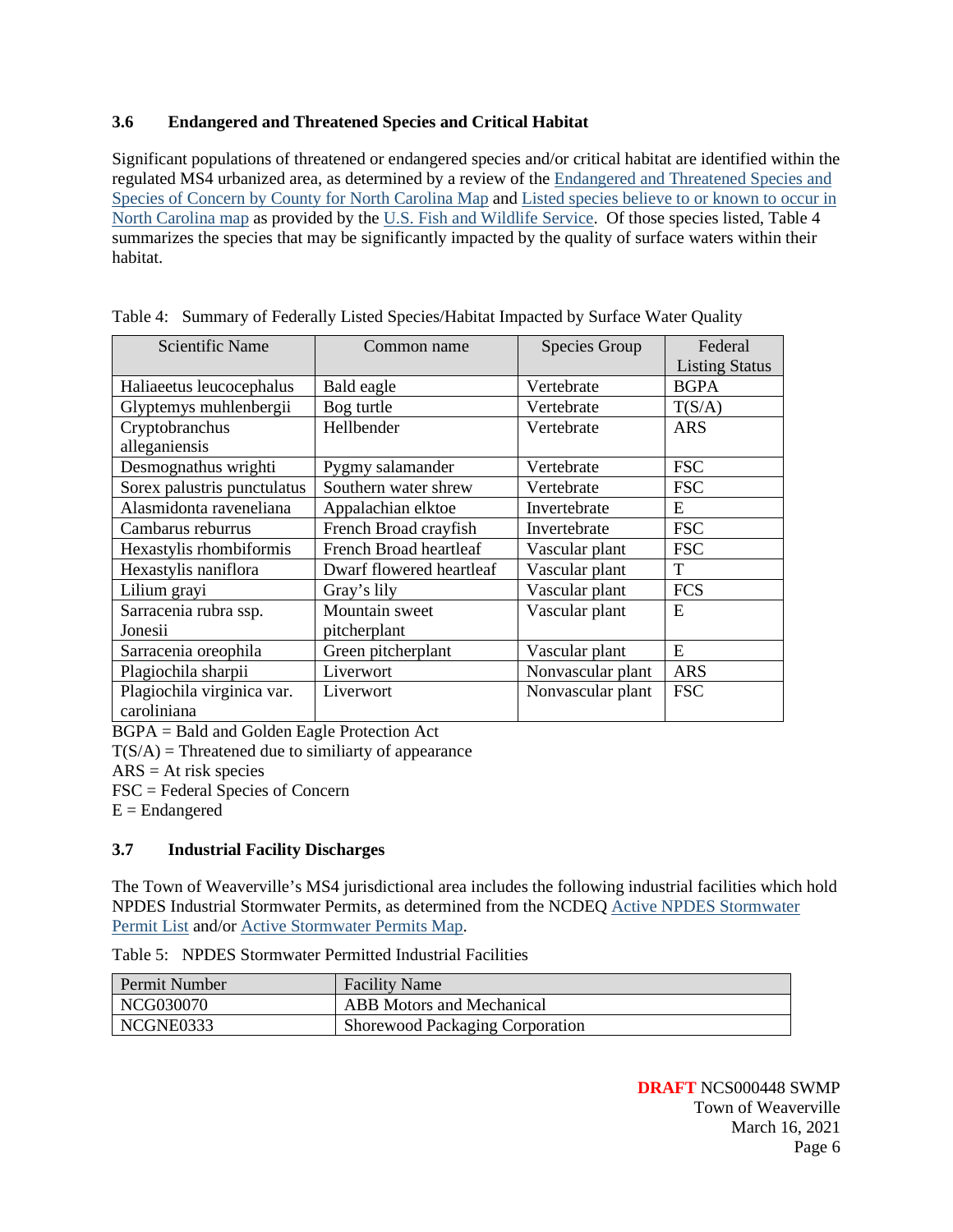#### **3.8 Non-Stormwater Discharges**

The water quality impacts of non-stormwater discharges have been evaluated by the Town of Weaverville as summarized in Table 6 below. The unpermitted non-stormwater flows listed as incidental do not significantly impact water quality. The Town of Weaverville has evaluated residential and charity car washing and street washing for possible significant water quality impacts. The Town performs limited street washing so street washing discharges are possible and are therefore relevant to the MS4.

The Division has not required that other non-stormwater flows be specifically controlled by the Town of Weaverville.

Wash water associated with car washing that does not contain detergents or does not discharge directly into the MS4 is considered incidental. However, these types of non-stormwater discharges that do contain detergents have been evaluated by the Town of Weaverville to determine whether they may significantly impact water quality. They were determined to be a possible cause of water quality impacts and will be addressed through public education efforts.

| Non-Stormwater Discharge                  | <b>Water Quality Impacts</b> |
|-------------------------------------------|------------------------------|
| Water line and fire hydrant flushing      | Incidental                   |
| Landscape irrigation                      | Incidental                   |
| Diverted stream flows                     | Incidental                   |
| Rising groundwater                        | Incidental                   |
| Uncontaminated groundwater infiltration   | Incidental                   |
| Uncontaminated pumped groundwater         | Incidental                   |
| Uncontaminated potable water sources      | Incidental                   |
| Foundation drains                         | Incidental                   |
| Air conditioning condensate               | Incidental                   |
| Irrigation waters                         | Incidental                   |
| Springs                                   | Incidental                   |
| Water from crawl space pumps              | Incidental                   |
| Footing drains                            | Incidental                   |
| Lawn watering                             | Incidental                   |
| Residential and charity car washing       | Possible                     |
| Flows from riparian habitats and wetlands | Incidental                   |
| Dechlorinated swimming pool discharges    | Incidental                   |
| Street wash water                         | Possible                     |
| Flows from firefighting activities        | Incidental                   |

Table 6: Non-Stormwater Discharges

# **3.9 Target Pollutants and Sources**

In addition to those target pollutants identified above, the Town of Weaverville is not aware of other significant water quality issues within the permitted MS4 area.

Table 7 below summarizes the water quality pollutants identified throughout Part 3 of this SWMP, the likely activities/sources/targeted audiences attributed to each pollutant, and identifies the associated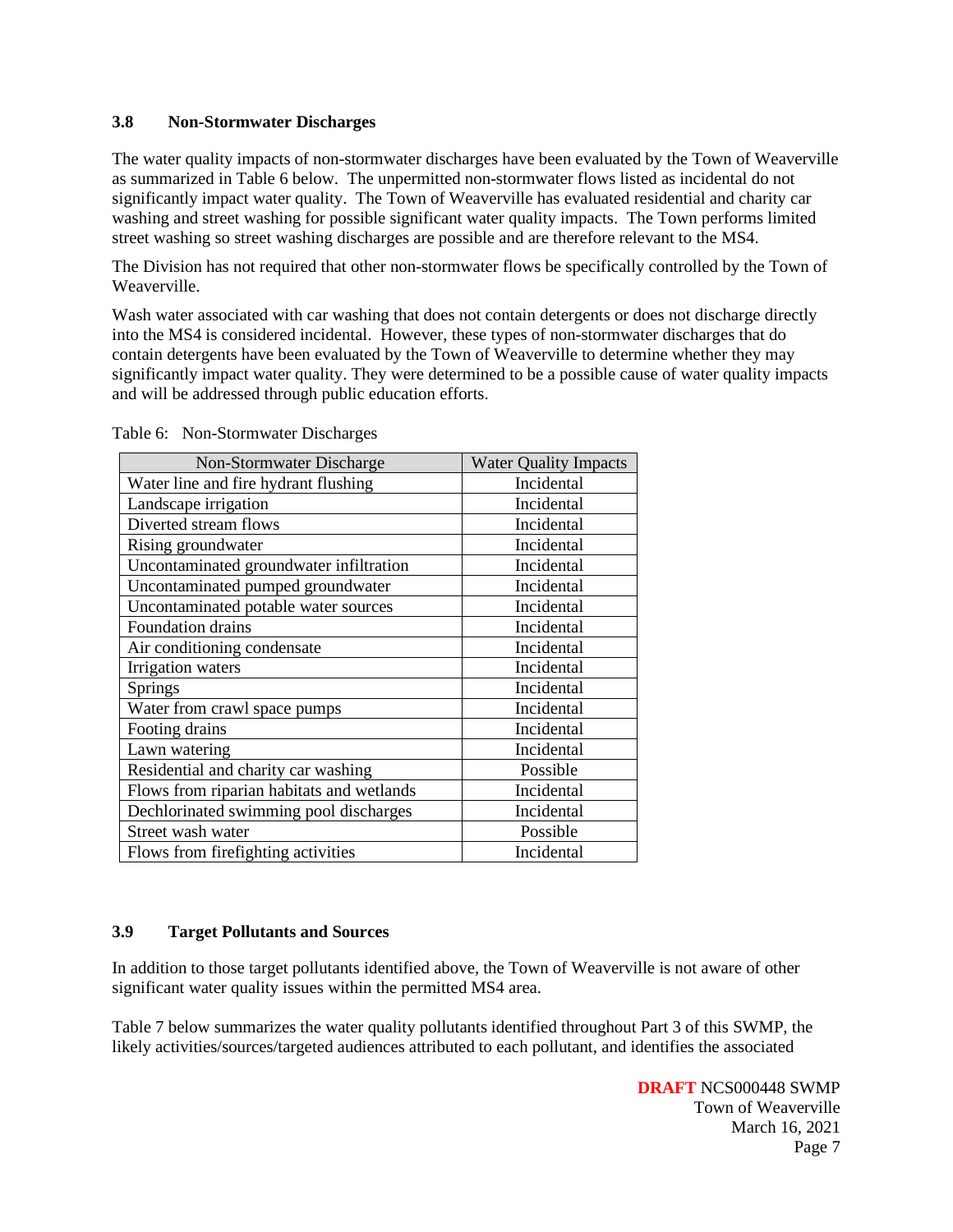SWMP programs that address the target pollutants. In addition, the Town of Weaverville has evaluated schools, homeowners and businesses as target audiences that are likely to have significant stormwater impacts. The schools were selected as a target audience due to the opportunity to affect positive change through education and involvement opportunities. Homeowners and businesses were identified as target audiences because they were likely sources of non-point pollution through uninformed management practices.

| <b>Target Pollutants</b>        | <b>Likely Sources/Target Audiences</b> | <b>SWMP Program Addressing Target</b>    |
|---------------------------------|----------------------------------------|------------------------------------------|
|                                 |                                        | Pollutants/Audiences                     |
| Litter                          | Residential, commercial, schools       | Public Education & Outreach, Public      |
|                                 |                                        | Involvement & Participation              |
| Yard Waste (leaves and          | Residential, commercial                | Public Education & Outreach, Public      |
| grass clippings)                |                                        | Involvement & Participation              |
| Sediment                        | Construction                           | <b>Construction Site Runoff Control</b>  |
| <b>Nutrients</b>                | Sewer overflows, failing septic        | Public Education & Outreach, Illicit     |
|                                 | systems, urbanization, schools         | Discharge Detection & Elimination,       |
|                                 |                                        | <b>Construction Site Runoff Control,</b> |
|                                 |                                        | <b>Post-Construction Site Runoff</b>     |
|                                 |                                        | Control, Pollution Prevention & Good     |
|                                 |                                        | Housekeeping                             |
| Fecal coliform                  | Sewer overflows, failing septic        | Public Education & Outreach, Illicit     |
|                                 | systems, wildlife, illicit discharges  | Discharge Detection & Elimination        |
| Mercury/statewide TMDL          | Atmospheric deposition                 | Public Education & Outreach (fish        |
|                                 |                                        | consumption advisory)                    |
| <b>Illicit Discharges</b>       | Residential, commercial,               | Public Education & Outreach, Illicit     |
|                                 | industrial, Town staff                 | Discharge Detection & Elimination        |
| <b>Illegal Dumping</b>          | Residential, commercial,               | Public Education & Outreach,             |
|                                 | industrial, Town staff                 | Pollution Prevention & Good              |
|                                 |                                        | Housekeeping                             |
| Improper Disposal of            | Residential, commercial,               | Public Education & Outreach, Public      |
| Waste                           | industrial, Town staff                 | Involvement & Participation,             |
|                                 |                                        | Pollution Prevention & Good              |
|                                 |                                        | Housekeeping                             |
| <b>General Non-Point Source</b> | Residential, commercial, schools,      | <b>Public Education &amp; Outreach</b>   |
| Pollution                       | Town staff                             |                                          |

Table 7: Summary of Target Pollutants and Sources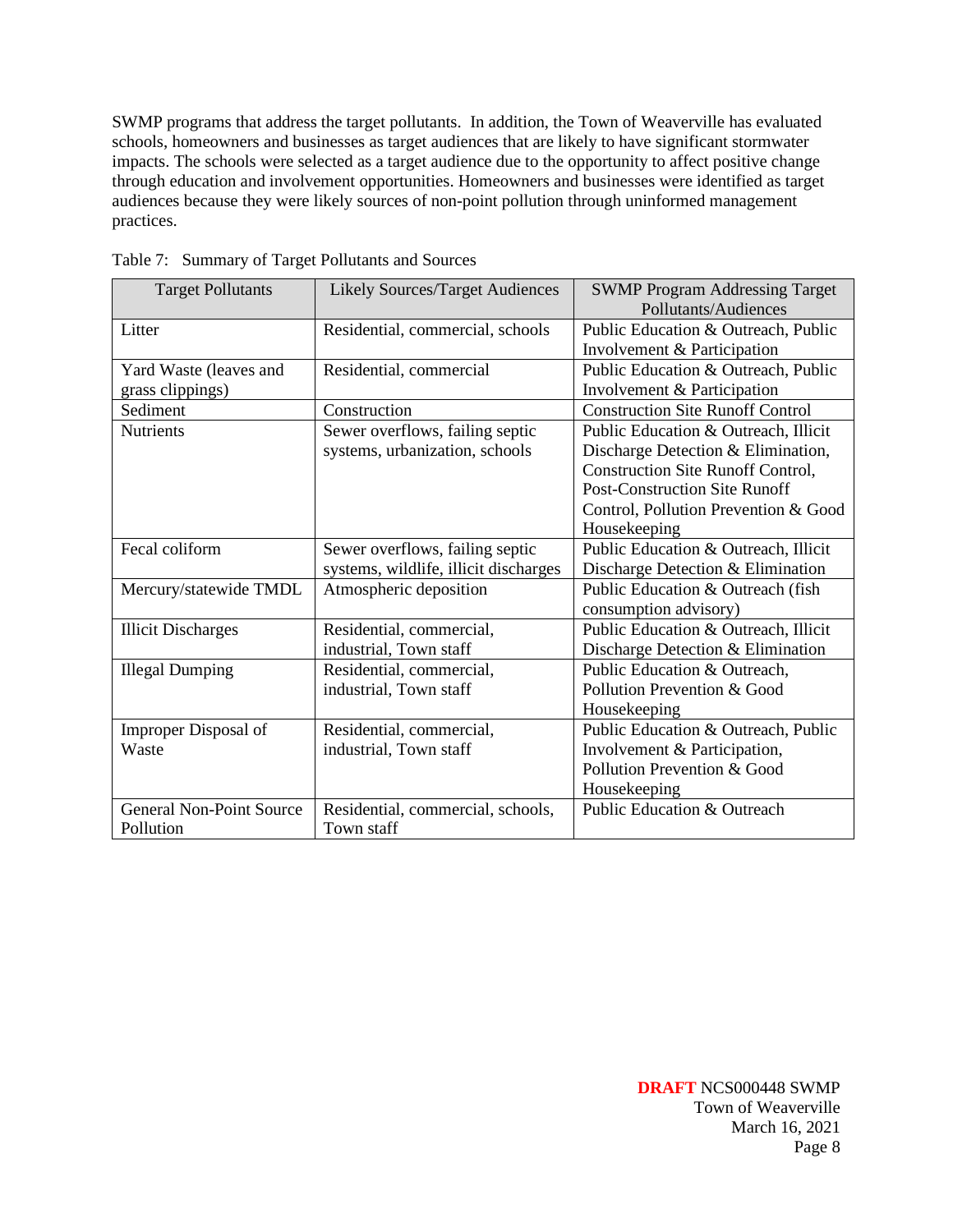# **PART 4: STORMWATER MANAGEMENT PROGRAM ADMINISTRATION**

#### **4.1 Organizational Structure**

The Town's stormwater program is implemented in partnership between the Planning Department and the Public Works Department. The Planning Department is responsible for the public outreach and involvement components and serves as the liaison to Buncombe County which shares responsibility for administration and implementation of the Construction Site Runoff Control and Post-Construction Site Runoff Control. The Public Works Department is responsible for good housekeeping and municipal pollution prevention activities, stormwater sewer system maintenance, and IDDE. The Public Works Director is designated as the Stormwater Program Administrator.



|  |  | Table 8: Summary of Responsible Parties |  |
|--|--|-----------------------------------------|--|
|--|--|-----------------------------------------|--|

| <b>SWMP Component</b>                              | <b>Responsible Position</b>  | <b>Staff Name</b> | <b>Department</b> |
|----------------------------------------------------|------------------------------|-------------------|-------------------|
| <b>Stormwater Program</b><br><b>Administration</b> | <b>Public Works Director</b> | Dale Pennell      | Public Works      |
| <b>SWMP Management</b>                             | <b>Planning Director</b>     | James Eller       | Planning          |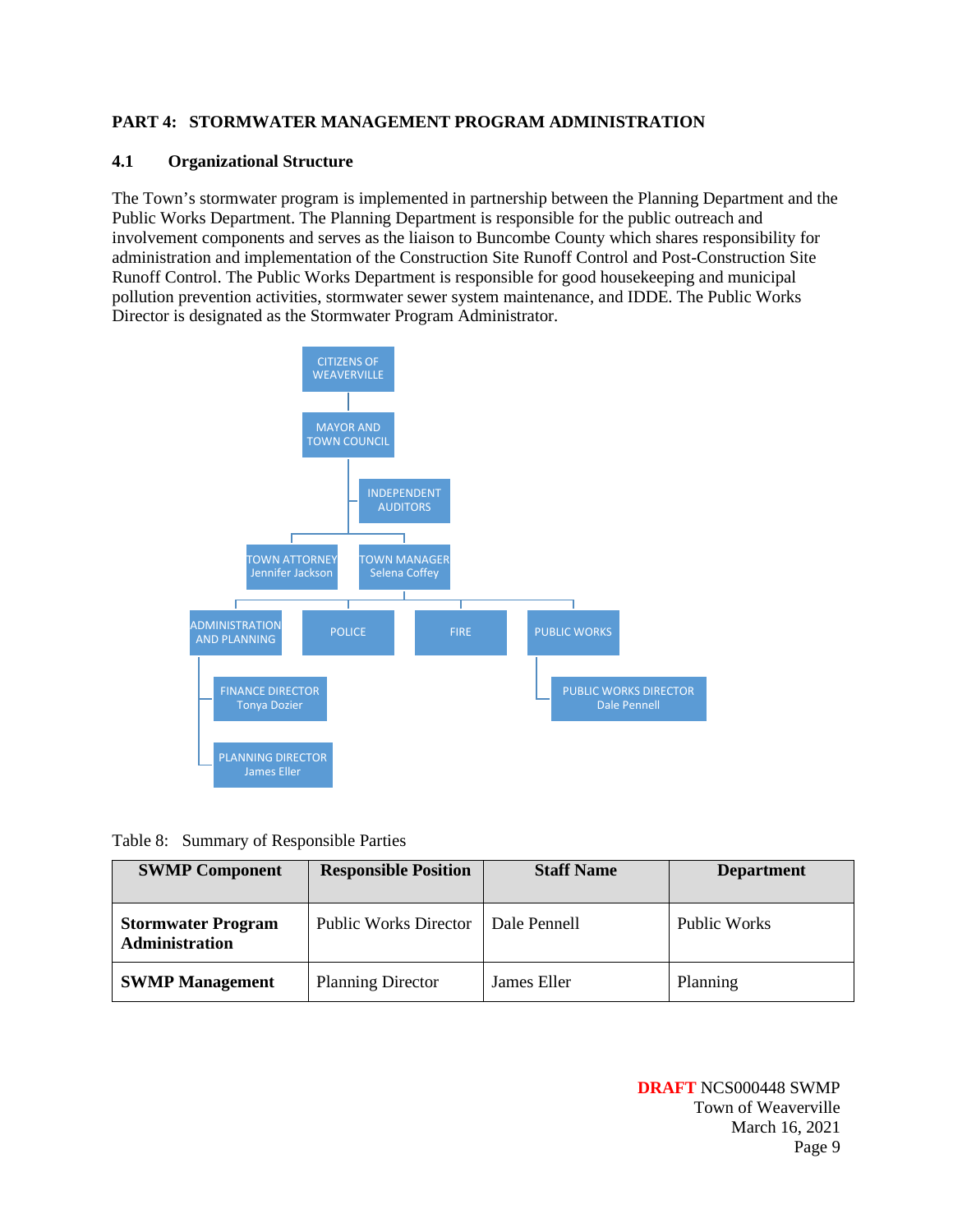| <b>Public Education &amp;</b><br>Outreach                                                            | <b>Planning Director</b>     | James Eller        | Planning            |
|------------------------------------------------------------------------------------------------------|------------------------------|--------------------|---------------------|
| <b>Public Involvement &amp;</b><br>Participation                                                     | <b>Planning Director</b>     | James Eller        | Planning            |
| <b>Illicit Discharge</b><br><b>Detection &amp; Elimination</b>                                       | <b>Public Works Director</b> | Dale Pennell       | <b>Public Works</b> |
| <b>Construction Site</b><br><b>Runoff Control</b>                                                    | <b>Planning Director</b>     | <b>James Eller</b> | Planning            |
| <b>Post-Construction</b><br><b>Stormwater</b><br><b>Management</b>                                   | <b>Planning Director</b>     | James Eller        | Planning            |
| <b>Pollution</b><br><b>Prevention/Good</b><br><b>Housekeeping for</b><br><b>Municipal Operations</b> | <b>Public Works Director</b> | Dale Pennell       | <b>Public Works</b> |
| <b>Municipal Facilities</b><br><b>Operation &amp;</b><br><b>Maintenance Program</b>                  | <b>Public Works Director</b> | Dale Pennell       | <b>Public Works</b> |
| <b>Spill Response Program</b>                                                                        | <b>Public Works Director</b> | Dale Pennell       | <b>Public Works</b> |
| <b>MS4 Operation &amp;</b><br><b>Maintenance Program</b>                                             | <b>Public Works Director</b> | Dale Pennell       | Public Works        |
| <b>Municipal SCM</b><br><b>Operation &amp;</b><br><b>Maintenance Program</b>                         | <b>Public Works Director</b> | Dale Pennell       | <b>Public Works</b> |
| Pesticide, Herbicide &<br><b>Fertilizer Management</b><br>Program                                    | <b>Public Works Director</b> | Dale Pennell       | <b>Public Works</b> |
| Vehicle & Equipment<br><b>Cleaning Program</b>                                                       | <b>Public Works Director</b> | Dale Pennell       | <b>Public Works</b> |
| <b>Pavement Management</b><br>Program                                                                | <b>Public Works Director</b> | Dale Pennell       | <b>Public Works</b> |
| <b>TMDL Requirements</b>                                                                             | N/A                          | N/A                | N/A                 |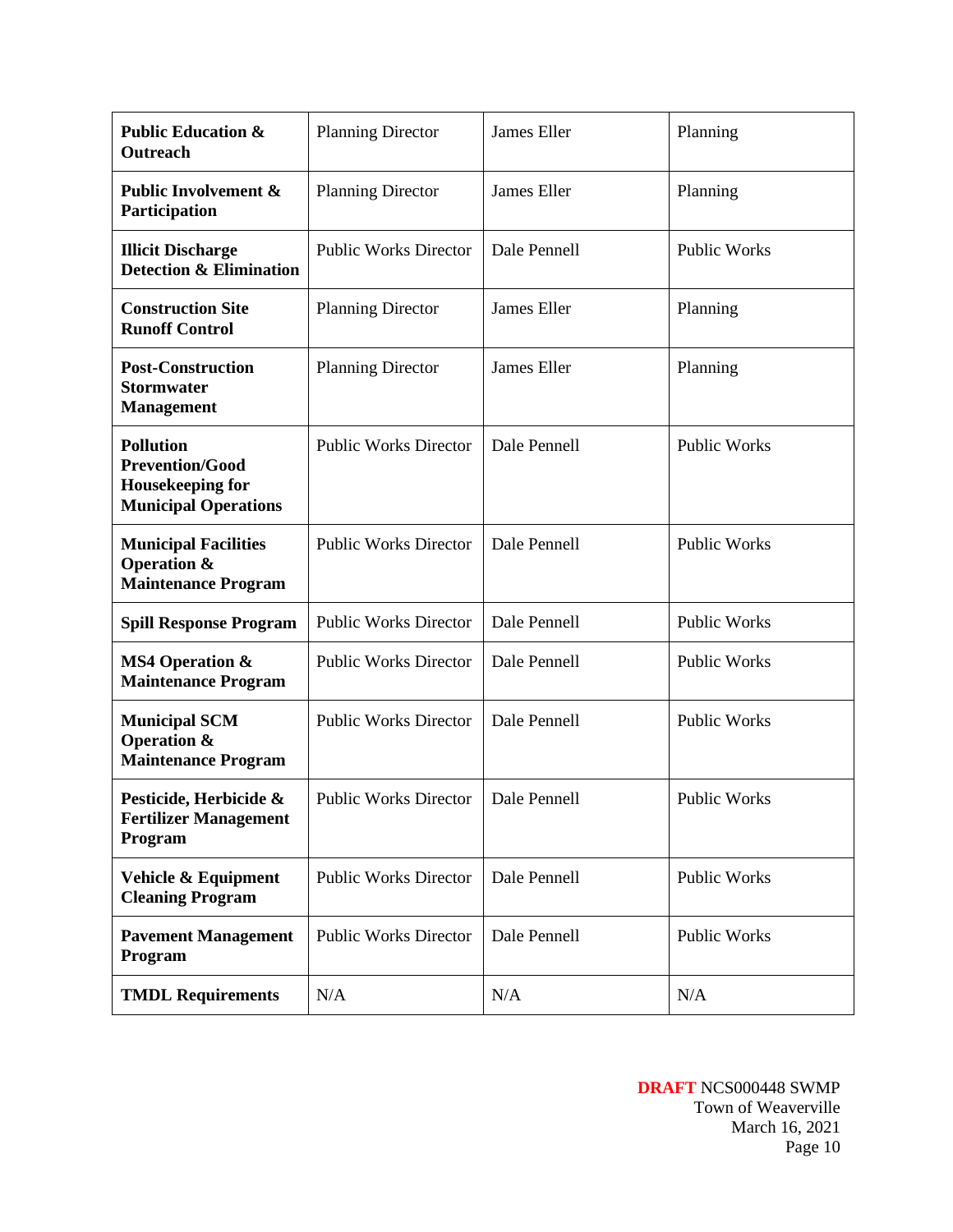# **4.2 Program Funding and Budget**

In accordance with the issued permit, the Town of Weaverville shall maintain adequate funding and staffing to implement and manage the provisions of the SWMP and comply with the requirements of the NPDES MS4 Permit. The budget includes the permit administering and compliance fee, which is billed by the Division annually.

The stormwater activities of the Town are currently included within the general budgets of both the Public Works Department and Administration and have not been tracked.

The Town recognizes that its stormwater program is currently underfunded to conduct all of the proactive elements of the permit. As the Town of Weaverville fully develops and implements its stormwater program, further fiscal analysis and investigation of funding options (such as additional general fund allocation or a stormwater fee) will be conducted as indicated in BMP No. 1 in order to fully fund the program by permit year 5.

#### **4.3 Shared Responsibility**

The Town of Weaverville will share the responsibility to implement the following minimum control measures, which are at least as stringent as the corresponding NPDES MS4 Permit requirement. The Town of Weaverville remains responsible for compliance if the other entity fails to perform the permit obligation, and may be subject to enforcement action if neither the Town of Weaverville nor the other entity fully performs the permit obligation. Table 9 below summarizes who will be implementing the component, what the component program is called, the specific SWMP BMP or permit requirement that is being met by the shared responsibility, and whether or not a legal agreement to share responsibility is in place.

| SWMP BMP or<br>Permit Requirement | Implementing Entity & Program Name                        | Legal<br>Agreement<br>(Y/N) |
|-----------------------------------|-----------------------------------------------------------|-----------------------------|
| Permit Section 3.5.1              | Buncombe County – Buncombe County Sedimentation and       | N                           |
| through $3.5.4$                   | <b>Erosion Control Program</b>                            |                             |
| Permit Section 3.6.1              | Buncombe County – Buncombe County Stormwater Management   |                             |
| through $3.6.5$                   | Program                                                   |                             |
| Permit Section 3.2                | Land of Sky Regional Council – WNC Stormwater Partnership | N                           |
| Permit Section 3.3                | Land of Sky Regional Council - WNC Stormwater Partnership | N                           |

Table 9: Shared Responsibilities

The Town of Weaverville has relied on Buncombe County to perform both the Construction Site Runoff and Post-Construction Site Runoff Controls for decades. Documentation of the legal agreements for these shared responsibilities has not been well maintained or updated in many years and are in need of update or replacement in order to ensure proper documentation of shared responsibilities and to address any program deficiencies noted in the self-audits of the Construction Site Runoff Controls and Post-Construction Site Runoff Controls components (see BMP Nos. 7, 32 and 39).

Land of Sky Regional Council (LOSRC), the North Carolina Council of Government representing the Town of Weaverville and other surrounding jurisdictions, has recently announced its WNC Stormwater Partnership Program (see attached flyer). The Town of Weaverville is in the process of contracting with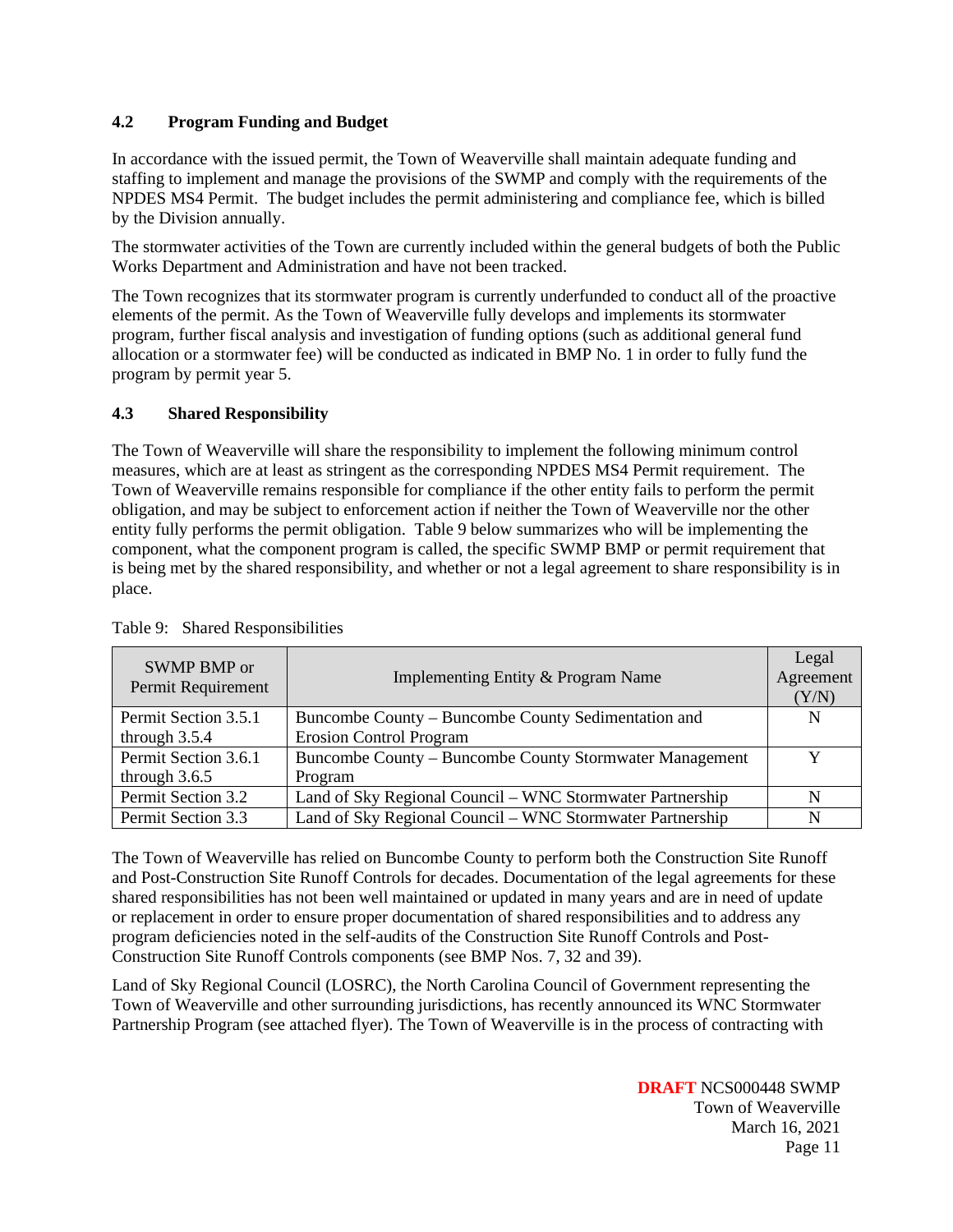LOSRC for the shared responsibilities indicated above and in the BMPs as indicated in this plan, with an effective date of July 1, 2021 (see BMP Nos. 7, 8, and 19).

#### **4.4 Co-Permittees**

The are no other entities applying for co-permittee status under the NPDES MS4 permit number NCS000448 for the Town of Weaverville. Table 10 summarizes contact information for each copermittee.

|  |  | Table 10: Co-Permittee Contact Information |  |  |
|--|--|--------------------------------------------|--|--|
|--|--|--------------------------------------------|--|--|

| Co-Permittee MS4<br>Name | <b>Contact Person</b> | Phone & E-Mail | Interlocal<br>Agreement<br>${\rm Y/N}$ |
|--------------------------|-----------------------|----------------|----------------------------------------|
| N/A                      |                       |                |                                        |

### **4.5 Measurable Goals for Program Administration**

The Town of Weaverville will manage and report the following Best Management Practices (BMPs) for the administration of the Stormwater Management Program.

|                | <b>Table 11: Program Administration BMPs</b>                                                                                                                                                                                                                                                                     |                                                                      |                                       |                                          |  |
|----------------|------------------------------------------------------------------------------------------------------------------------------------------------------------------------------------------------------------------------------------------------------------------------------------------------------------------|----------------------------------------------------------------------|---------------------------------------|------------------------------------------|--|
| Permit<br>Ref. | 2.1 Program Implementation<br>The Permittee shall implement, manage, and oversee all provisions of its approved SWMP to control, to the<br>maximum extent practical, the discharge of pollutants associated with stormwater runoff and illicit discharges,<br>including spills and illegal dumping, from its MS4 |                                                                      |                                       |                                          |  |
| <b>BMP</b>     | A                                                                                                                                                                                                                                                                                                                | B                                                                    | $\mathbf C$                           | D                                        |  |
| No.            | <b>Description of BMP</b>                                                                                                                                                                                                                                                                                        | <b>Measurable Goal(s)</b>                                            | <b>Schedule for</b><br>Implementation | <b>Annual Reporting</b><br><b>Metric</b> |  |
| 1.             | <b>Adequate Funding</b>                                                                                                                                                                                                                                                                                          |                                                                      |                                       |                                          |  |
|                | Perform a fiscal analysis and explore<br>options to obtain adequate program                                                                                                                                                                                                                                      | 1. Complete a fiscal gap<br>analysis                                 | 1. Permit year 1                      | 1. Report monetary value<br>of gap       |  |
|                | funding to fully fund the stormwater<br>program and meet all requirements of<br>the permit. Select and implement a                                                                                                                                                                                               | 2. Determine available<br>funding mechanisms and<br>evaluate options | 2. Permit year 1                      | 2. Completed?<br>yes/no/status           |  |
|                | funding strategy for the Phase II<br>Stormwater Program                                                                                                                                                                                                                                                          | 3. Select a funding<br>mechanism                                     | 3. Permit years 1-2                   | 3. Report funding<br>mechanism selected  |  |
|                |                                                                                                                                                                                                                                                                                                                  | 4. Implement funding<br>mechanism                                    | 4. Permit year 2-5                    | 4. Implemented?<br>Yes/no/status         |  |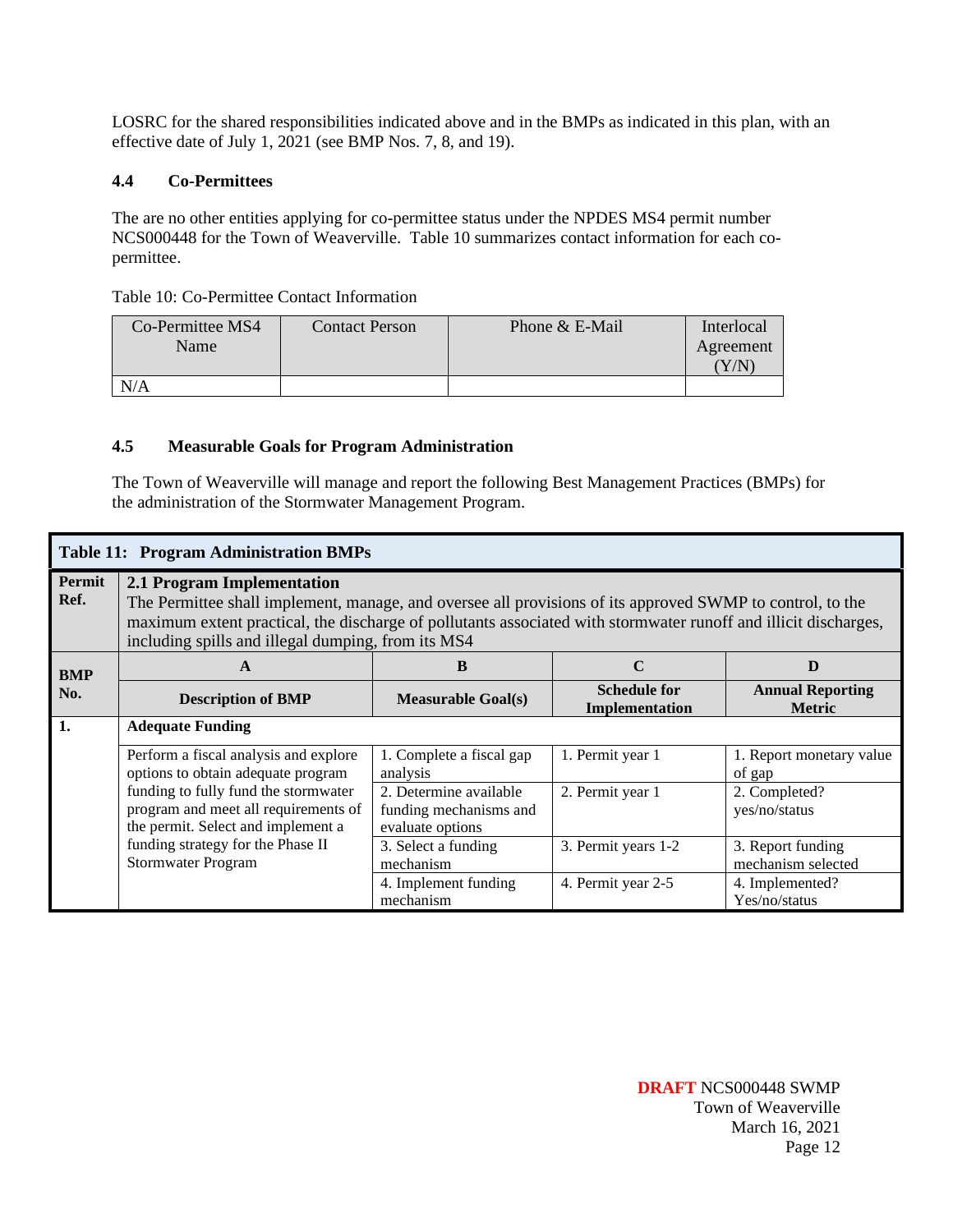| 2.               | <b>Annual Self-Assessment</b>                                                                                                                                                                                                                                                            |                                                                                                                                                     |                                                                                    |                                                                                                                 |
|------------------|------------------------------------------------------------------------------------------------------------------------------------------------------------------------------------------------------------------------------------------------------------------------------------------|-----------------------------------------------------------------------------------------------------------------------------------------------------|------------------------------------------------------------------------------------|-----------------------------------------------------------------------------------------------------------------|
|                  | Perform an annual evaluation of<br>SWMP implementation, suitability of<br>SWMP commitments and any<br>proposed changes to the SWMP<br>utilizing the NCDEQ Annual Self-<br>Assessment Template. The self-<br>assessment reporting period will be<br>the fiscal year (July $1 -$ June 30). | 1. Prepare, certify and<br>submit the Annual Self-<br>Assessment to NCDEQ<br>prior to August 31 each<br>year.                                       | 1. Annually, beginning<br>at the end of permit year<br>1(8/2022)                   | 1. Annual Self-<br>Assessment received by<br>NCDEQ no later than<br>August 31 each year.                        |
| 3.               | <b>Evaluate SWMP and Control Measures to Address Discharges</b>                                                                                                                                                                                                                          |                                                                                                                                                     |                                                                                    |                                                                                                                 |
|                  | If discharges are determined to cause<br>or control to non-attainment of an<br>applicable water quality standards,<br>the Town will review its SWMP to<br>determine which BMPs need to be<br>expanded or revised to address the<br>discharges                                            | 1.As needed                                                                                                                                         | 1. As needed                                                                       | 1. Yes/no/status; date<br>control measures<br>expanded or revised                                               |
| $\overline{4}$ . | <b>Availability of NPDES Permit and SWMP for Review</b>                                                                                                                                                                                                                                  |                                                                                                                                                     |                                                                                    |                                                                                                                 |
|                  | Maintain an up-to-date version of the<br>Town's permit and SWMP on the<br>Town's website (see BMP No. 13)<br>and make available to NC DEMLR                                                                                                                                              | 1. Post the Town's<br><b>NPDES</b> Permit and<br>SWMP to the Stormwater<br>web page of the Town's<br>website                                        | 1. Permit year 1 after<br><b>BMP</b> No. 13.1 is<br>completed; see BMP<br>No. 13.2 | 1.Yes/no/status                                                                                                 |
|                  |                                                                                                                                                                                                                                                                                          | 2. Provide copy of SWMP<br>to DEMLR upon request                                                                                                    | 2. As requested                                                                    | 2. Date requested by<br>DEMLR, date provided                                                                    |
| 5.               | <b>Modify Stormwater Program as Required by DEMLR</b>                                                                                                                                                                                                                                    |                                                                                                                                                     |                                                                                    |                                                                                                                 |
|                  | Modify the program as required by<br><b>DEMLR</b>                                                                                                                                                                                                                                        | 1. Revise SWMP as<br>required<br>2. Notice DEMLR of                                                                                                 | 1. As required<br>2. As required                                                   | 1. Date required revisions<br>implement<br>2. Date DEMLR notified                                               |
|                  |                                                                                                                                                                                                                                                                                          | revisions to SWMP                                                                                                                                   |                                                                                    |                                                                                                                 |
| 6.               | <b>Permit Renewal Application</b>                                                                                                                                                                                                                                                        |                                                                                                                                                     |                                                                                    |                                                                                                                 |
|                  | Audit stormwater program<br>implementation for compliance with<br>the permit and approved SWMP, and<br>utilize the results to prepare and<br>submit a permit renewal application                                                                                                         | 1. Participate in an<br><b>NPDES MS4 Permit</b><br>Compliance Audit, as<br>scheduled and performed<br>by EPA or NCDEQ.                              | 1. TBD - Typically<br>Permit year 4                                                | 1. N/A                                                                                                          |
|                  | package.                                                                                                                                                                                                                                                                                 | 2. Self-audit and<br>document any stormwater<br>program components not<br>audited by EPA or<br>NCDEQ utilizing the<br>DEQ Audit Template.           | 2. Permit year 5                                                                   | 2. Submit Self-Audit to<br><b>DEMLR</b> (required<br>component of permit<br>renewal application<br>package).    |
|                  |                                                                                                                                                                                                                                                                                          | 3. Certify and submit the<br>stormwater permit<br>renewal application (NOI,<br>Self-Audit, and Draft<br>SWMP for the next 5-<br>year permit cycle). | 3. Permit year 5                                                                   | 3. Permit renewal<br>application package<br>received by DEQ at least<br>180 days prior to permit<br>expiration. |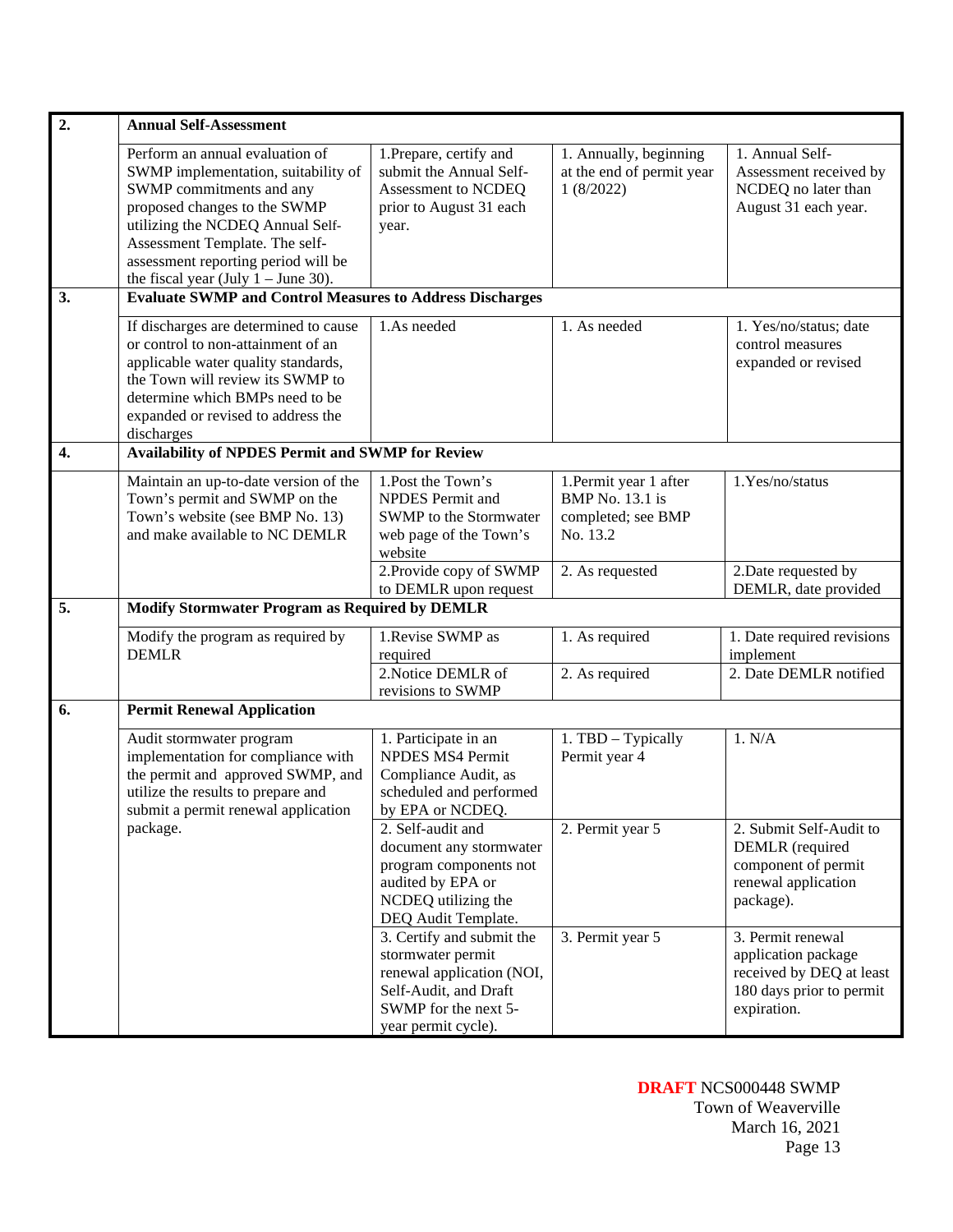| $\overline{7}$ . | <b>Legal Agreements for Shared Responsibility</b> |                            |                        |                       |
|------------------|---------------------------------------------------|----------------------------|------------------------|-----------------------|
|                  | Develop and maintain legal                        | 1. Establish a legal       | 1. Permit year 1       | 1. Report date        |
|                  | agreements with Buncombe County                   | agreement with             |                        | established and terms |
|                  | and Land of Sky Regional Council                  | <b>Buncombe County</b>     |                        | legal agreement       |
|                  | (LOSRC) for proper delegation and                 | 2. Establish a legal       | 2. Permit year 1       | 2. Report date        |
|                  | shared responsibilities as indicated in           | agreement with LOSRC       |                        | established and terms |
|                  | Section 4.3 of this SWMP and                      |                            |                        | legal agreement       |
|                  | monitor for compliance.                           | 3. Assess Buncombe         | 3. Annually with SWMP  | 3. Yes/no/status      |
|                  |                                                   | County and LOSRC           | self-assessment, after |                       |
|                  |                                                   | actions to ensure          | legal agreements       |                       |
|                  |                                                   | responsibilities are being | established            |                       |
|                  |                                                   | carried out                |                        |                       |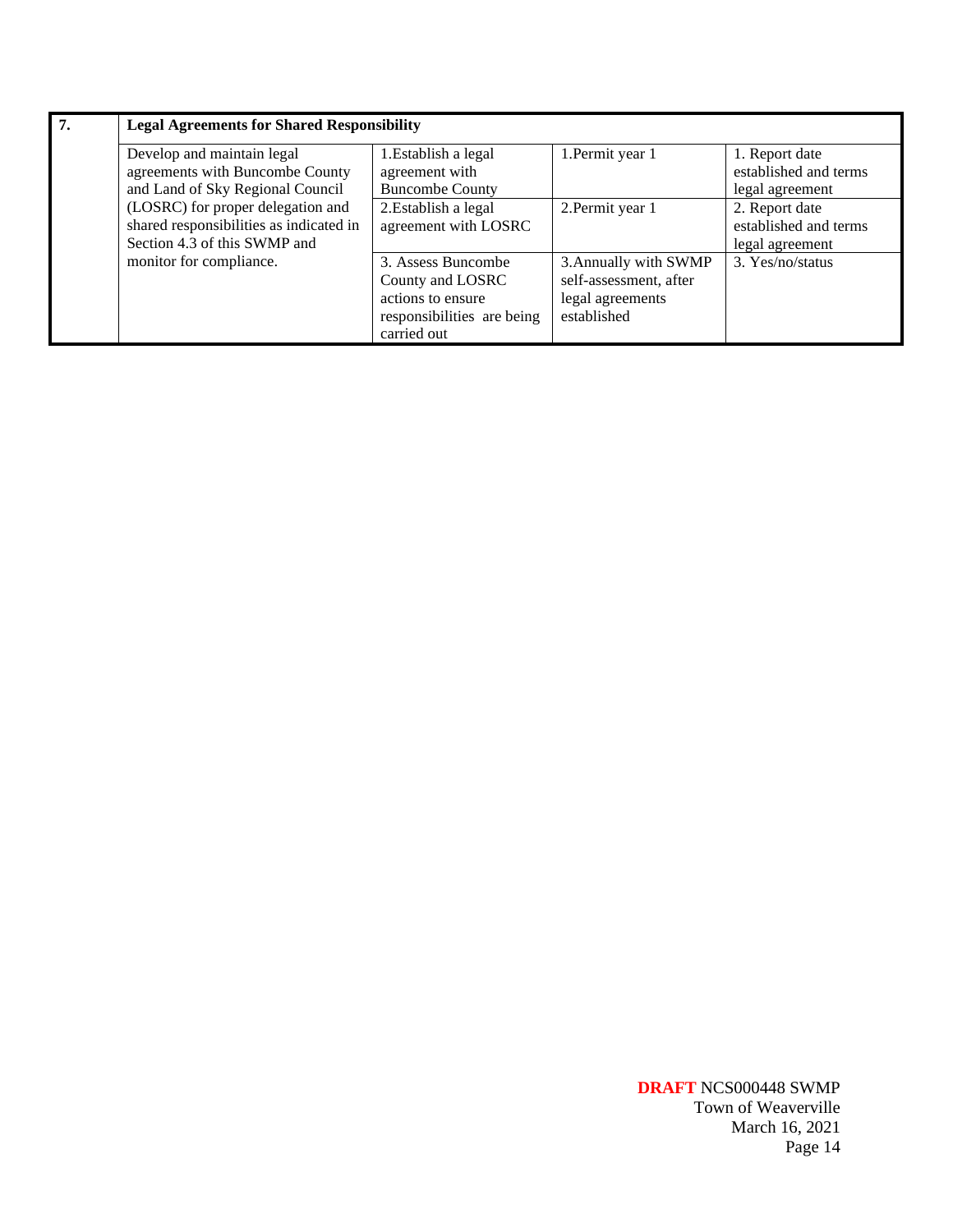# **PART 5: PUBLIC EDUCATION AND OUTREACH PROGRAM**

The Town of Weaverville will implement a Public Education and Outreach Program to distribute educational materials to the community or conduct equivalent outreach activities about the impacts of storm water discharges on water bodies and steps the public can take to reduce pollutants in storm water runoff.

The target audiences and identified pollutants listed in Part 3.9 of this SWMP, which will be addressed by the Public Education and Outreach Program, are summarized in Table 12 below. In addition, the Town of Weaverville is required to inform businesses and the general public of the hazards associated with illicit discharges, illegal dumping and improper disposal of waste.

| <b>Target Pollutants/Sources</b>   | Target Audience(s)                              |
|------------------------------------|-------------------------------------------------|
| Litter                             | Residential, commercial, schools                |
| <b>Yard Waste</b>                  | Residential, commercial, Town staff             |
| Sedimentation                      | Construction                                    |
| <b>Nutrients</b>                   | Residential, commercial, schools                |
| Fecal coliform                     | Residential, commercial, schools                |
| Mercury/statewide TMDL             | Residential, commercial                         |
| <b>Illicit Discharges</b>          | Residential, commercial, industrial, Town staff |
| <b>Illegal Dumping</b>             | Residential, commercial, industrial, Town staff |
| <b>Improper Disposal of Waste</b>  | Residential, commercial, industrial, Town staff |
| General non-point source pollution | Residential, commercial, schools, Town staff    |

Table 12: Summary of Target Pollutants & Audiences

The Town of Weaverville will use its eFocus newsletter, Citizens Academy, and other Town events as a platform for stormwater outreach and education. The Town will develop a stormwater web page and use social media to reach the community and place signage on Town owned SCMs to reach stakeholders at those sites. Additionally, the Town of Weaverville plans to partner with Land of Sky Regional Council (LOSRC) and participate in its WNC Stormwater Partnership Program to more efficiently implement education and outreach activities. The Town of Weaverville will manage, implement and report the following public education and outreach BMPs.

|                | <b>Table 13: Public Education and Outreach BMPs</b>                                                                                                                                                                                                                                                                                                                                                                                                                                                                                                                                                                                                                                                |                           |                                       |                                          |
|----------------|----------------------------------------------------------------------------------------------------------------------------------------------------------------------------------------------------------------------------------------------------------------------------------------------------------------------------------------------------------------------------------------------------------------------------------------------------------------------------------------------------------------------------------------------------------------------------------------------------------------------------------------------------------------------------------------------------|---------------------------|---------------------------------------|------------------------------------------|
| Permit<br>Ref. | 3.2.2 and 3.2.4: Outreach to Targeted Audiences<br>Measures to identify the specific elements and implementation of a Public Education and Outreach Program to<br>share educational materials to the community or conduct equivalent outreach activities about the impacts of<br>stormwater discharges on water bodies and how the public can reduce pollutants in stormwater runoff. The<br>permittee shall provide educational information to identified target audiences on pollutants/sources identified in<br>table 12 above, and shall document the extent of exposure of each media, event or activity, including those<br>elements implemented locally or through a cooperative agreement. |                           |                                       |                                          |
| <b>BMP</b>     | A                                                                                                                                                                                                                                                                                                                                                                                                                                                                                                                                                                                                                                                                                                  | B                         |                                       | D                                        |
| No.            | <b>Description of BMP</b>                                                                                                                                                                                                                                                                                                                                                                                                                                                                                                                                                                                                                                                                          | <b>Measurable Goal(s)</b> | <b>Schedule for</b><br>Implementation | <b>Annual Reporting</b><br><b>Metric</b> |

**DRAFT** NCS000448 SWMP Town of Weaverville March 16, 2021 Page 15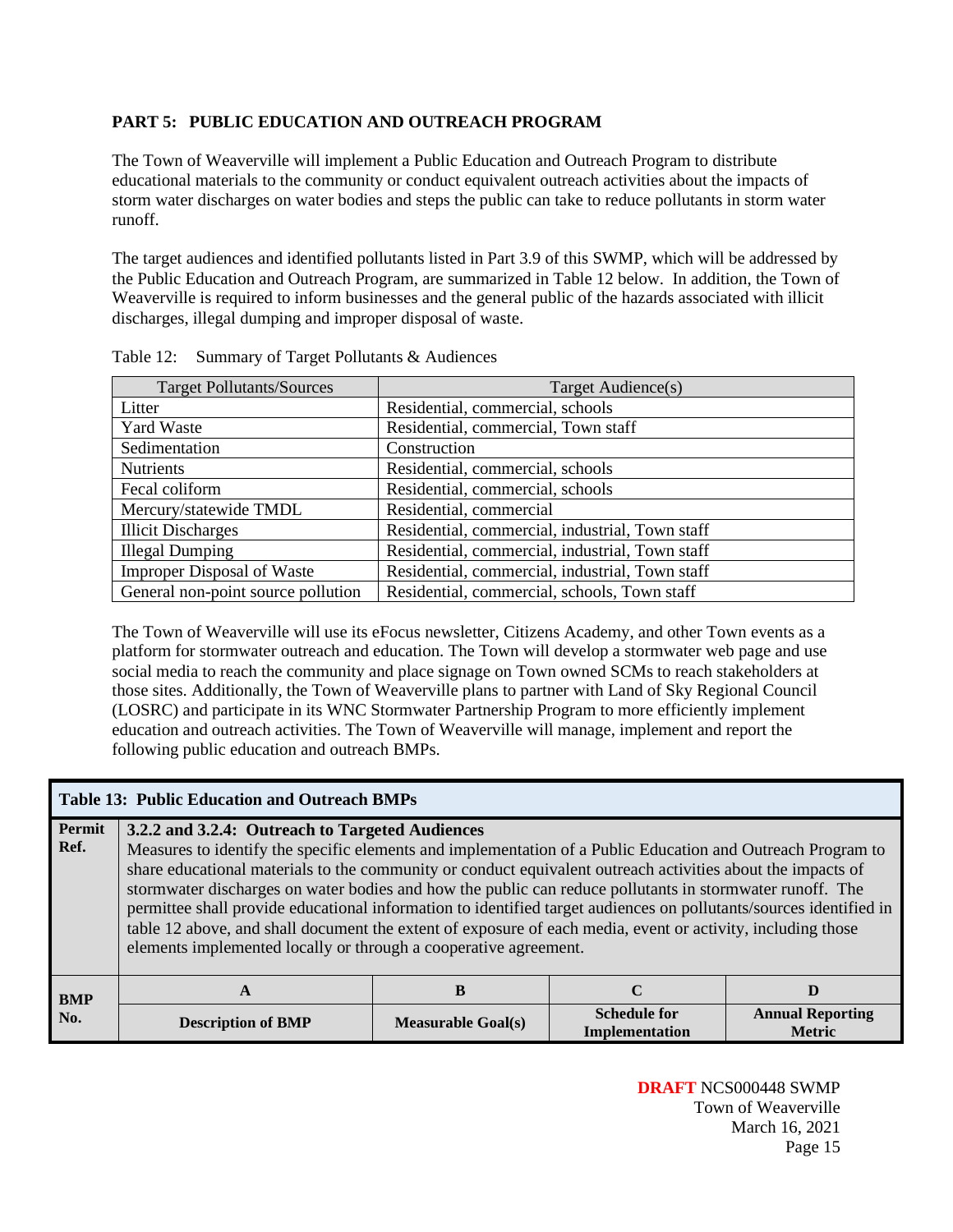|                           | <b>Table 13: Public Education and Outreach BMPs</b>                                                                                                                                                                                                       |                                                                                                                                                                                                                      |                                              |                                                                                       |
|---------------------------|-----------------------------------------------------------------------------------------------------------------------------------------------------------------------------------------------------------------------------------------------------------|----------------------------------------------------------------------------------------------------------------------------------------------------------------------------------------------------------------------|----------------------------------------------|---------------------------------------------------------------------------------------|
| $\overline{\mathbf{8}}$ . | <b>Partnership with LOSRC</b>                                                                                                                                                                                                                             |                                                                                                                                                                                                                      |                                              |                                                                                       |
|                           | The Town will engage with LOSRC<br>to develop education and outreach<br>initiatives that will be administered                                                                                                                                             | 1. Establish legal<br>agreement with LOSRC<br>(see BMP No. 7)                                                                                                                                                        | 1. See BMP No. 7                             | 1. See BMP No. 7                                                                      |
|                           | by LOSRC. Initiatives will focus on<br>residential, commercial, and school<br>audiences within the MS4 area.                                                                                                                                              | 2. Submit a partnership<br>plan detailing specific<br>commitments of the<br>LOSRC partnership to<br>NCDEQ for approval                                                                                               | 2. Permit year 1                             | 2. Report date plan is<br>approved and include as<br>enforceable amendment<br>to SWMP |
|                           |                                                                                                                                                                                                                                                           | 3. Monitor LOSRC<br>activities to ensure<br>partnership commitments<br>are met (see BMP No.<br>7.3)                                                                                                                  | 3. See BMP No. 7.3                           | 3. See BMP No. 7.3                                                                    |
| 9.                        | <b>Town Sponsored Event</b>                                                                                                                                                                                                                               |                                                                                                                                                                                                                      |                                              |                                                                                       |
|                           | The Town will distribute information<br>on stormwater during at least one<br>Town sponsored event each year<br>(such as but not limited to Earth Day,<br>Arbor Day, Second Saturday Summer<br>Music Series, Fourth of July).<br>LOSRC may be contributing | 1. Develop or identify<br>one informational<br>handout for distribution<br>at the event that covers<br>litter, nutrients, and non-<br>point source pollution<br>(including car washing)                              | 1. Permit year 2                             | 1. Is handout developed<br>or identified?<br>Yes/no/status                            |
|                           | materials and promoting events.                                                                                                                                                                                                                           | 2. Train Town staff to<br>man a stormwater booth<br>during the event and<br>distribute the handouts as<br>well as information about<br>leaky septic systems,<br>illicit discharges,<br>improper disposal of<br>waste | 2. Permit year 2                             | 2. Report the number of<br>staff members trained                                      |
|                           |                                                                                                                                                                                                                                                           | 3. Man a booth at the one<br>event chosen and<br>document the number of<br>handouts distributed                                                                                                                      | 3. Permit year 2 and<br>annually thereafter  | 3. Report the chosen<br>event and number of<br>handouts distributed at<br>event       |
| <b>10.</b>                | <b>Weaverville Citizens' Academy</b>                                                                                                                                                                                                                      |                                                                                                                                                                                                                      |                                              |                                                                                       |
|                           | Information on the Town's<br>stormwater program will be shared<br>during its Citizens' Academy, a<br>program that tours all Town                                                                                                                          | 1.Develop stormwater<br>program material to be<br>included during the<br>Citizens' Academy                                                                                                                           | 1. Permit year 3                             | 1.Is material developed?<br>Yes/no/status                                             |
|                           | departments and is held annually.<br>LOSRC may be contributing<br>materials for this event.                                                                                                                                                               | 2. Train Town staff to<br>present stormwater<br>information during<br>Citizens' Academy                                                                                                                              | 2. Permit year 3                             | 2. Report on number of<br>staff members trained                                       |
|                           |                                                                                                                                                                                                                                                           | 3. Present on stormwater<br>program during Citizens'<br>Academy                                                                                                                                                      | 3. Permit year 3, and<br>annually thereafter | 3. Report the number of<br>participants                                               |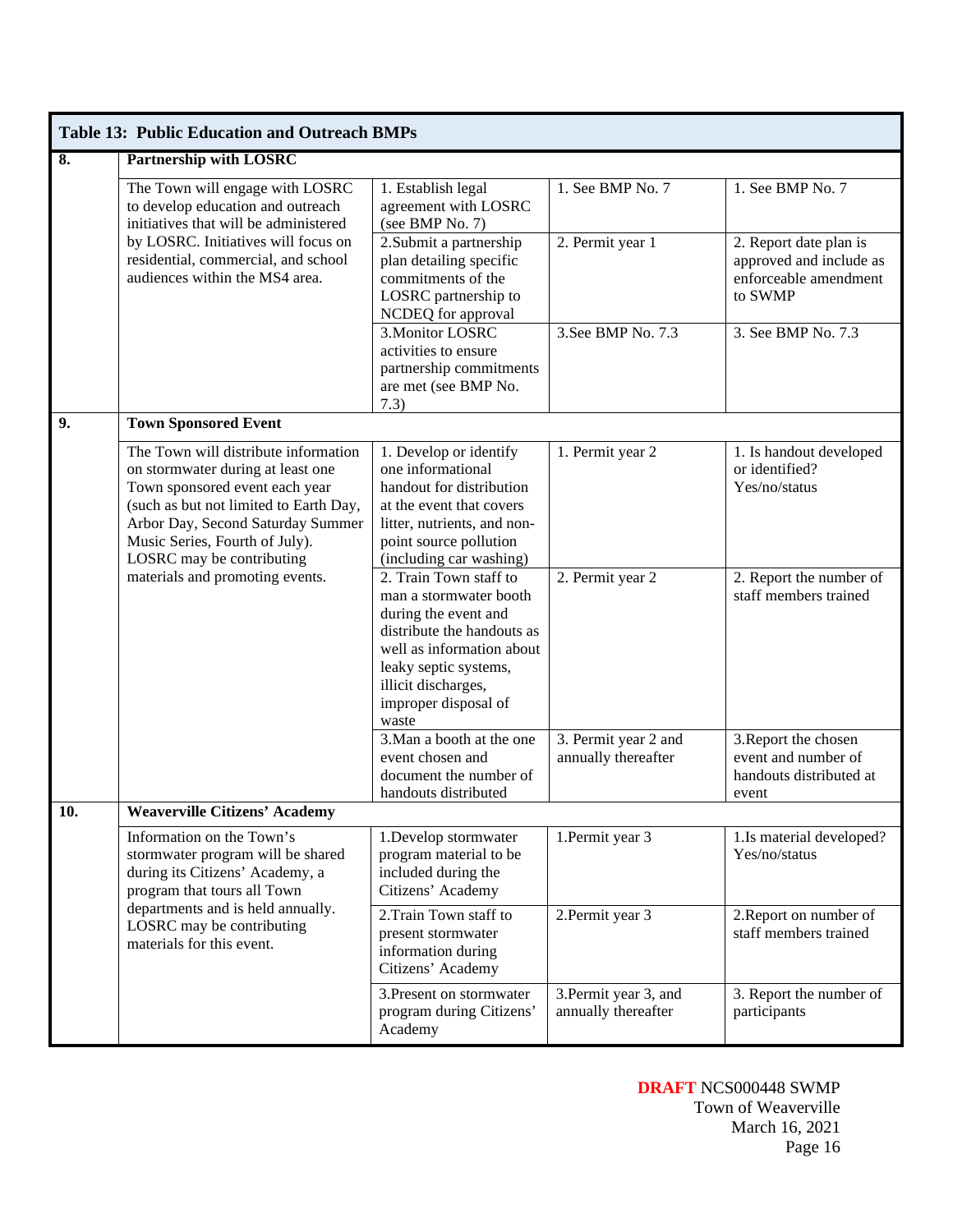| $\overline{11}$ .<br><b>Social Media Campaign</b><br>The Town's existing FaceBook<br>1. Submit a FaceBook<br>account will be used to reach the<br>post at least annually<br>residential target audience and share<br>with the following<br>information related to stormwater<br>rotating topics: keeping<br>yard waste and litter out<br>issues, with a minimum of one post<br>per year. LOSRC may be<br>of storm drains, reducing<br>contributing materials and<br>fertilizer runoff, car<br>information.<br>washing, illicit<br>discharge/illegal<br>dumping, vehicle leaks<br>12.<br><b>Add Signage to Town-owned SCMs</b><br>1. Locate Town-owned<br>Educational signage will be added to | 1. Annually beginning in<br>permit year 1<br>1. See BMP No. 48.2.<br>2. Permit year 2                                                                                                                                                                                                                                                                                                                                                                                                                                                   | 1. Report the date of the<br>post<br>1. See BMP No. 48.2                                                                                                              |  |  |  |
|-----------------------------------------------------------------------------------------------------------------------------------------------------------------------------------------------------------------------------------------------------------------------------------------------------------------------------------------------------------------------------------------------------------------------------------------------------------------------------------------------------------------------------------------------------------------------------------------------------------------------------------------------------------------------------------------------|-----------------------------------------------------------------------------------------------------------------------------------------------------------------------------------------------------------------------------------------------------------------------------------------------------------------------------------------------------------------------------------------------------------------------------------------------------------------------------------------------------------------------------------------|-----------------------------------------------------------------------------------------------------------------------------------------------------------------------|--|--|--|
|                                                                                                                                                                                                                                                                                                                                                                                                                                                                                                                                                                                                                                                                                               |                                                                                                                                                                                                                                                                                                                                                                                                                                                                                                                                         |                                                                                                                                                                       |  |  |  |
|                                                                                                                                                                                                                                                                                                                                                                                                                                                                                                                                                                                                                                                                                               |                                                                                                                                                                                                                                                                                                                                                                                                                                                                                                                                         |                                                                                                                                                                       |  |  |  |
|                                                                                                                                                                                                                                                                                                                                                                                                                                                                                                                                                                                                                                                                                               |                                                                                                                                                                                                                                                                                                                                                                                                                                                                                                                                         |                                                                                                                                                                       |  |  |  |
| Town-owned SCMs that are<br>SCMs and add them to<br>accessible by the public<br>the inventory (see BMP<br>No. 48.2)                                                                                                                                                                                                                                                                                                                                                                                                                                                                                                                                                                           |                                                                                                                                                                                                                                                                                                                                                                                                                                                                                                                                         |                                                                                                                                                                       |  |  |  |
| 2. Develop educational<br>signage that describes the<br>use and function of<br>SCMs, notes the<br>stormwater hotline and<br>website                                                                                                                                                                                                                                                                                                                                                                                                                                                                                                                                                           |                                                                                                                                                                                                                                                                                                                                                                                                                                                                                                                                         | 2. Report the number of<br>signs developed                                                                                                                            |  |  |  |
| 3.Add signage to<br>accessible SCMs                                                                                                                                                                                                                                                                                                                                                                                                                                                                                                                                                                                                                                                           | 3. Permit year 3                                                                                                                                                                                                                                                                                                                                                                                                                                                                                                                        | 3. Report the number of<br>signs installed                                                                                                                            |  |  |  |
| <b>Permit</b><br>2.1.7, 3.2.3 and 3.6.5(c): Web Site<br>Ref.                                                                                                                                                                                                                                                                                                                                                                                                                                                                                                                                                                                                                                  | Measures to provide a web site designed to convey the program's message and provide online materials<br>including ordinances, or other regulatory mechanisms, or a list identifying the ordinances or other regulatory<br>mechanisms, providing the legal authority necessary to implement and enforce the requirements of the permit<br>and SWMP. The web page shall also provide links to Buncombe County resources that provide all relevant<br>post-construction requirements, design standards, checklists and/or other materials. |                                                                                                                                                                       |  |  |  |
| $\, {\bf B}$<br>$\mathbf{A}$<br><b>BMP</b>                                                                                                                                                                                                                                                                                                                                                                                                                                                                                                                                                                                                                                                    | $\mathbf C$                                                                                                                                                                                                                                                                                                                                                                                                                                                                                                                             | D                                                                                                                                                                     |  |  |  |
| No.<br><b>Description of BMP</b><br><b>Measurable Goal(s)</b>                                                                                                                                                                                                                                                                                                                                                                                                                                                                                                                                                                                                                                 | <b>Schedule for</b><br>Implementation                                                                                                                                                                                                                                                                                                                                                                                                                                                                                                   | <b>Annual Reporting</b><br><b>Metric</b>                                                                                                                              |  |  |  |
| <b>Stormwater Page on Town Website</b><br>13.                                                                                                                                                                                                                                                                                                                                                                                                                                                                                                                                                                                                                                                 |                                                                                                                                                                                                                                                                                                                                                                                                                                                                                                                                         |                                                                                                                                                                       |  |  |  |
| The web page will provide<br>1. Establish the<br>information on the Town's<br>stormwater web page<br>stormwater program, including the<br>permit, SWMP, applicable<br>2. Maintain the web page,<br>ordinances, and annual reports. The<br>including updating any<br>web page will also include a<br>broken links, upload new<br>stormwater issue reporting<br>educational materials,<br>mechanism, educational materials<br>upload most recent<br>developed by the Town, and links to<br>SWMP and annual                                                                                                                                                                                      | 1. Permit year 1<br>2. Annually, once<br>established                                                                                                                                                                                                                                                                                                                                                                                                                                                                                    | 1. Report the date the<br>web page goes live, link<br>to webpage<br>2. Report the date the web<br>page is reviewed and<br>updated as well as what<br>updates are made |  |  |  |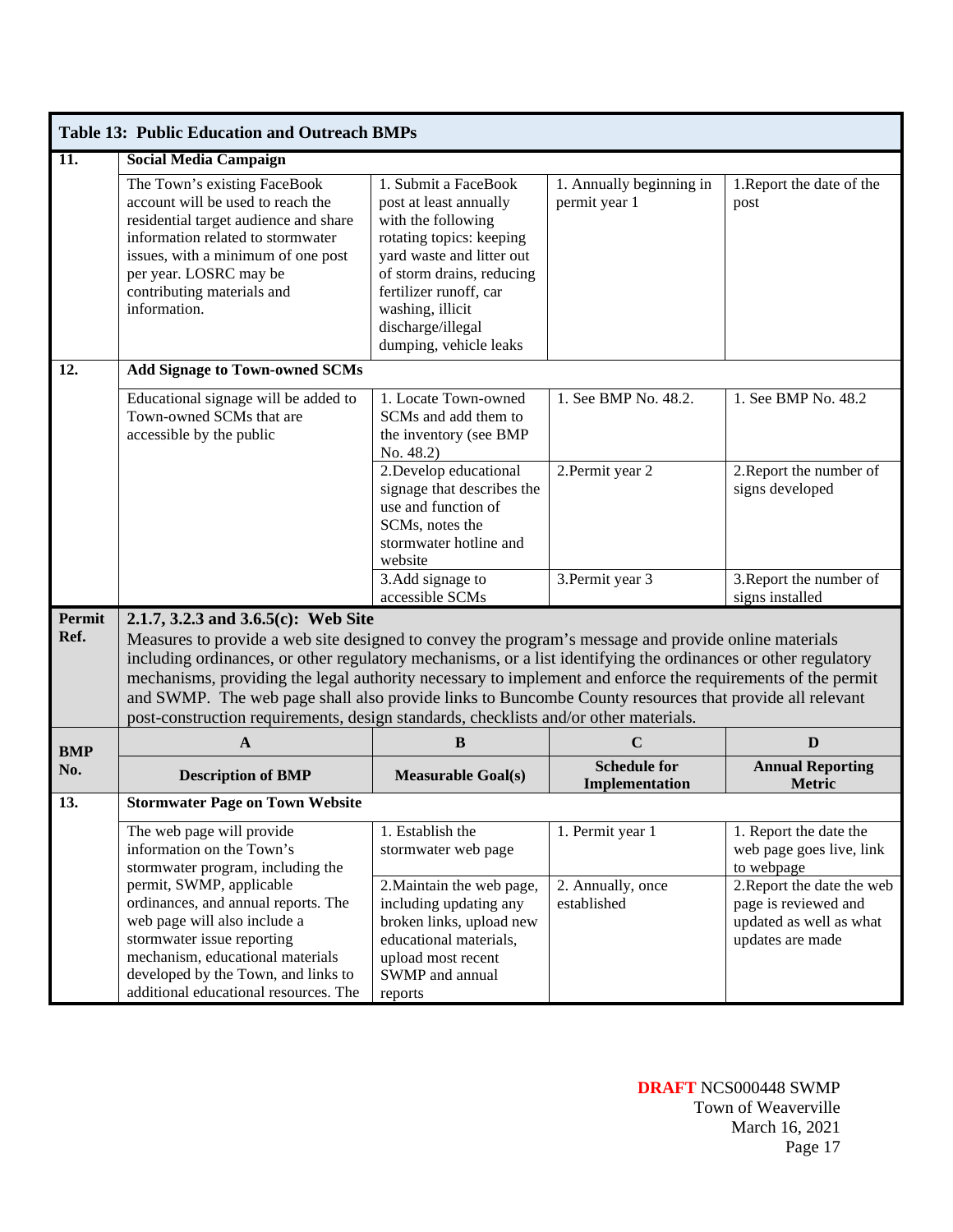|                       | <b>Table 13: Public Education and Outreach BMPs</b>                                                                                                                                                             |                                                                                                                                                                                           |                                              |                                                                                                                                                                                  |  |
|-----------------------|-----------------------------------------------------------------------------------------------------------------------------------------------------------------------------------------------------------------|-------------------------------------------------------------------------------------------------------------------------------------------------------------------------------------------|----------------------------------------------|----------------------------------------------------------------------------------------------------------------------------------------------------------------------------------|--|
|                       | web page will also serve to advertise<br>the stormwater hotline and<br>compliance email and opportunities<br>for involvement. LOSRC may be<br>contributing materials and<br>information for the Town's website. | 3. Set a hit counter to<br>monitor engagement                                                                                                                                             | 3. Annually, once web<br>page is established | 3. Report the number of<br>hits                                                                                                                                                  |  |
| <b>Permit</b><br>Ref. | 3.2.5: Stormwater Hotline<br>Measures for a stormwater hotline/helpline for the purpose of public education and outreach.                                                                                       |                                                                                                                                                                                           |                                              |                                                                                                                                                                                  |  |
| <b>BMP</b>            | $\mathbf{A}$                                                                                                                                                                                                    | $\bf{B}$                                                                                                                                                                                  | $\mathbf C$                                  | D                                                                                                                                                                                |  |
| No.                   | <b>Description of BMP</b>                                                                                                                                                                                       | <b>Measurable Goal(s)</b>                                                                                                                                                                 | <b>Schedule for</b><br>Implementation        | <b>Annual Reporting</b><br><b>Metric</b>                                                                                                                                         |  |
| 14.                   | <b>Stormwater Hotline and Compliance Email</b>                                                                                                                                                                  |                                                                                                                                                                                           |                                              |                                                                                                                                                                                  |  |
|                       | A hotline and compliance email will<br>be maintained for citizens to ask<br>stormwater questions or report<br>stormwater issues                                                                                 | 1. Establish and maintain<br>a hotline phone number<br>and responsible party                                                                                                              | 1. Permit year 1-5                           | 1. Report the date the<br>hotline and compliance<br>email is established in<br>year, and if hotline<br>number/email address is<br>maintained; yes/no/status<br>for years $2-5$ ) |  |
|                       |                                                                                                                                                                                                                 | 2. Establish and train a<br>responsible party to<br>answer stormwater<br>questions and comments                                                                                           | 2. Permit year 1 and as<br>needed thereafter | 2. Report the date of<br>training and the dates of<br>any additional staff<br>trained                                                                                            |  |
|                       |                                                                                                                                                                                                                 | 3. Train responsible<br>parties in general<br>stormwater knowledge,<br>appropriate contacts for<br>stormwater questions,<br>and citizen opportunities<br>within the stormwater<br>program | 3. Permit year 1 and as<br>needed thereafter | 3. Report the date of<br>training and the date any<br>additional staff are<br>trained                                                                                            |  |
|                       |                                                                                                                                                                                                                 | 4. Publicize hotline in<br>materials developed for<br>the stormwater program<br>and posting on<br>stormwater web page                                                                     | 4. Permit year 1-5                           | 4.Yes/no/status                                                                                                                                                                  |  |
|                       |                                                                                                                                                                                                                 | 5. Establish a tracking<br>mechanism to document<br>the number and type of<br>calls received                                                                                              | 5. Permit year 1-5                           | 5. Report the number and<br>types of calls                                                                                                                                       |  |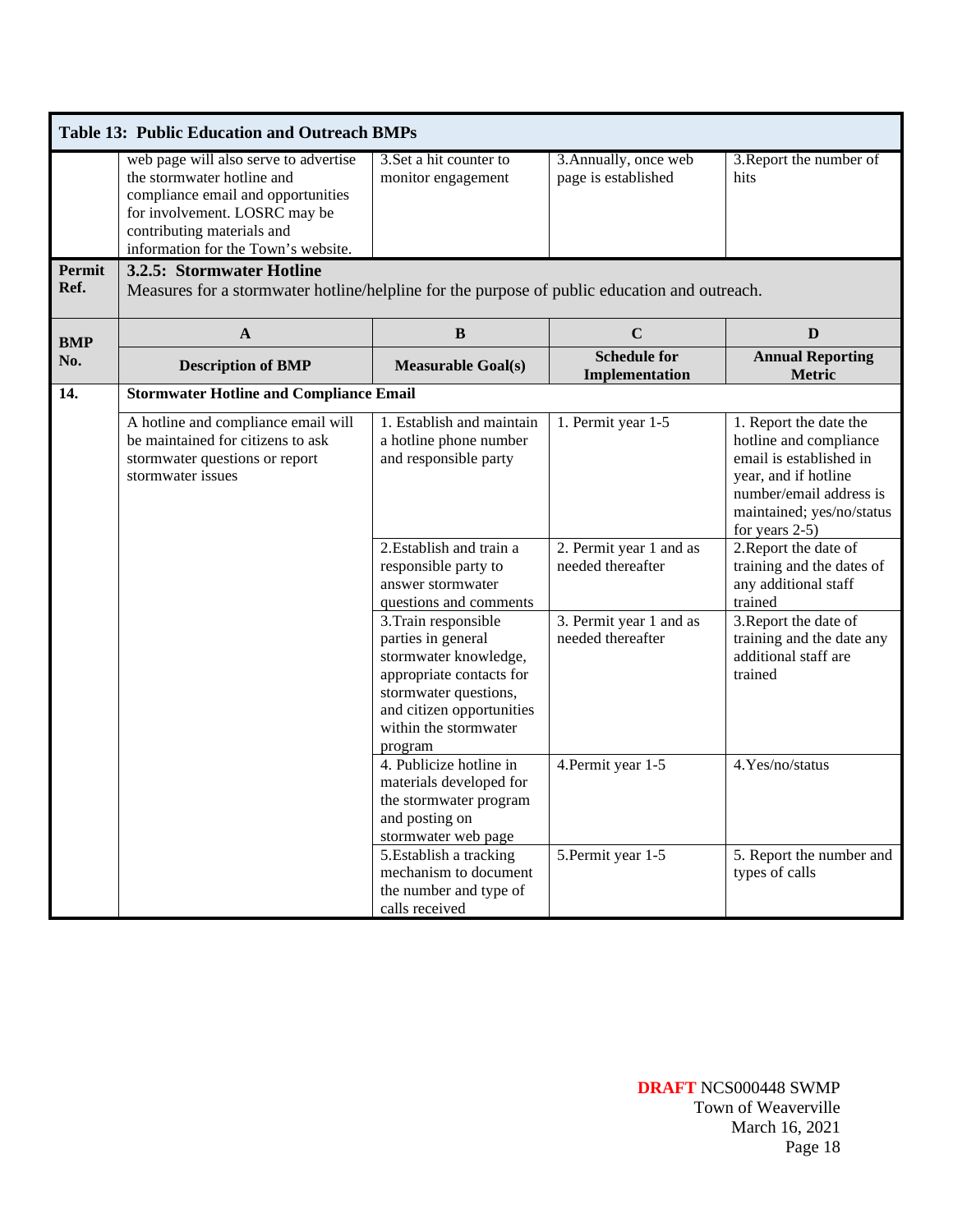# **PART 6: PUBLIC INVOLVEMENT AND PARTICIPATION PROGRAM**

This SWMP identifies the minimum elements and implementation of a Public Involvement and Participation Program that complies with applicable State, Tribal and local public notice requirements. The Planning Board will function as the Town's stormwater advisory board. A stormwater hotline and a stormwater issue reporting mechanism on the web page will be used to collect public input. The Town of Weaverville will manage, implement and report the following public involvement and participation BMPs.

|                | <b>Table 14: Public Involvement and Participation BMPs</b>                                                                                                                                                                                                                                                                                                                                                                                                                                        |                                                                                                                                   |                                              |                                                           |  |
|----------------|---------------------------------------------------------------------------------------------------------------------------------------------------------------------------------------------------------------------------------------------------------------------------------------------------------------------------------------------------------------------------------------------------------------------------------------------------------------------------------------------------|-----------------------------------------------------------------------------------------------------------------------------------|----------------------------------------------|-----------------------------------------------------------|--|
| Permit<br>Ref. | 3.3.1: Public Input<br>Mechanisms for public involvement that provide for input on stormwater issues and the stormwater program.                                                                                                                                                                                                                                                                                                                                                                  |                                                                                                                                   |                                              |                                                           |  |
| <b>BMP</b>     | $\mathbf{A}$                                                                                                                                                                                                                                                                                                                                                                                                                                                                                      | B                                                                                                                                 | $\mathbf C$                                  | D                                                         |  |
| No.            | <b>Description of BMP</b>                                                                                                                                                                                                                                                                                                                                                                                                                                                                         | <b>Measurable Goal(s)</b>                                                                                                         | <b>Schedule for</b><br>Implementation        | <b>Annual Reporting</b><br><b>Metric</b>                  |  |
| 15.            | <b>Planning Board</b>                                                                                                                                                                                                                                                                                                                                                                                                                                                                             |                                                                                                                                   |                                              |                                                           |  |
|                | Town planning staff will inform the<br>Planning Board on the stormwater<br>program and receive input and factor<br>stormwater into development<br>decisions.                                                                                                                                                                                                                                                                                                                                      | 1. Include an annual<br>agenda item which<br>reports on the stormwater<br>program and receive<br>input from the Planning<br>Board | 1. Annually, beginning<br>with Permit year 2 | 1. Date of meetings and<br>stormwater topics<br>discussed |  |
| 16.            | <b>Stormwater Hotline and Compliance Email</b>                                                                                                                                                                                                                                                                                                                                                                                                                                                    |                                                                                                                                   |                                              |                                                           |  |
|                | A hotline and compliance email will<br>be maintained for citizens to ask<br>stormwater questions and report<br>stormwater issues (see BMP No. 14)                                                                                                                                                                                                                                                                                                                                                 | 1. See BMP No. 14                                                                                                                 | 1. See BMP No. 14                            | 1. See BMP No. 14                                         |  |
| 17.            | <b>Stormwater Page on Town Website</b>                                                                                                                                                                                                                                                                                                                                                                                                                                                            |                                                                                                                                   |                                              |                                                           |  |
|                | The web page will provide<br>information on the Town's<br>stormwater program, including the<br>permit, SWMP, applicable<br>ordinances, and annual reports. The<br>web page will also include a<br>stormwater issue reporting<br>mechanism, educational materials<br>developed by the Town, and links to<br>additional educational resources. The<br>web page will also serve to advertise<br>the stormwater hotline and<br>compliance email and opportunities<br>for involvement (see BMP No. 13) | 1. See BMP No. 13                                                                                                                 | 1. See BMP No. 13                            | 1. See BMP No. 13                                         |  |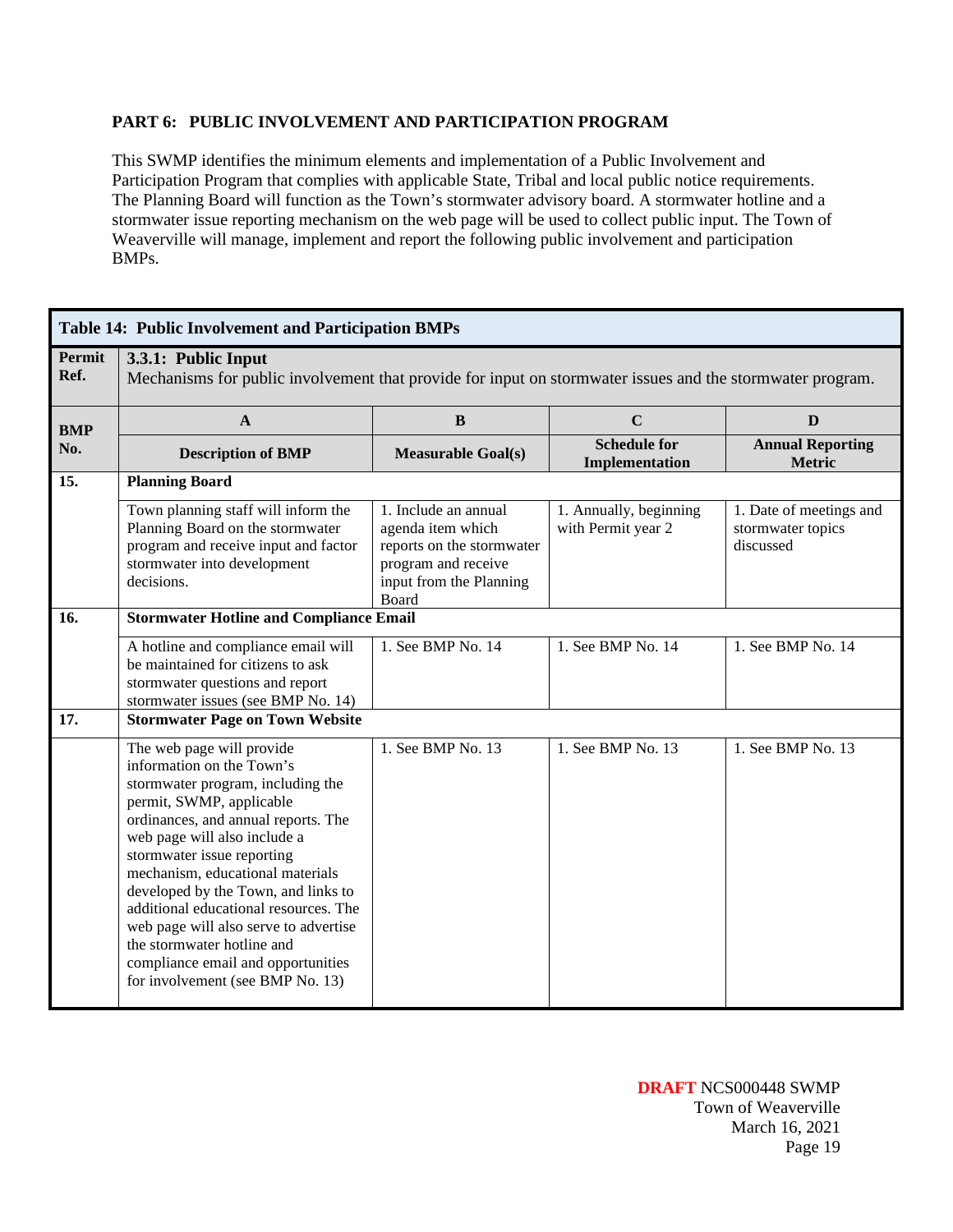|                | <b>Table 14: Public Involvement and Participation BMPs</b>                                                                       |                                                                                                                        |                                            |                                                                                       |  |
|----------------|----------------------------------------------------------------------------------------------------------------------------------|------------------------------------------------------------------------------------------------------------------------|--------------------------------------------|---------------------------------------------------------------------------------------|--|
| Permit<br>Ref. | 3.3.2: Volunteer Opportunities<br>Measures to provide volunteer opportunities designed to promote ongoing citizen participation. |                                                                                                                        |                                            |                                                                                       |  |
| <b>BMP</b>     | $\mathbf{A}$                                                                                                                     | B                                                                                                                      | $\mathbf C$                                | D                                                                                     |  |
| No.            | <b>Description of BMP</b>                                                                                                        | <b>Measurable Goal(s)</b>                                                                                              | <b>Schedule for</b><br>Implementation      | <b>Annual Reporting</b><br><b>Metric</b>                                              |  |
| 18.            | <b>Cleanup Event</b>                                                                                                             |                                                                                                                        |                                            |                                                                                       |  |
|                | Organize volunteers to participate in<br>a cleanup event by picking up trash<br>or cleaning litter from public areas             | 1. Identify public areas<br>that could be cleaned by<br>volunteers                                                     | 1. Permit year 1                           | 1. Potential areas<br>identified? Yes/no/status                                       |  |
|                | with potential to pollute stormwater.<br>LOSRC may be promoting events.                                                          | 2. Coordinate cleanup of<br>identified public areas                                                                    | 2. Annually, beginning in<br>permit year 2 | 2. Report the number of<br>participants and number<br>of trash bags filled            |  |
| 19.            | Partnership with LOSRC                                                                                                           |                                                                                                                        |                                            |                                                                                       |  |
|                | The Town will engage with the<br>LOSRC to develop volunteer<br>opportunities that will be                                        | 1. Establish legal<br>agreement with LOSRC<br>(see BMP No. $7$ )                                                       | 1. See BMP No. 7                           | 1. See BMP No. 7                                                                      |  |
|                | administered by LOSRC.<br>Opportunities will focus on<br>residential, commercial, and school<br>audiences within the MS4 area    | 2. Submit a partnership<br>plan detailing specific<br>commitments of the<br>LOSRC partnership to<br>NCDEQ for approval | 2. Permit year 1                           | 2. Report date plan is<br>approved and include as<br>enforceable amendment<br>to SWMP |  |
|                |                                                                                                                                  | 3. Monitor LOSRC<br>activities to ensure<br>partnership commitments<br>are met (see BMP No.<br>7.3)                    | 3. See BMP No. 7.3                         | 3. See BMP No. 7.3                                                                    |  |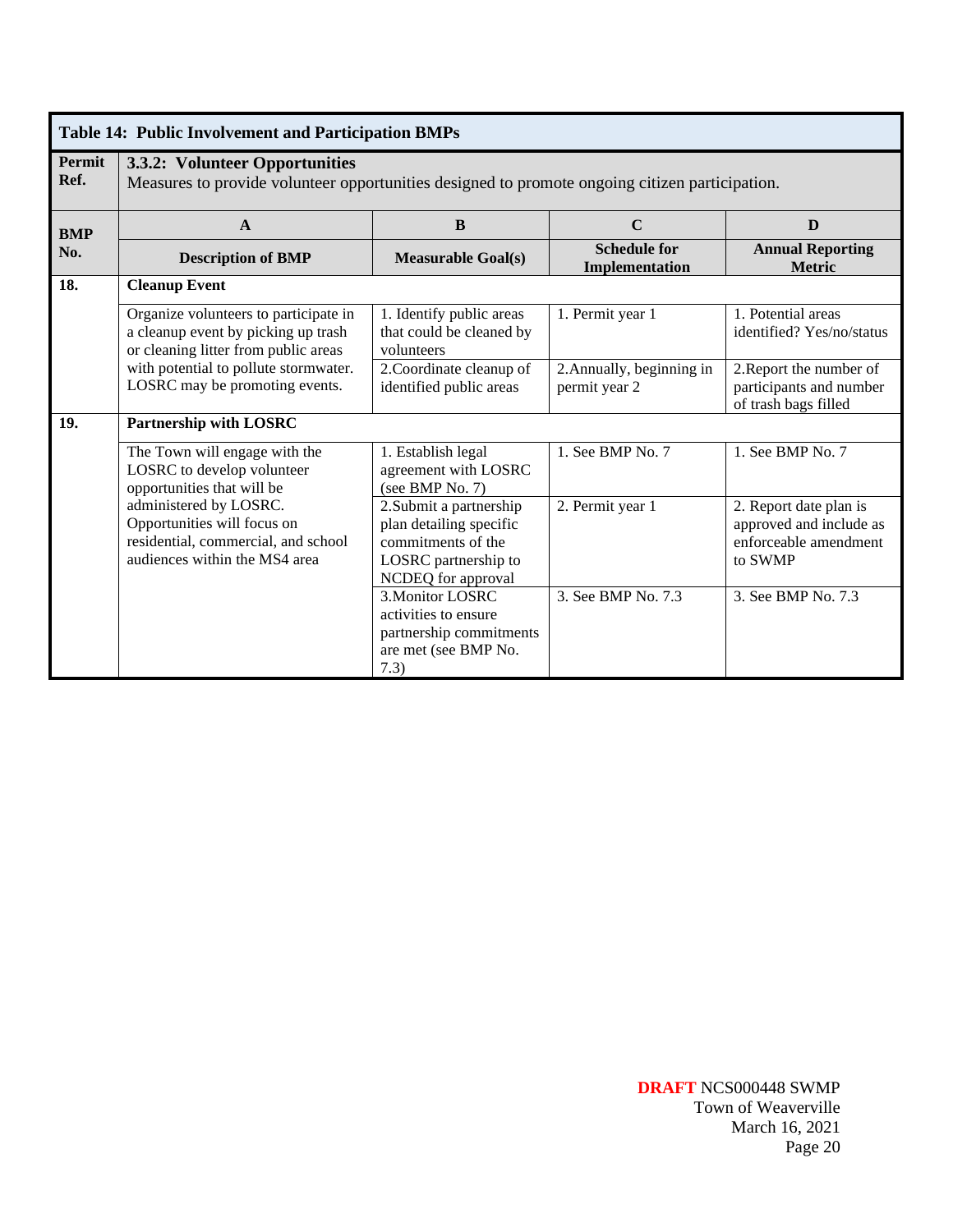#### **PART 7: ILLICIT DISCHARGE DETECTION AND ELIMINATION PROGRAM**

The Town of Weaverville will develop, manage, implement, document, report and enforce an Illicit Discharge Detection and Elimination (IDDE) Program which shall, at a minimum, include the following illicit discharge detection and elimination BMPs. The IDDE Program will be established, revised, and expanded in order to implement a complete program by permit year 5. The complete MS4 map will include all known pipes and structures, outfalls (with major outfalls identified), flow directions, and receiving waters.

|                | Table 15: Illicit Discharge Detection and Elimination BMPs                                                                                                                                                                         |                                                                                                  |                                              |                                                                                                                                                                                               |  |
|----------------|------------------------------------------------------------------------------------------------------------------------------------------------------------------------------------------------------------------------------------|--------------------------------------------------------------------------------------------------|----------------------------------------------|-----------------------------------------------------------------------------------------------------------------------------------------------------------------------------------------------|--|
| Permit<br>Ref. | 3.4.1: MS4 Map<br>Measures to develop, update and maintain a municipal storm sewer system map including stormwater<br>conveyances, flow direction, major outfalls and waters of the United States receiving stormwater discharges. |                                                                                                  |                                              |                                                                                                                                                                                               |  |
| <b>BMP</b>     | $\mathbf{A}$                                                                                                                                                                                                                       | B                                                                                                | $\mathbf C$                                  | D                                                                                                                                                                                             |  |
| No.            | <b>Description of BMP</b>                                                                                                                                                                                                          | <b>Measurable Goal(s)</b>                                                                        | <b>Schedule for</b><br>Implementation        | <b>Annual Reporting</b><br><b>Metric</b>                                                                                                                                                      |  |
| 20.            | <b>Development of Complete MS4 Map</b>                                                                                                                                                                                             |                                                                                                  |                                              |                                                                                                                                                                                               |  |
|                | The MS4 map will be completed<br>through the implementation of a GIS                                                                                                                                                               | 1. Implement a GIS<br>system                                                                     | 1. Permit year 1                             | 1. Yes/no/status?                                                                                                                                                                             |  |
|                | system and entry or import of data to<br>locate Town pipes and structures,<br>major outfalls, NPDES permitted                                                                                                                      | 2. Identify location of<br>pipes and structures in<br>MS4 system                                 | 2. Permit years 1 and 2                      | 2. Number of pipes and<br>structures identified?                                                                                                                                              |  |
|                | industrial facility locations, flow<br>directions and receiving waters.                                                                                                                                                            | 3. Prepare MS4 map<br>layer showing pipes and<br>structures in system                            | 3. Permit year 2                             | 3. Map layer completed?<br>Yes/no/status                                                                                                                                                      |  |
|                |                                                                                                                                                                                                                                    | 4. Add major outfalls and<br>NPDES permitted<br>industrial facilities to<br>map                  | 4. Permit year 3                             | 4. Report number of<br>major outfalls and indus.<br>facilities identified and<br>added                                                                                                        |  |
|                |                                                                                                                                                                                                                                    | 5.Add flow directions to<br>the map                                                              | 5. Permit year 4                             | 5. Report when map is<br>completed                                                                                                                                                            |  |
|                |                                                                                                                                                                                                                                    | 6. Add receiving waters<br>to the map                                                            | 6. Permit year 5                             | 6. Report when map<br>completed                                                                                                                                                               |  |
| 21.            | <b>Updates to MS4 Map</b>                                                                                                                                                                                                          |                                                                                                  |                                              |                                                                                                                                                                                               |  |
|                | The MS4 Map will be updated when<br>new conveyances and major outfalls<br>are located or constructed in order to<br>maintain a complete and up-to-date<br>MS4 map                                                                  | 1. When new<br>conveyances and outfalls<br>are located or<br>constructed, add them to<br>the map | 1. Annually, once BMP<br>No. 20 is completed | 1. Report whether or not<br>new outfalls were<br>identified and, if so, how<br>many were identified<br>during the permit year<br>and how many have been<br>identified over the permit<br>term |  |
|                |                                                                                                                                                                                                                                    | 2. Obtain as-builts from<br>Buncombe County on all<br>projects with major<br>outfalls in Town    | 2. Beginning in permit<br>year 1             | 3. Y/N/Status?                                                                                                                                                                                |  |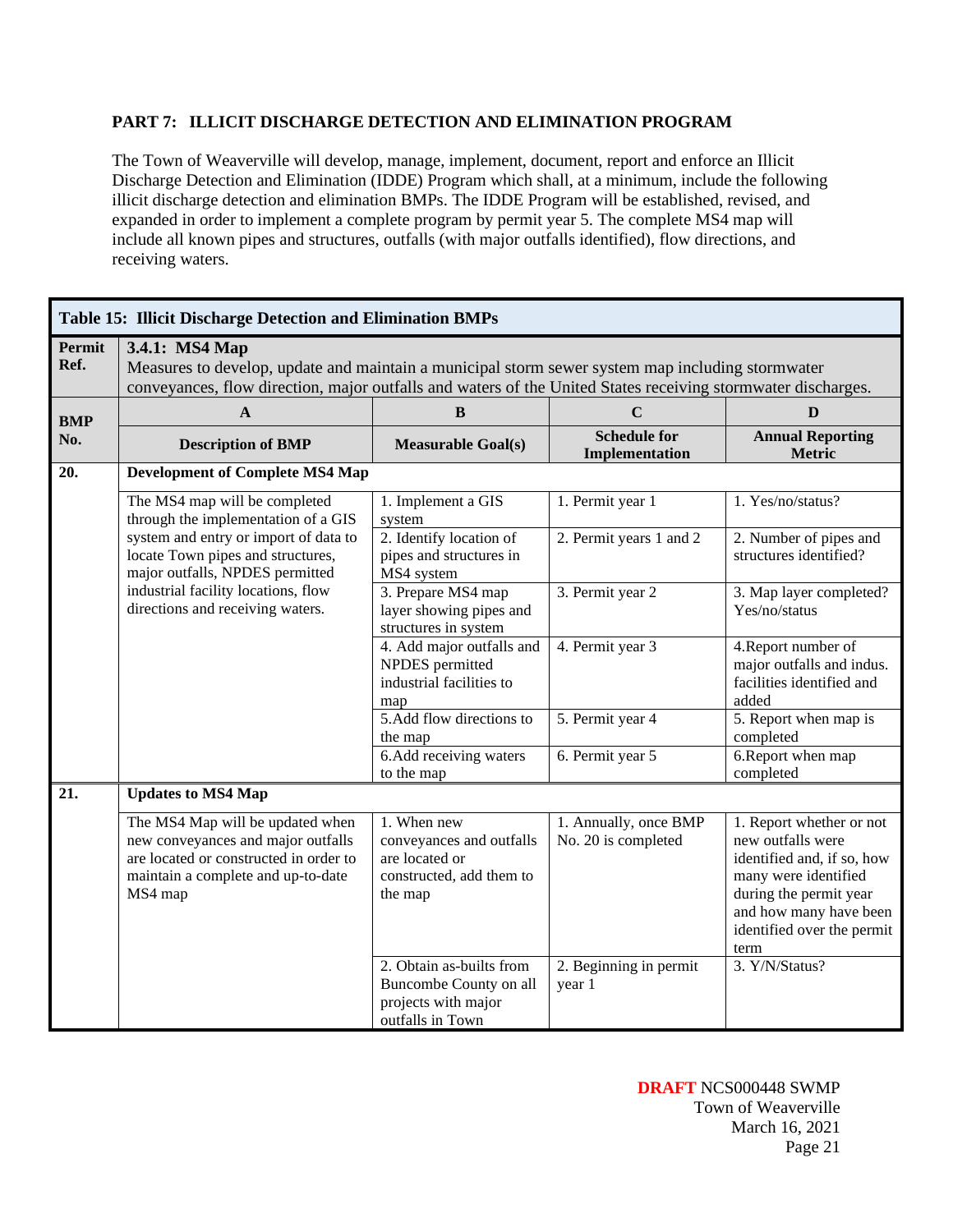|                       | Table 15: Illicit Discharge Detection and Elimination BMPs                                                                                                                                                                                                                                                                                                    |                                                                                                                                                                                                                                                                  |                                                                                                 |                                                                                                    |
|-----------------------|---------------------------------------------------------------------------------------------------------------------------------------------------------------------------------------------------------------------------------------------------------------------------------------------------------------------------------------------------------------|------------------------------------------------------------------------------------------------------------------------------------------------------------------------------------------------------------------------------------------------------------------|-------------------------------------------------------------------------------------------------|----------------------------------------------------------------------------------------------------|
| <b>Permit</b><br>Ref. | 3.4.2: Regulatory Mechanism<br>Measures to provide an IDDE ordinance or other regulatory mechanism that provides legal authority to<br>prohibit, detect, and eliminate illicit connections and discharges, illegal dumping and spills into the MS4,<br>including enforcement procedures and actions.                                                          |                                                                                                                                                                                                                                                                  |                                                                                                 |                                                                                                    |
| <b>BMP</b>            | $\mathbf{A}$                                                                                                                                                                                                                                                                                                                                                  | $\bf{B}$                                                                                                                                                                                                                                                         | $\mathbf C$                                                                                     | D                                                                                                  |
| No.                   | <b>Description of BMP</b>                                                                                                                                                                                                                                                                                                                                     | <b>Measurable Goal(s)</b>                                                                                                                                                                                                                                        | <b>Schedule for</b><br>Implementation                                                           | <b>Annual Reporting</b><br><b>Metric</b>                                                           |
| 22.                   | <b>Legal Authority</b>                                                                                                                                                                                                                                                                                                                                        |                                                                                                                                                                                                                                                                  |                                                                                                 |                                                                                                    |
|                       | Develop and implement an ordinance<br>in order to establish legal authority to<br>prohibit, detect, and eliminate illicit<br>connections and discharges, illegal<br>dumping and spills into the MS4,<br>including enforcement procedures<br>and actions. Update ordinances if<br>required.                                                                    | 1. Develop and adopt<br>ordinance<br>2. Review ordinance and<br>update if revision is<br>required to maintain<br>legal authority                                                                                                                                 | 1. Permit year 2<br>2. Annually, after<br>adoption                                              | 1. Report date of<br>adoption<br>2. Report if revision is<br>required and if a revision<br>is made |
| <b>Permit</b><br>Ref. | 3.4.3: IDDE Plan<br>Measures to maintain and implement a written IDDE Plan to detect and address illicit discharges, illegal<br>dumping and any non-stormwater discharges identified as significant contributors of pollutants to the MS4.<br>The plan shall provide standard procedures and documentation to:<br>a)<br>b)<br>$\mathbf{c})$<br>$\rm d)$<br>e) | Locate priority areas likely to have illicit discharges,<br>Conduct routine dry weather outfall inspections,<br>Identify illicit discharges and trace sources,<br>Eliminate the source(s) of an illicit discharge, and<br>Evaluate and assess the IDDE Program.  |                                                                                                 |                                                                                                    |
| <b>BMP</b>            | $\mathbf{A}$                                                                                                                                                                                                                                                                                                                                                  | B                                                                                                                                                                                                                                                                | $\mathbf C$                                                                                     | D                                                                                                  |
| No.                   | <b>Description of BMP</b>                                                                                                                                                                                                                                                                                                                                     | <b>Measurable Goal(s)</b>                                                                                                                                                                                                                                        | <b>Schedule for</b><br>Implementation                                                           | <b>Annual Reporting</b><br><b>Metric</b>                                                           |
| 23.                   | <b>Outfall Inspections</b>                                                                                                                                                                                                                                                                                                                                    |                                                                                                                                                                                                                                                                  |                                                                                                 |                                                                                                    |
|                       | Perform regular dry weather (no rain<br>in previous 72 hours) outfall<br>inspections to proactively identify<br>illicit discharges and illicit<br>connections                                                                                                                                                                                                 | 1. Train staff to perform<br>dry weather outfall<br>inspections and illicit<br>discharge investigations<br>(see BMP No. 27)<br>2. Establish schedule for<br>major outfall inspections<br>so that all major outfalls<br>will be inspected over a 5<br>year period | 1. See BMP No. 27<br>2. Permit year 3, in<br>conjunction with MS4<br>map update (BMP No.<br>21) | 1. See BMP No. 27<br>2. Yes/no/status                                                              |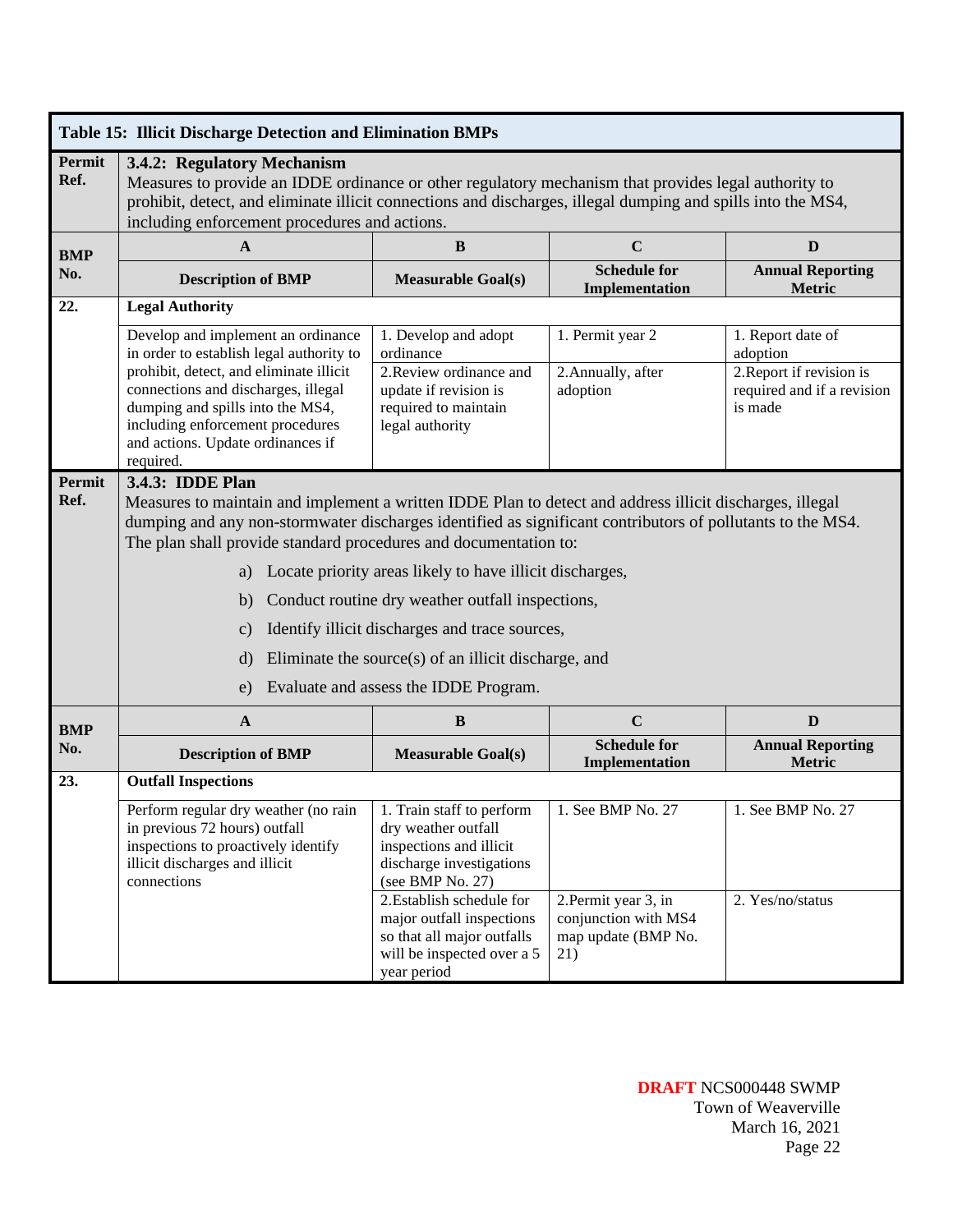|            | <b>Table 15: Illicit Discharge Detection and Elimination BMPs</b>                                                                                                                                                                                                                                                                  |                                                                                                                                                                                         |                                                                                             |                                                                                                                                                                                                                    |
|------------|------------------------------------------------------------------------------------------------------------------------------------------------------------------------------------------------------------------------------------------------------------------------------------------------------------------------------------|-----------------------------------------------------------------------------------------------------------------------------------------------------------------------------------------|---------------------------------------------------------------------------------------------|--------------------------------------------------------------------------------------------------------------------------------------------------------------------------------------------------------------------|
|            |                                                                                                                                                                                                                                                                                                                                    | 3. Perform scheduled<br>inspections of outfalls in<br>dry weather conditions<br>and document any<br>potential violations using<br>the forms and procedure<br>developed in BMP No.<br>26 | 3. Annually, beginning in<br>permit year 4                                                  | 3. Number of outfalls<br>inspected and number of<br>potential illicit<br>discharges identified                                                                                                                     |
| 24.        | <b>Illicit Discharge Identification Procedure</b>                                                                                                                                                                                                                                                                                  |                                                                                                                                                                                         |                                                                                             |                                                                                                                                                                                                                    |
|            | Develop and maintain a standard<br>operating procedure (SOP) for<br>investigation of potential illicit<br>discharges, illicit connections, and<br>illegal dumping                                                                                                                                                                  | 1. Develop a SOP for<br>investigating potential<br>illicit discharges and<br>connections<br>2. Maintain a written                                                                       | 1. Permit year 1<br>2.Continuously                                                          | 1. Yes/no/status<br>2.Yes/no/status                                                                                                                                                                                |
|            |                                                                                                                                                                                                                                                                                                                                    | <b>IDDE</b> program                                                                                                                                                                     |                                                                                             |                                                                                                                                                                                                                    |
| 25.        | <b>IDDE Program Evaluation</b>                                                                                                                                                                                                                                                                                                     |                                                                                                                                                                                         |                                                                                             |                                                                                                                                                                                                                    |
|            | Annual evaluation of IDDE program<br>to promote continuance of effective<br>components and improvements in<br>areas that are lacking, as well as<br>identification of potential "hot spot"<br>areas.                                                                                                                               | 1.Hold evaluation<br>meeting with IDDE<br>program stakeholders,<br>including at least<br>Stormwater<br>Administrator, Public<br>Works Director, and<br>Planning Director                | 1. Annually beginning in<br>permit year 2, in<br>conjunction with annual<br>self-assessment | 1. Report any proposed<br>changes                                                                                                                                                                                  |
|            |                                                                                                                                                                                                                                                                                                                                    | 2. Review of IDDE reports<br>and identify of any<br>chronic violators, issues,<br>and/or "hot spot" areas                                                                               | 2. Annually beginning in<br>permit year 2, in<br>conjunction with annual<br>self-assessment | 2. Report the number of<br>potential illicit<br>discharges found, the<br>number of illicit<br>discharges verified, the<br>number of illicit<br>discharges<br>resolved/removed, and<br>enforcement actions<br>taken |
|            | Permit 3.4.4: IDDE Tracking                                                                                                                                                                                                                                                                                                        |                                                                                                                                                                                         |                                                                                             |                                                                                                                                                                                                                    |
| Ref.       | Measures for tracking and documenting the date(s) an illicit discharge, illicit connection or illegal dumping was<br>observed, the results of the investigation, any follow-up of the investigation, the date the investigation was<br>closed, the issuance of enforcement actions, and the ability to identify chronic violators. |                                                                                                                                                                                         |                                                                                             |                                                                                                                                                                                                                    |
| <b>BMP</b> | $\mathbf A$                                                                                                                                                                                                                                                                                                                        | $\bf{B}$                                                                                                                                                                                | $\mathbf C$                                                                                 | D                                                                                                                                                                                                                  |
| No.        | <b>Description of BMP</b>                                                                                                                                                                                                                                                                                                          | <b>Measurable Goal(s)</b>                                                                                                                                                               | <b>Schedule for</b><br>Implementation                                                       | <b>Annual Reporting</b><br>Metric                                                                                                                                                                                  |
| 26.        | <b>Tracking System</b>                                                                                                                                                                                                                                                                                                             |                                                                                                                                                                                         |                                                                                             |                                                                                                                                                                                                                    |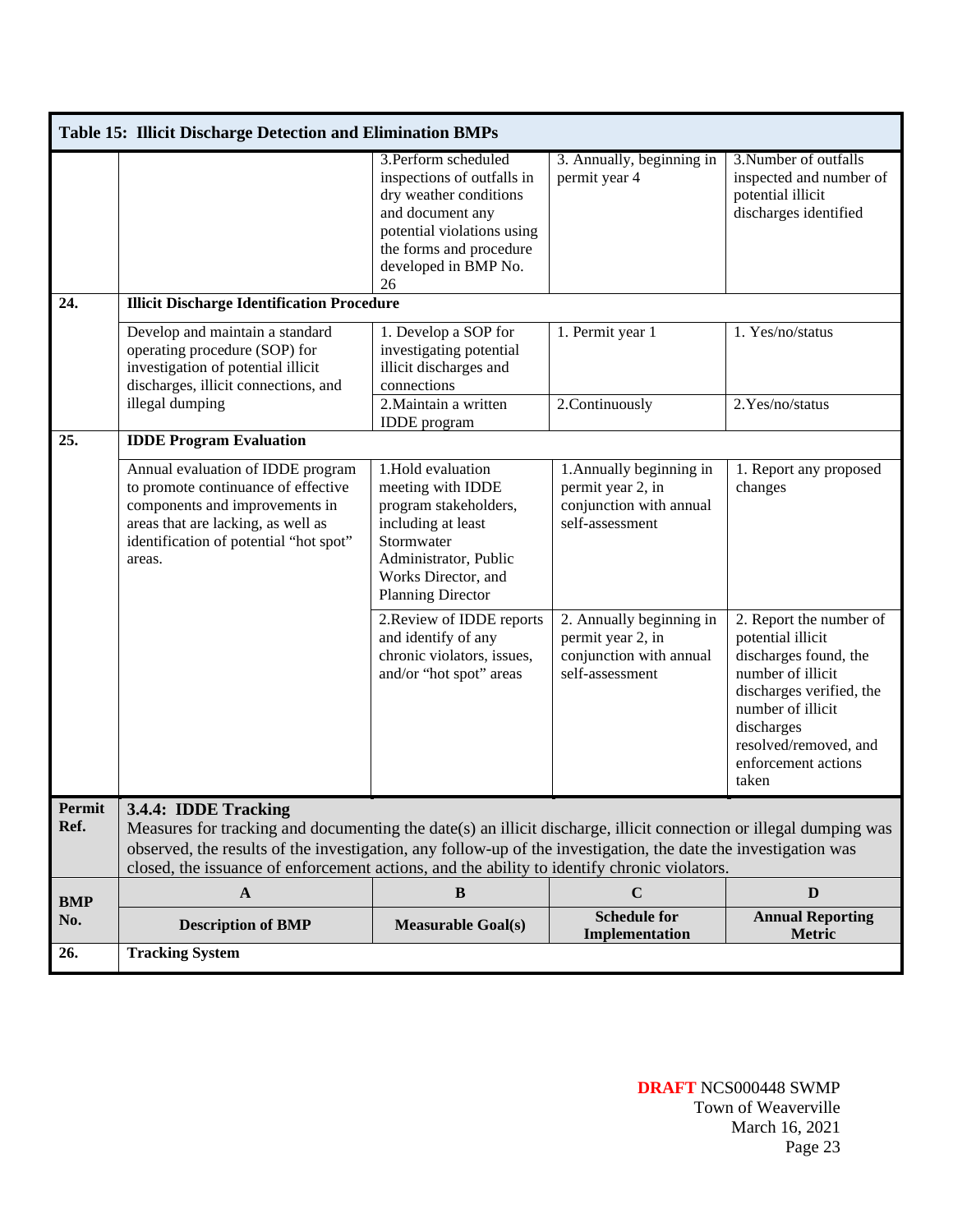|                | <b>Table 15: Illicit Discharge Detection and Elimination BMPs</b>                                                                                                                                                                                                                                                                                                                                                                                                                          |                                                                                                                                                                                                                               |                                                              |                                                                |  |
|----------------|--------------------------------------------------------------------------------------------------------------------------------------------------------------------------------------------------------------------------------------------------------------------------------------------------------------------------------------------------------------------------------------------------------------------------------------------------------------------------------------------|-------------------------------------------------------------------------------------------------------------------------------------------------------------------------------------------------------------------------------|--------------------------------------------------------------|----------------------------------------------------------------|--|
|                | A tracking system for observed IDDE<br>violations and follow-up actions will<br>be developed and implemented in<br>order to identify "hot spot" areas,<br>chronic violators, and recurring<br>issues. (To be used during BMP No.                                                                                                                                                                                                                                                           | 1. Develop a "Potential<br>Illicit Discharge Report"<br>form to include observed<br>illicit discharge<br>indicators, date, location,<br>and contacts made                                                                     | 1. Permit year 1                                             | 1. Yes/no/status                                               |  |
|                | 23.3)                                                                                                                                                                                                                                                                                                                                                                                                                                                                                      | 2. Develop a tracking<br>spreadsheet to collect<br>data from "Potential<br>Illicit Discharge Report"<br>as well as the results of<br>the investigation, any<br>follow-up, date of<br>closure, and enforcement<br>action taken | 2. Permit year 1                                             | 2.Yes/no/status                                                |  |
| Permit<br>Ref. | 3.4.5: Staff IDDE Training<br>Measures to provide training for municipal staff and contractors who, as part of their normal job<br>responsibilities, may observe an illicit discharge, illicit connection, illegal dumping or spills. Training shall<br>include how to identify and report illicit discharges, illicit connections, illegal dumping and spills. Each staff<br>training event shall be documented, including the agenda/materials, date, and number of staff participating. |                                                                                                                                                                                                                               |                                                              |                                                                |  |
| <b>BMP</b>     | A                                                                                                                                                                                                                                                                                                                                                                                                                                                                                          | B                                                                                                                                                                                                                             | C                                                            | D                                                              |  |
| No.            | <b>Description of BMP</b>                                                                                                                                                                                                                                                                                                                                                                                                                                                                  | <b>Measurable Goal(s)</b>                                                                                                                                                                                                     | <b>Schedule for</b><br>Implementation                        | <b>Annual Reporting</b><br><b>Metric</b>                       |  |
| 27.            | <b>Staff Training</b>                                                                                                                                                                                                                                                                                                                                                                                                                                                                      |                                                                                                                                                                                                                               |                                                              |                                                                |  |
|                | Implement a program to educate<br>Town staff about the indicators of<br>potential illicit discharges, illicit<br>connections, and illegal dumping and<br>the appropriate avenues through<br>which to report suspected illicit<br>discharge (see BMP No. 24 for SOPs                                                                                                                                                                                                                        | 1. Identify or develop a<br>staff training program for<br>staff with IDDE<br>responsibilities or the<br>potential to discover<br>discharge during routine<br>work activities                                                  | 1. Permit year 2                                             | 1. Yes/no/status                                               |  |
|                | on which to train staff).                                                                                                                                                                                                                                                                                                                                                                                                                                                                  | 2. Train existing and new<br>staff with IDDE<br>responsibilities or the<br>potential to discover<br>discharge during routine<br>work activities                                                                               | 2. Permit year 2, and<br>annually or as needed<br>thereafter | 2. Report training date,<br>topics, and number of<br>attendees |  |
| 28.            | <b>Fact Sheets</b>                                                                                                                                                                                                                                                                                                                                                                                                                                                                         |                                                                                                                                                                                                                               |                                                              |                                                                |  |
|                | Hang fact sheet posters in employee<br>common areas to serve as a reminder<br>of the basics on identifying and<br>reporting illicit discharges,                                                                                                                                                                                                                                                                                                                                            | 1. Identify or develop<br>illicit discharge fact sheet<br>poster to display<br>2. Display poster in                                                                                                                           | 1. Permit year 2<br>2. Permit year 2                         | 1. Yes/no/status<br>2. Report number of                        |  |
|                | connections, and dumping                                                                                                                                                                                                                                                                                                                                                                                                                                                                   | employee common areas                                                                                                                                                                                                         |                                                              | posters hung                                                   |  |
| Permit<br>Ref. | 3.4.6: IDDE Reporting<br>Measures for the public and staff to report illicit discharges, illegal dumping and spills. The mechanism shall be<br>publicized to facilitate reporting and shall be managed to provide rapid response by appropriately trained<br>personnel.                                                                                                                                                                                                                    |                                                                                                                                                                                                                               |                                                              |                                                                |  |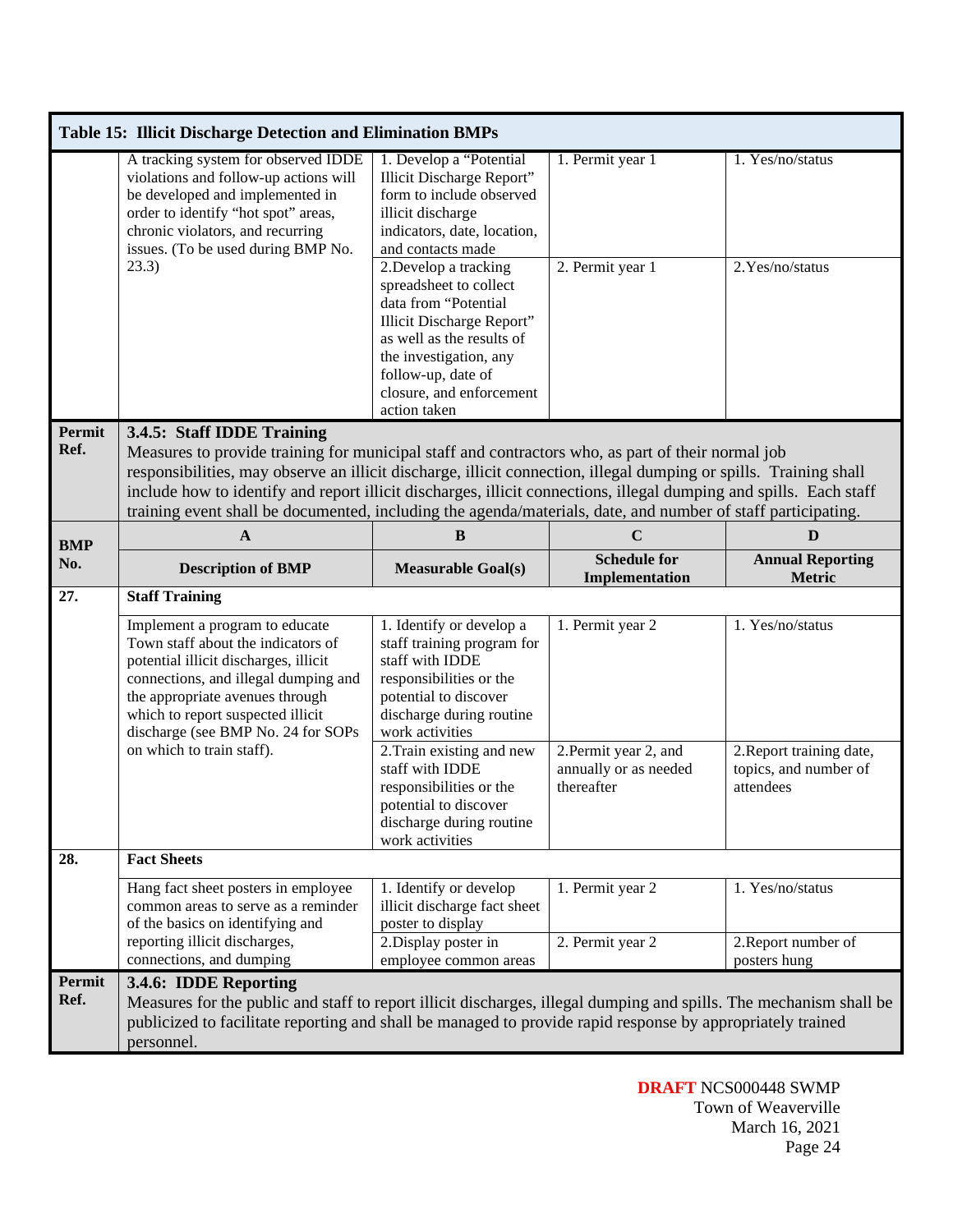| <b>Table 15: Illicit Discharge Detection and Elimination BMPs</b> |                                                                                                                                                                                                                                                                                                                                                                                                                                                                                                   |                           |                                       |                                          |
|-------------------------------------------------------------------|---------------------------------------------------------------------------------------------------------------------------------------------------------------------------------------------------------------------------------------------------------------------------------------------------------------------------------------------------------------------------------------------------------------------------------------------------------------------------------------------------|---------------------------|---------------------------------------|------------------------------------------|
| No.                                                               | <b>BMPA</b>                                                                                                                                                                                                                                                                                                                                                                                                                                                                                       | B                         | $\mathbf C$                           | D                                        |
|                                                                   | <b>Description of BMP</b>                                                                                                                                                                                                                                                                                                                                                                                                                                                                         | <b>Measurable Goal(s)</b> | <b>Schedule for</b><br>Implementation | <b>Annual Reporting</b><br><b>Metric</b> |
| 29.                                                               | <b>Stormwater Hotline and Compliance Email</b>                                                                                                                                                                                                                                                                                                                                                                                                                                                    |                           |                                       |                                          |
|                                                                   | A hotline and compliance email will<br>be maintained for citizens to ask<br>stormwater questions and report<br>stormwater issues (see BMP No. 14)                                                                                                                                                                                                                                                                                                                                                 | 1. See BMP No. 14         | 1. See BMP No. 14                     | 1. See BMP No. 14                        |
| 30.                                                               | <b>Stormwater Page on Town Website</b>                                                                                                                                                                                                                                                                                                                                                                                                                                                            |                           |                                       |                                          |
|                                                                   | The web page will provide<br>information on the Town's<br>stormwater program, including the<br>permit, SWMP, applicable<br>ordinances, and annual reports. The<br>web page will also include a<br>stormwater issue reporting<br>mechanism, educational materials<br>developed by the Town, and links to<br>additional educational resources. The<br>web page will also serve to advertise<br>the stormwater hotline and<br>compliance email and opportunities<br>for involvement (see BMP No. 13) | 1. See BMP No. 13         | 1. See BMP No. 13                     | 1. See BMP No. 13                        |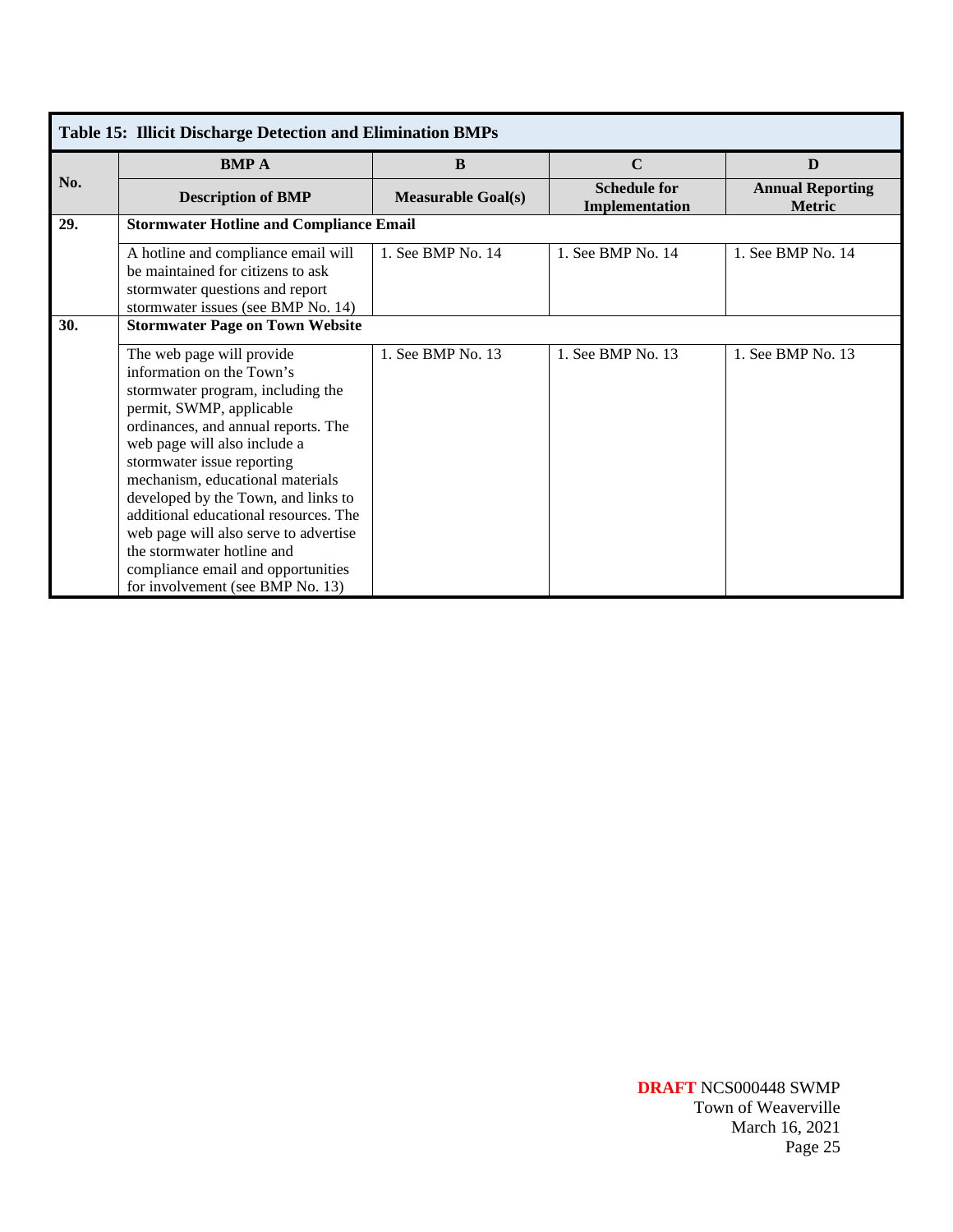# **PART 8: CONSTRUCTION SITE RUNOFF CONTROL PROGRAM**

The Town of Weaverville will enter into a new legal agreement with Buncombe County for the administration and enforcement of the North Carolina Sedimentation Pollution Control Act (SPCA) of 1973 for construction activities in order to meet the NPDES MS4 Permit requirements for all construction site runoff control measures to reduce pollutants in stormwater runoff from construction activities that result in land disturbance of greater than or equal to one acre and any construction activity that is part of a larger common plan of development that would disturb one acre or more.

Table 16: Qualifying Alternative Program Components for Construction Site Runoff Control Program

| Permit<br>Reference | <b>State or Local Program Name</b> | Legal Authority                  | Implementing<br>Entity | Meets Whole<br>or Part of<br>Requirement |
|---------------------|------------------------------------|----------------------------------|------------------------|------------------------------------------|
| $3.5.1 -$           | <b>Buncombe County Delegated</b>   | 15A NCAC Chapter 04,             | Buncombe               | Whole                                    |
| 3.5.4               | <b>SPCA Program</b>                | <b>Buncombe County Soil</b>      | County                 |                                          |
|                     |                                    | <b>Erosion and Sedimentation</b> |                        |                                          |
|                     |                                    | <b>Control Ordinance</b>         |                        |                                          |

The local designated SPCA program ordinance can be found at: <https://www.buncombecounty.org/common/planning/ordinance-erosion-control.pdf> or [https://library.municode.com/nc/buncombe\\_county/codes/code\\_of\\_ordinances?nodeId=COOR\\_CH26EN](https://library.municode.com/nc/buncombe_county/codes/code_of_ordinances?nodeId=COOR_CH26EN_ARTVSOERSECO) [\\_ARTVSOERSECO](https://library.municode.com/nc/buncombe_county/codes/code_of_ordinances?nodeId=COOR_CH26EN_ARTVSOERSECO)

Documentation concerning the legal agreement between the Town of Weaverville and Buncombe County for construction site runoff controls has not been well maintained over the years. A new legal agreement will be established in order to ensure proper documentation of shared responsibilities and to address any program deficiencies noted in the self-audits of the Construction Site Runoff Controls (see BMP No. 7).

In addition the Town of Weaverville provides opportunities for public input through the stormwater hotline and compliance email and additional waste management requirements for construction site operators are also components of the construction site runoff control program. The Town of Weaverville also implements the following BMPs to meet NPDES MS4 Permit requirements.

| <b>Table 17: Construction Site Runoff Control BMPs</b> |                                                                                                         |                           |                     |                         |
|--------------------------------------------------------|---------------------------------------------------------------------------------------------------------|---------------------------|---------------------|-------------------------|
| Permit                                                 | 3.5.1 – 3.5.4: Legal Authority and NC Sedimentation Pollution Control Act of 1973 (SPCA) Program        |                           |                     |                         |
| Ref.                                                   | The Permittee may rely upon a North Carolina Sedimentation Pollution Control Act of 1973 (SPCA) program |                           |                     |                         |
|                                                        | as defined in 15A NCAC Chapter 04 to meet the requirements of 3.5.1 through 3.5.4                       |                           |                     |                         |
| <b>BMP</b>                                             |                                                                                                         |                           |                     |                         |
| No.                                                    | <b>Description of BMP</b>                                                                               | <b>Measurable Goal(s)</b> | <b>Schedule for</b> | <b>Annual Reporting</b> |
|                                                        |                                                                                                         |                           | Implementation      | <b>Metric</b>           |
| 31.                                                    | <b>Legal Agreement with Buncombe County</b>                                                             |                           |                     |                         |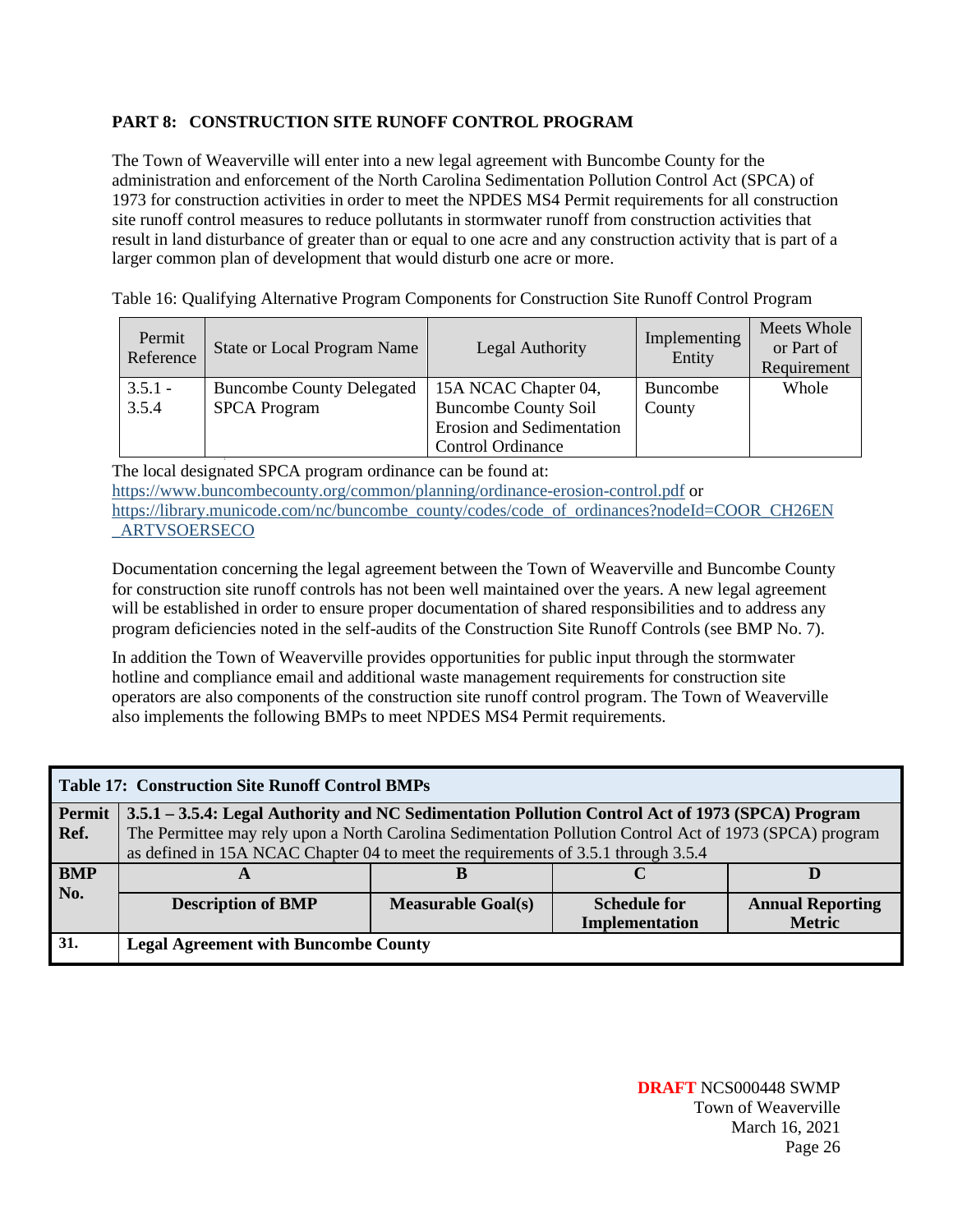|                | <b>Table 17: Construction Site Runoff Control BMPs</b>                                                                                                                                                                                                                          |                                                                                                                          |                                           |                                                                                                  |  |  |
|----------------|---------------------------------------------------------------------------------------------------------------------------------------------------------------------------------------------------------------------------------------------------------------------------------|--------------------------------------------------------------------------------------------------------------------------|-------------------------------------------|--------------------------------------------------------------------------------------------------|--|--|
|                | The Town will develop and maintain<br>a legal agreement with Buncombe<br>County for the proper delegation of<br>all construction site runoff control<br>management through the<br>administration and enforcement of a<br>sedimentation pollution and erosion<br>control program | 1. See BMP No. 7                                                                                                         | 1. See BMP No. 7                          | 1. See BMP No. 7                                                                                 |  |  |
| 32.            | <b>Buncombe County SPCA Program Compliance</b>                                                                                                                                                                                                                                  |                                                                                                                          |                                           |                                                                                                  |  |  |
|                | The Town will work with Buncombe<br>County in order to evaluate the<br>current SPCA ordinance and<br>practices to determine if they are not                                                                                                                                     | 1. Communicate results of<br>self-audit and non-<br>compliant provisions to<br>County                                    | 1. As needed                              | 1. Yes/no/status                                                                                 |  |  |
|                | in full compliance and to require that<br>any necessary revisions to such<br>regulations or practices be adopted in<br>a timely manner and maintained for<br>full compliance with construction site                                                                             | 2. Assist County with<br>identification of necessary<br>revisions to the County<br>Code                                  | 2. As needed                              | 2. Dates of<br>communication with<br>County; Necessary<br>revisions identified?<br>Yes/no/status |  |  |
|                | runoff control requirements.                                                                                                                                                                                                                                                    | 3. Assess Buncombe<br>County actions to ensure<br>responsibilities being<br>carried out; see BMP No.<br>7.3              | 3 See BMP No. 7.3                         | 3. See BMP No. $7.3$                                                                             |  |  |
| Permit<br>Ref. | 3.5.6: Public Input<br>Measures to provide and promote a means for the public to notify the appropriate authorities of observed<br>erosion and sedimentation problems.                                                                                                          |                                                                                                                          |                                           |                                                                                                  |  |  |
| <b>BMP</b>     | $\mathbf{A}$                                                                                                                                                                                                                                                                    | $\, {\bf B}$                                                                                                             | $\mathbf C$                               | D                                                                                                |  |  |
| No.            | <b>Description of BMP</b>                                                                                                                                                                                                                                                       | <b>Measurable Goal(s)</b>                                                                                                | <b>Schedule for</b><br>Implementation     | <b>Annual Reporting</b><br><b>Metric</b>                                                         |  |  |
| 33.            | <b>Municipal Staff Training</b>                                                                                                                                                                                                                                                 |                                                                                                                          |                                           |                                                                                                  |  |  |
|                | Train municipal staff who receive<br>calls from the public on the protocols<br>for referral and tracking of<br>construction site runoff control<br>complaints.                                                                                                                  | 1. Train existing and new<br>municipal staff on proper<br>handling of construction<br>site runoff control<br>complaints. | 1. Annually beginning in<br>permit year 1 | 1. Document and report<br>number of staff trained,<br>training dates and topics<br>covered.      |  |  |
| 34.            | <b>Stormwater Hotline and Compliance Email</b>                                                                                                                                                                                                                                  |                                                                                                                          |                                           |                                                                                                  |  |  |
|                | A hotline and compliance email will<br>be maintained for citizens to ask<br>stormwater questions and report<br>stormwater issues (see BMP No. 14)                                                                                                                               | 1. See BMP No. 14                                                                                                        | 1. See BMP No. 14                         | 1. See BMP No. 14                                                                                |  |  |
| Permit         | 3.5.5: Waste Management                                                                                                                                                                                                                                                         |                                                                                                                          |                                           |                                                                                                  |  |  |
| Ref.           | Measures to require construction site operators to control waste such as discarded building materials, concrete<br>truck washout, chemicals, litter, and sanitary waste at the construction site that may cause adverse impact to<br>water quality.                             |                                                                                                                          |                                           |                                                                                                  |  |  |
|                | $\mathbf{A}$                                                                                                                                                                                                                                                                    | $\bf{B}$                                                                                                                 | $\mathbf C$                               | D                                                                                                |  |  |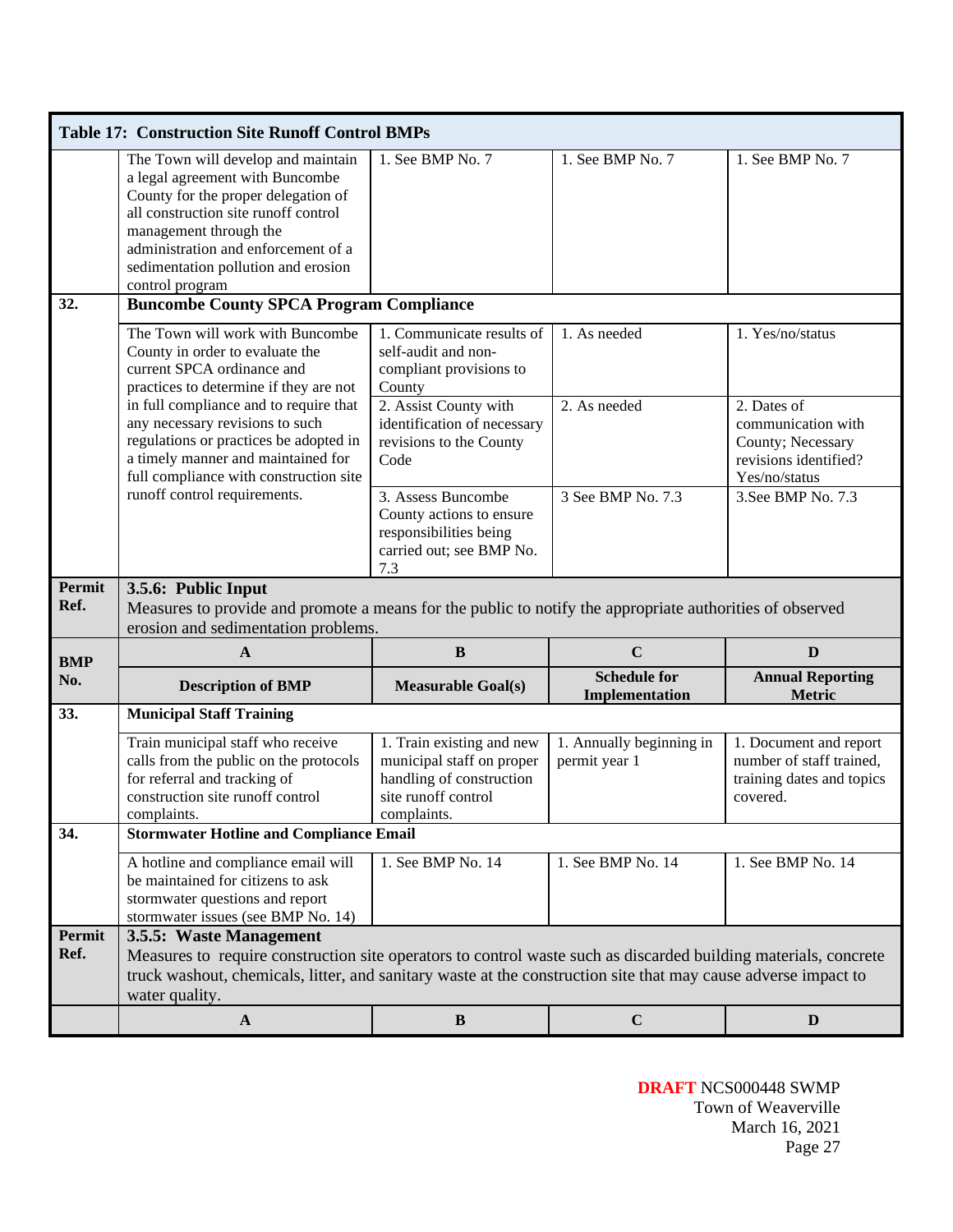|                   | <b>Table 17: Construction Site Runoff Control BMPs</b>                                                                                                                                                                                       |                                                                                                                         |                                                 |                                                                                      |  |
|-------------------|----------------------------------------------------------------------------------------------------------------------------------------------------------------------------------------------------------------------------------------------|-------------------------------------------------------------------------------------------------------------------------|-------------------------------------------------|--------------------------------------------------------------------------------------|--|
| <b>BMP</b><br>No. | <b>Description of BMP</b>                                                                                                                                                                                                                    | <b>Measurable Goal(s)</b>                                                                                               | <b>Schedule for</b><br>Implementation           | <b>Annual Reporting</b><br><b>Metric</b>                                             |  |
| 35.               | <b>Maintain Legal Authority</b>                                                                                                                                                                                                              |                                                                                                                         |                                                 |                                                                                      |  |
|                   | Review existing ordinance (Code of<br>Ordinances, Chapter 22, Section 22-<br>48) in order to determine adequacy of<br>current regulation on required<br>construction site operators to control<br>waste, and update ordinance if<br>required | 1. Review existing<br>ordinance and update if<br>revision is required to<br>maintain legal authority                    | 1. Permit year 1, and<br>annually thereafter    | 1. Yes, no, status; report<br>if a revision is required<br>and if a revision is made |  |
| 36.               | <b>Contractor Education</b>                                                                                                                                                                                                                  |                                                                                                                         |                                                 |                                                                                      |  |
|                   | Communicate new waste<br>management requirements to<br>construction site operators                                                                                                                                                           | 1. Identify or develop<br>fact sheet to share with<br>construction site<br>operators when Town<br>zoning permits issued | 1. Permit year 2, after<br>ordinance is adopted | 1. Yes/no/status                                                                     |  |
|                   |                                                                                                                                                                                                                                              | 2. Add fact sheet to<br>website                                                                                         | 2. Permit year 2, after<br>ordinance is adopted | 2. Yes/no/status                                                                     |  |
|                   |                                                                                                                                                                                                                                              | 3. Distribute fact sheets<br>when zoning permits<br>issued                                                              | 3. Permit year 2, after<br>ordinance is adopted | 3. Number of fact sheets<br>distributed                                              |  |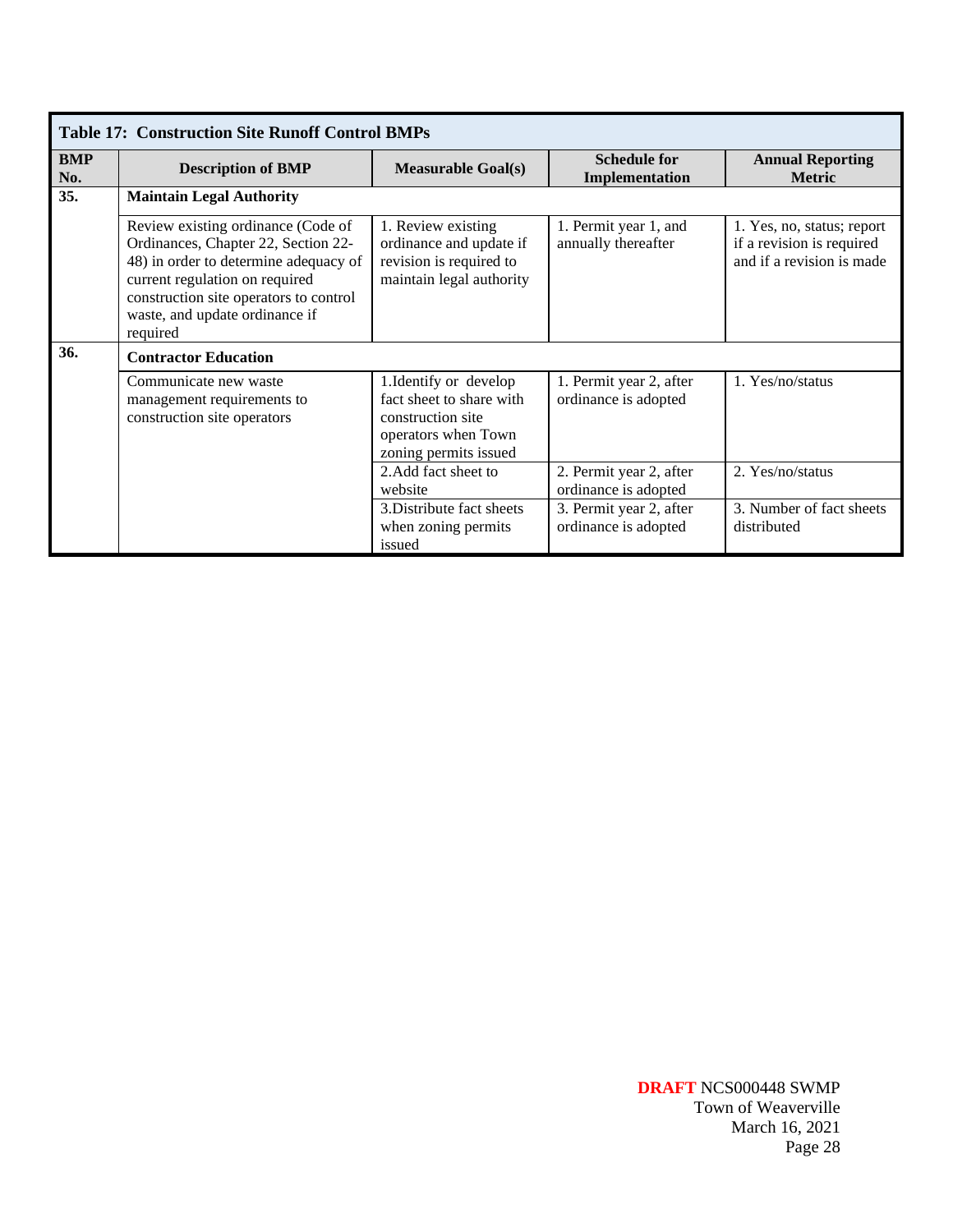#### **PART 9: POST-CONSTRUCTION SITE RUNOFF CONTROL PROGRAM**

This SWMP identifies the minimum elements to develop, implement and enforce a program to address stormwater runoff from new development and redevelopment projects that disturb greater than or equal to one acre, including projects less than one acre that are part of a larger common plan of development or sale, that are located within the Town of Weaverville and discharge into the MS4. These elements are designed to minimize water quality impacts utilizing a combination of structural Stormwater Control Measures (SCMs) and/or non-structural BMPs appropriate for the community, and ensure adequate longterm operation and maintenance of SCMs.

Table 18: Qualifying Alternative Program(s) for Post-Construction Site Runoff Control Program

| <b>State OAP Name</b> | <b>State Requirements</b> | Local Ordinance / Regulatory<br>Mechanism Reference |
|-----------------------|---------------------------|-----------------------------------------------------|
| N/A                   | N/A                       | N/A                                                 |

Buncombe County's regulations are codified in local ordinance, and implementation is further defined in guidance, manuals and/or standard operating procedure(s) as summarized in Table 19 below.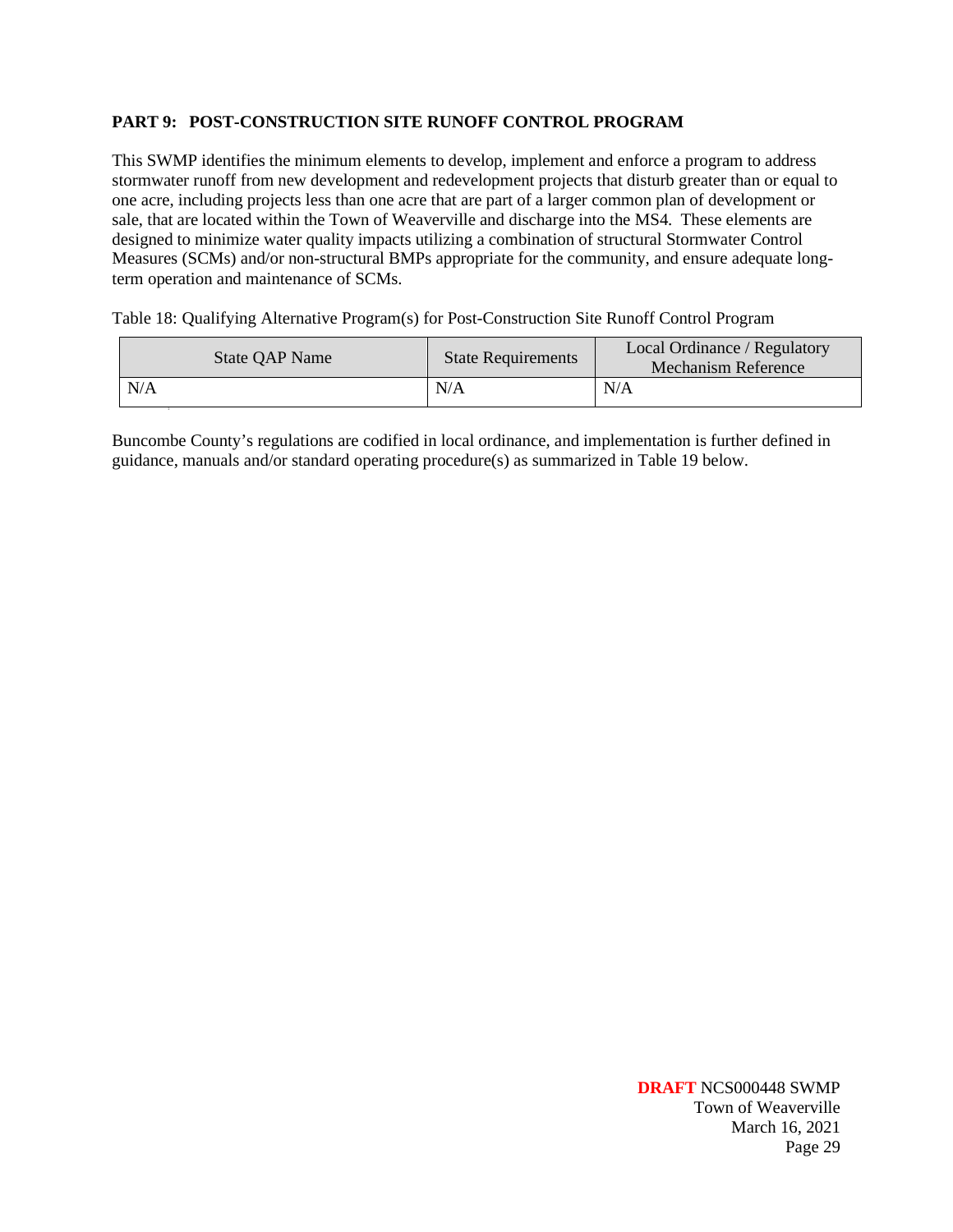| 1 avit 17.                         | Summary of Existing Fost-Construction Frogram Elements |              |
|------------------------------------|--------------------------------------------------------|--------------|
| Permit Requirements for            | Municipal Ordinance/Code Reference(s)                  | Date Adopted |
| <b>Plan Review and Approval</b>    | and/or Document Title $(s)$                            |              |
| $3.6.2(a)$ Authority               | Buncombe County Code of Ordinances -                   | 6/24/2008;   |
|                                    | Article VII of Chapter 26;                             | 7/2007       |
|                                    | MOU between Buncombe County and the                    |              |
|                                    | Town of Weaverville                                    |              |
| 3.6.3(a) & 15A NCAC 02H.0153(c)    | See BMP No. 39                                         | N/A          |
| Federal, State & Local Projects    |                                                        |              |
| 3.6.3(b) Plan Review               | Buncombe County Code §§ 26-322, 26-341;                | 6/24/2008;   |
|                                    | <b>Buncombe County Stormwater Permit Plan</b>          | 12/29/2020;  |
|                                    | <b>Review Checklist and Permit Closeout</b>            | 12/16/2021   |
|                                    | Checklist                                              |              |
| 3.6.3(c) O&M Agreement             | Buncombe County Code § 26-385;                         | 6/24/2008;   |
|                                    | <b>Buncombe County Stormwater Permit Plan</b>          | 12/29/2020;  |
|                                    | <b>Review Checklist and Permit Closeout</b>            | 12/16/2021   |
|                                    | Checklist                                              |              |
| 3.6.3(d) O&M Plan                  | Buncombe County Code § 26-385;                         | 6/24/2008;   |
|                                    | <b>Buncombe County Stormwater Permit Plan</b>          | 12/29/2020;  |
|                                    | <b>Review Checklist and Permit Closeout</b>            | 12/16/2021   |
|                                    | Checklist                                              |              |
| $3.6.3(e)$ Deed                    | Buncombe County Code § 26-385                          | 6/24/2008;   |
| Restrictions/Covenants             |                                                        |              |
| 3.6.3(f) Access Easements          | Buncombe County Code § 26-385;                         | 6/24/2008;   |
|                                    | <b>Buncombe County Stormwater Permit Plan</b>          | 12/29/2020;  |
|                                    | <b>Review Checklist and Permit Closeout</b>            | 12/16/2021   |
|                                    | Checklist                                              |              |
| Permit Requirements for            | Municipal Ordinance/Code Reference(s)                  | Date Adopted |
| <b>Inspections and Enforcement</b> | and/or Document Title $(s)$                            |              |
| 3.6.2(b) Documentation             | Buncombe County SCM Inventory;                         | N/A          |
|                                    | See BMP Nos. 39/41                                     |              |
| 3.6.2(c) Right of Entry            | Buncombe County Code § 26-385                          | 6/24/2008    |
| 3.6.4(a) Pre-CO Inspections        | See BMP No. 39                                         | N/A          |
| 3.6.4(b) Compliance with Plans     | Buncombe County Code § 26-385;                         | 6/24/2008;   |
|                                    | <b>Buncombe County Stormwater Permit</b>               | 12/16/2021   |
|                                    | Closeout Checklist                                     |              |
| 3.6.4(c) Annual SCM Inspections    | See BMP Nos. 39 and 41                                 | N/A          |
| 3.6.4(d) Low Density Inspections   | See BMP No. 39                                         | N/A          |
| 3.6.4(e) Qualified Professional    | Buncombe County Code § 26-363                          | 6/24/2008    |
| Permit Requirements for            | Municipal Ordinance/Code Reference(s)                  | Date Adopted |
| <b>Fecal Coliform Reduction</b>    | and/or Document Title $(s)$                            |              |
| $3.6.6(a)$ Pet Waste               | See BMP No. 44                                         | N/A          |
| 3.6.6(b) On-Site Domestic          | <b>Buncombe County Environmental Health</b>            | N/A          |
| <b>Wastewater Treatment</b>        | Application, Evaluation, and Permitting                |              |
|                                    | Procedures for Septic Systems and Well                 |              |
|                                    | Construction                                           |              |

Table 19: Summary of Existing Post-Construction Program Elements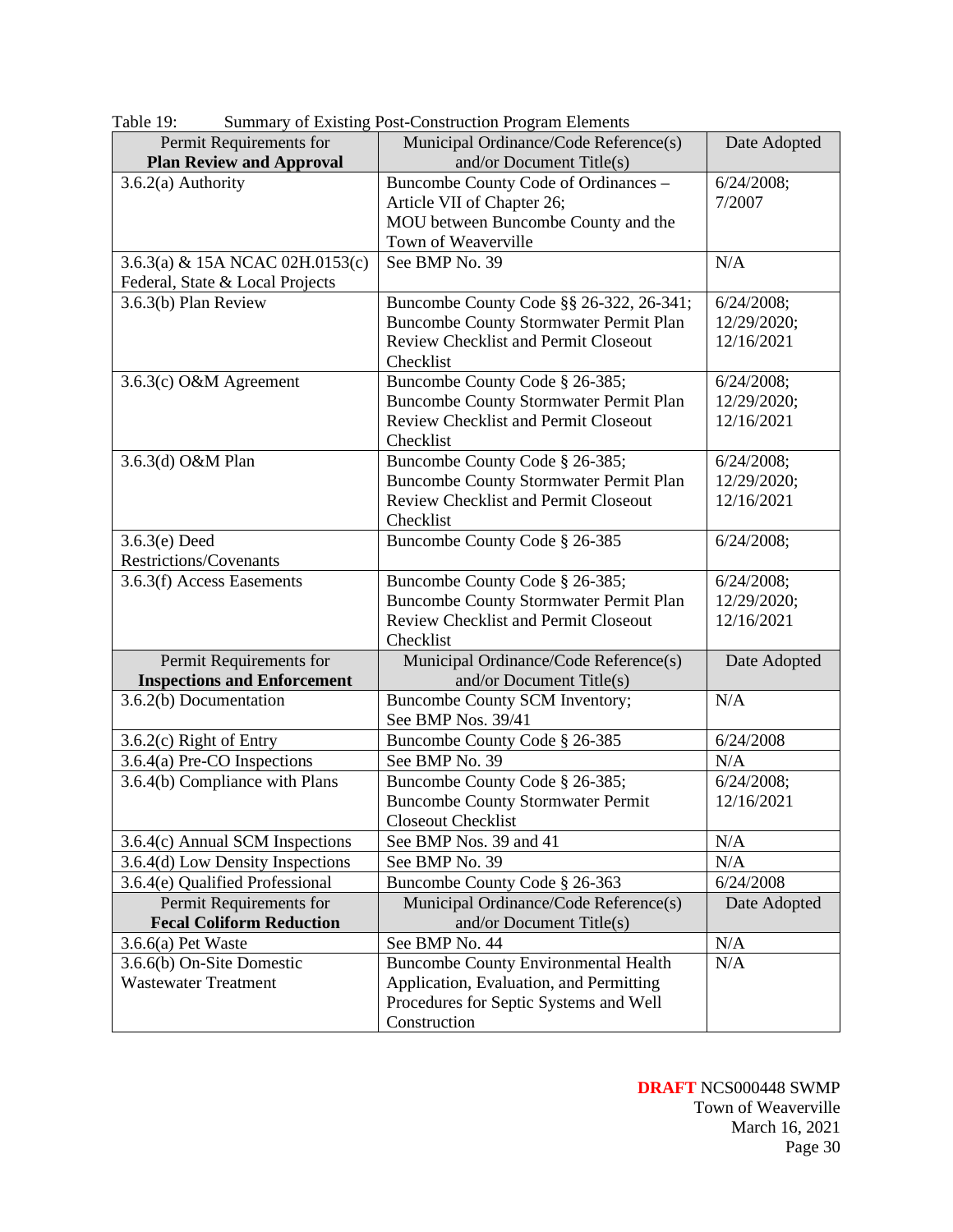#### The program ordinance can be found at:

### [https://library.municode.com/nc/buncombe\\_county/codes/code\\_of\\_ordinances?nodeId=COOR\\_CH26EN](https://library.municode.com/nc/buncombe_county/codes/code_of_ordinances?nodeId=COOR_CH26EN_ARTVIISTMA) [\\_ARTVIISTMA](https://library.municode.com/nc/buncombe_county/codes/code_of_ordinances?nodeId=COOR_CH26EN_ARTVIISTMA)

The Town of Weaverville has entered into an agreement with Buncombe County for shared responsibility for post-construction site runoff requirements, including inspection, enforcement, and documentation of the full post construction program. While a legal agreement between the Town of Weaverville and Buncombe County is in place for post-construction site runoff controls, it is in need of being evaluated and updated to ensure proper documentation of shared responsibilities and to address any program deficiencies noted in the self-audits of the Post-Construction Site Runoff Controls (see BMP Nos. 7, 39)

The annual reporting metrics for the post construction program are provided in Table 20: Post Construction Site Runoff Control BMPs below.

|                | <b>Table 20: Post Construction Site Runoff Control BMPs</b>                                                                                                                                                                                                           |                                                                                                                                                                              |                                       |                                                                                                                                          |  |
|----------------|-----------------------------------------------------------------------------------------------------------------------------------------------------------------------------------------------------------------------------------------------------------------------|------------------------------------------------------------------------------------------------------------------------------------------------------------------------------|---------------------------------------|------------------------------------------------------------------------------------------------------------------------------------------|--|
| Permit<br>Ref. | 3.6.5(a), 3.6.5(b), and 4.1.3: Minimum Post-Construction Reporting Requirements<br>Measures to document activities over the course of the fiscal year (July $1 -$ June 30) including appropriate<br>information to accurately describe progress, status, and results. |                                                                                                                                                                              |                                       |                                                                                                                                          |  |
| <b>BMP</b>     | A                                                                                                                                                                                                                                                                     | B                                                                                                                                                                            | $\mathbf C$                           | $\mathbf{D}$                                                                                                                             |  |
| No.            | <b>Description of BMP</b>                                                                                                                                                                                                                                             | <b>Measurable Goal(s)</b>                                                                                                                                                    | <b>Schedule for</b><br>Implementation | <b>Annual Reporting</b><br><b>Metric</b>                                                                                                 |  |
| 37.            | <b>Standard Reporting</b>                                                                                                                                                                                                                                             |                                                                                                                                                                              |                                       |                                                                                                                                          |  |
|                | Implement standardized tracking,<br>documentation, inspections and<br>reporting mechanisms to compile<br>appropriate data for the annual self-                                                                                                                        | 1. Track number of low<br>density and high density<br>plan reviews performed.                                                                                                | 1. Continuously                       | 1. Number of plan<br>reviews performed for<br>low density and high<br>density.                                                           |  |
|                | assessment process. Data shall be<br>provided for each Post-Construction/<br>Qualifying Alternative Program                                                                                                                                                           | 2. Track number of low<br>density and high density<br>plans approved.                                                                                                        | 2. Continuously                       | 2. Number of plan<br>approvals issued for low<br>density and high density.                                                               |  |
|                | being implemented as listed in Table<br>19.                                                                                                                                                                                                                           | 3. Maintain a current<br>inventory of low density<br>projects and constructed<br>SCMs including SCM<br>type or low density<br>acreage, location and last<br>inspection date. | 3. Continuously                       | 3. Summary of number<br>and type of SCMs added<br>to the inventory; and<br>number and acreage of<br>low density projects<br>constructed. |  |
|                |                                                                                                                                                                                                                                                                       | 4. Track number of SCM<br>inspections performed.                                                                                                                             | 4. Continuously                       | 4. Number of SCM<br>inspections.                                                                                                         |  |
|                |                                                                                                                                                                                                                                                                       | 5. Track number of low<br>density inspections<br>performed.                                                                                                                  | 5. Continuously                       | 5. Number of low density<br>inspections.                                                                                                 |  |
|                |                                                                                                                                                                                                                                                                       | 6. Track number and<br>type of enforcement<br>actions taken.                                                                                                                 | 6. Continuously                       | 6. Number and type of<br>enforcement actions<br>taken.                                                                                   |  |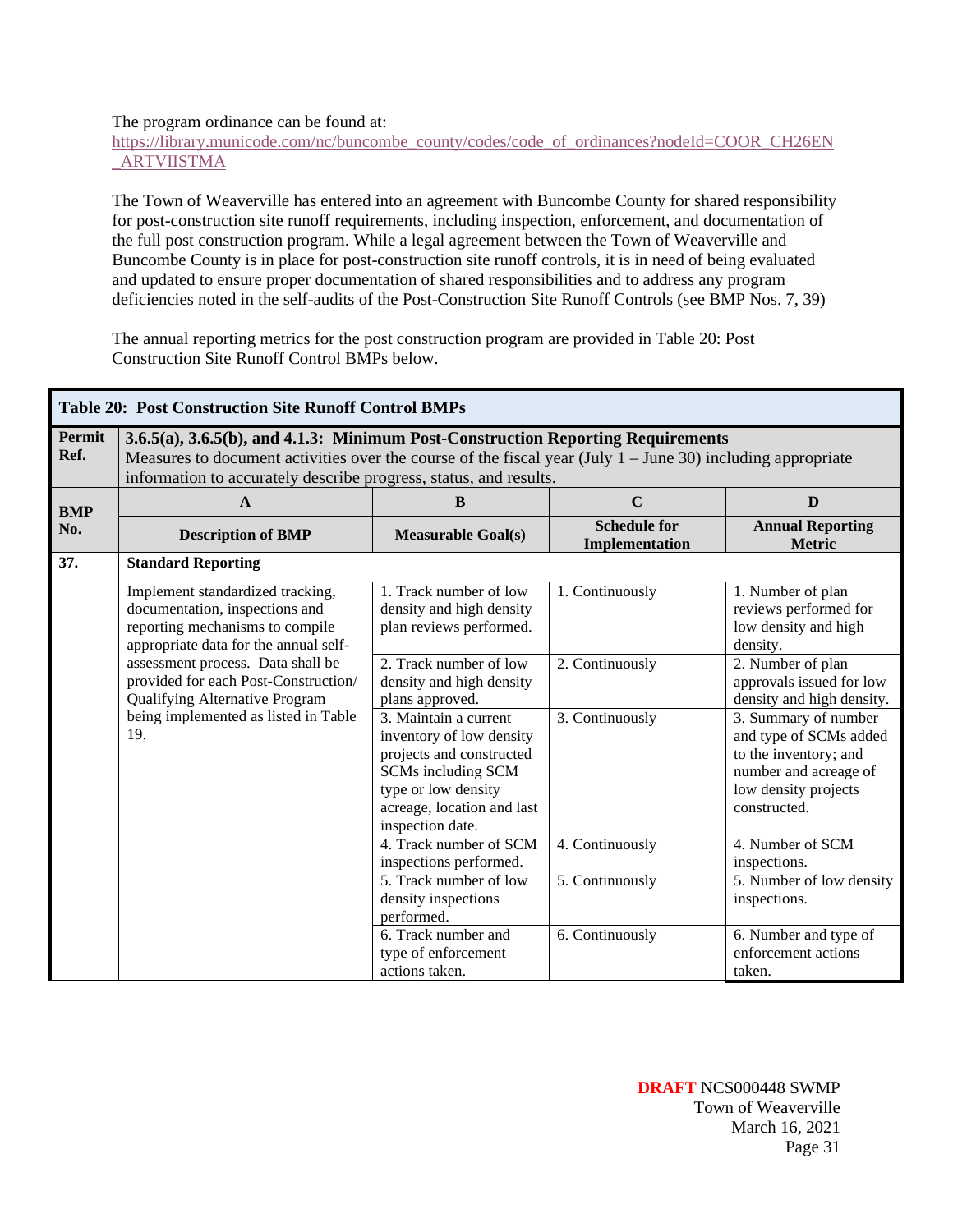|                | <b>Table 20: Post Construction Site Runoff Control BMPs</b>                                                                                                                                                                                                                                                                                                                                                                                                                                                                                                                                                                                                                                                                                                                                                                    |                                                                                                             |                                       |                                                                                                  |  |
|----------------|--------------------------------------------------------------------------------------------------------------------------------------------------------------------------------------------------------------------------------------------------------------------------------------------------------------------------------------------------------------------------------------------------------------------------------------------------------------------------------------------------------------------------------------------------------------------------------------------------------------------------------------------------------------------------------------------------------------------------------------------------------------------------------------------------------------------------------|-------------------------------------------------------------------------------------------------------------|---------------------------------------|--------------------------------------------------------------------------------------------------|--|
| Permit<br>Ref. | 3.6.2: Legal Authority<br>Measures to maintain adequate legal authorities through ordinance or other regulatory mechanism to: (a) review<br>designs and proposals for new development and redevelopment to determine whether adequate stormwater<br>control measures will be installed, implemented, and maintained, (b) request information such as stormwater<br>plans, inspection reports, monitoring results, and other information deemed necessary to evaluate compliance<br>with the Post-Construction Stormwater Management Program, and (c) enter private property for the purpose of<br>inspecting at reasonable times any facilities, equipment, practices, or operations related to stormwater<br>discharges to determine whether there is compliance with the Post-Construction Stormwater Management<br>Program. |                                                                                                             |                                       |                                                                                                  |  |
| <b>BMP</b>     | $\mathbf{A}$                                                                                                                                                                                                                                                                                                                                                                                                                                                                                                                                                                                                                                                                                                                                                                                                                   | B                                                                                                           | $\mathbf C$                           | D                                                                                                |  |
| No.            | <b>Description of BMP</b>                                                                                                                                                                                                                                                                                                                                                                                                                                                                                                                                                                                                                                                                                                                                                                                                      | <b>Measurable Goal(s)</b>                                                                                   | <b>Schedule for</b><br>Implementation | <b>Annual Reporting</b><br><b>Metric</b>                                                         |  |
| 38.            | <b>Legal Agreement with Buncombe County</b>                                                                                                                                                                                                                                                                                                                                                                                                                                                                                                                                                                                                                                                                                                                                                                                    |                                                                                                             |                                       |                                                                                                  |  |
|                | The Town will develop and maintain<br>a legal agreement with Buncombe<br>County for the proper delegation of<br>all post-construction site runoff<br>control management                                                                                                                                                                                                                                                                                                                                                                                                                                                                                                                                                                                                                                                        | 1. See BMP No. 7                                                                                            | 1. See BMP No. 7                      | 1. See BMP No. 7                                                                                 |  |
| 39.            | <b>Buncombe County Stormwater Regulation Compliance</b>                                                                                                                                                                                                                                                                                                                                                                                                                                                                                                                                                                                                                                                                                                                                                                        |                                                                                                             |                                       |                                                                                                  |  |
|                | The Town will work with Buncombe<br>County in order to evaluate the<br>current stormwater ordinance and<br>practices to determine whether they                                                                                                                                                                                                                                                                                                                                                                                                                                                                                                                                                                                                                                                                                 | 1. Communicate results<br>of self-audit and non-<br>compliant provisions to<br>County                       | 1. Permit year 1                      | 1. Yes/no/status                                                                                 |  |
|                | are in full compliance and to require<br>that any necessary revisions to such<br>regulations or practices be adopted in<br>a timely manner and maintained for<br>full compliance with post-                                                                                                                                                                                                                                                                                                                                                                                                                                                                                                                                                                                                                                    | 2. Assist County with<br>identification of<br>necessary revisions to the<br><b>County Code</b>              | 2. Permit year 1                      | 2. Dates of<br>communication with<br>County; Necessary<br>revisions identified?<br>Yes/no/status |  |
|                | construction site runoff control<br>requirements.                                                                                                                                                                                                                                                                                                                                                                                                                                                                                                                                                                                                                                                                                                                                                                              | 3. Assess Buncombe<br>County actions to ensure<br>responsibilities being<br>carried out; see BMP No.<br>7.3 | 3 See BMP No. 7.3                     | 3. See BMP No. 7.3                                                                               |  |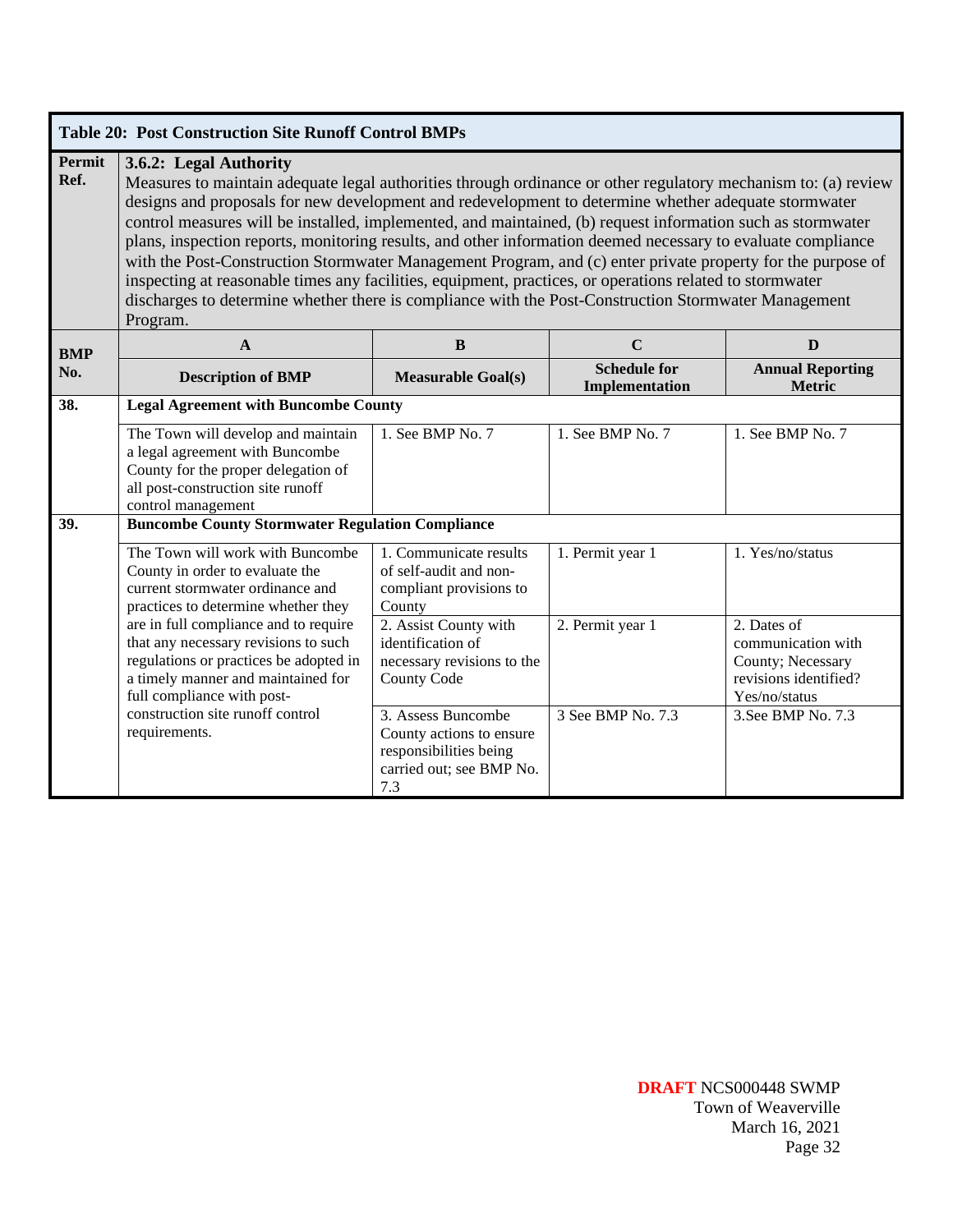|                       | <b>Table 20: Post Construction Site Runoff Control BMPs</b>                                                                                                                                                                                                                                                                                                                                                                                                                                                                                                                                                                                                                                                                                                                                                                                                                                                                                                                                                                                                                                                                                                                                                                                                                                                                 |                           |                                       |                                          |  |
|-----------------------|-----------------------------------------------------------------------------------------------------------------------------------------------------------------------------------------------------------------------------------------------------------------------------------------------------------------------------------------------------------------------------------------------------------------------------------------------------------------------------------------------------------------------------------------------------------------------------------------------------------------------------------------------------------------------------------------------------------------------------------------------------------------------------------------------------------------------------------------------------------------------------------------------------------------------------------------------------------------------------------------------------------------------------------------------------------------------------------------------------------------------------------------------------------------------------------------------------------------------------------------------------------------------------------------------------------------------------|---------------------------|---------------------------------------|------------------------------------------|--|
| Permit<br>Ref.        | 3.6.3: Plan Review and Approval<br>Measures to maintain plan review and approval authority, standards and procedures to: (a) Require Federal,<br>State, and local government projects to comply with Post-Construction Program requirements throughout the<br>entire MS4 permitted area, unless the entity is subject to its own NPDES MS4 permit or a qualifying alternative<br>program, (b) Conduct site plan reviews of all new development and redeveloped sites that disturb greater than<br>or equal to one acre, and sites that disturb less than one acre that are part of a larger common plan of<br>development or sale for compliance with 15A NCAC 02H .1017 and the qualifying alternative programs that<br>apply within your jurisdiction, (c) Ensure that each project has an Operation and Maintenance Agreement that<br>complies with 15A NCAC 02H .1050(12), (d) Ensure that each project has an Operation and Maintenance Plan<br>that complies with 15A NCAC 02H .1050(13), (e) Ensure that each project has recorded deed restrictions and<br>protective covenants, that require the project to be maintained consistent with approved plans, and (f) Ensure<br>that each SCM and associated maintenance accesses be protected in a permanent recorded easement per 15A<br>NCAC 02H 1050 (9) and (10). |                           |                                       |                                          |  |
| <b>BMP</b>            | $\mathbf{A}$                                                                                                                                                                                                                                                                                                                                                                                                                                                                                                                                                                                                                                                                                                                                                                                                                                                                                                                                                                                                                                                                                                                                                                                                                                                                                                                | $\, {\bf B}$              | $\mathbf C$                           | D                                        |  |
| No.                   | <b>Description of BMP</b>                                                                                                                                                                                                                                                                                                                                                                                                                                                                                                                                                                                                                                                                                                                                                                                                                                                                                                                                                                                                                                                                                                                                                                                                                                                                                                   | <b>Measurable Goal(s)</b> | <b>Schedule for</b><br>Implementation | <b>Annual Reporting</b><br><b>Metric</b> |  |
| 40.                   | <b>Mechanism to Require Long-term Operation and Maintenance</b>                                                                                                                                                                                                                                                                                                                                                                                                                                                                                                                                                                                                                                                                                                                                                                                                                                                                                                                                                                                                                                                                                                                                                                                                                                                             |                           |                                       |                                          |  |
|                       | The Town will work with Buncombe<br>County on the necessary revisions to<br>County regulations to provide that the<br>O&M plan required by the owner of<br>each SCM includes annual<br>inspections of each SCM by a<br>qualified professional and<br>documentation of such annual<br>inspections is to be maintained                                                                                                                                                                                                                                                                                                                                                                                                                                                                                                                                                                                                                                                                                                                                                                                                                                                                                                                                                                                                        | 1. See BMP No. 39         | 1. See BMP No. 39                     | 1. See BMP No. 39                        |  |
| <b>Permit</b><br>Ref. | 3.6.4: Inspections and Enforcement<br>Measures to maintain inspection and enforcement authority, standards and procedures to: (a) Conduct post-<br>construction inspections prior to issuing a Certificate of Occupancy or a Temporary Certificate of Occupancy.<br>Alternatively, the project owner may provide a surety bond to guarantee compliance with the approved plan(s),<br>(b) Ensure that the project has been constructed in accordance with the approved plan(s), (c) Ensure annual<br>inspection of each permitted SCM to ensure compliance with the approved Operation and Maintenance<br>Agreement, (d) Ensure inspection of low density projects at least once during the permit term, and (e) Require<br>that inspections be conducted by a qualified professional.                                                                                                                                                                                                                                                                                                                                                                                                                                                                                                                                       |                           |                                       |                                          |  |
| <b>BMP</b>            | $\mathbf{A}$                                                                                                                                                                                                                                                                                                                                                                                                                                                                                                                                                                                                                                                                                                                                                                                                                                                                                                                                                                                                                                                                                                                                                                                                                                                                                                                | $\bf{B}$                  | $\mathbf C$                           | D                                        |  |
| No.                   | <b>Description of BMP</b>                                                                                                                                                                                                                                                                                                                                                                                                                                                                                                                                                                                                                                                                                                                                                                                                                                                                                                                                                                                                                                                                                                                                                                                                                                                                                                   | <b>Measurable Goal(s)</b> | <b>Schedule for</b><br>Implementation | <b>Annual Reporting</b><br>Metric        |  |
| 41.                   | <b>Inspections of Structural Stormwater Control Measures</b>                                                                                                                                                                                                                                                                                                                                                                                                                                                                                                                                                                                                                                                                                                                                                                                                                                                                                                                                                                                                                                                                                                                                                                                                                                                                |                           |                                       |                                          |  |
|                       | The Town will work with Buncombe<br>County on the necessary revisions to<br>County regulations to require annual<br>inspections of each SCM by a<br>qualified professional and<br>documentation of annual inspections                                                                                                                                                                                                                                                                                                                                                                                                                                                                                                                                                                                                                                                                                                                                                                                                                                                                                                                                                                                                                                                                                                       | 1. See BMP No. 39         | 1. See BMP No. 39                     | 1. See BMP No. 39                        |  |

**DRAFT** NCS000448 SWMP Town of Weaverville March 16, 2021 Page 33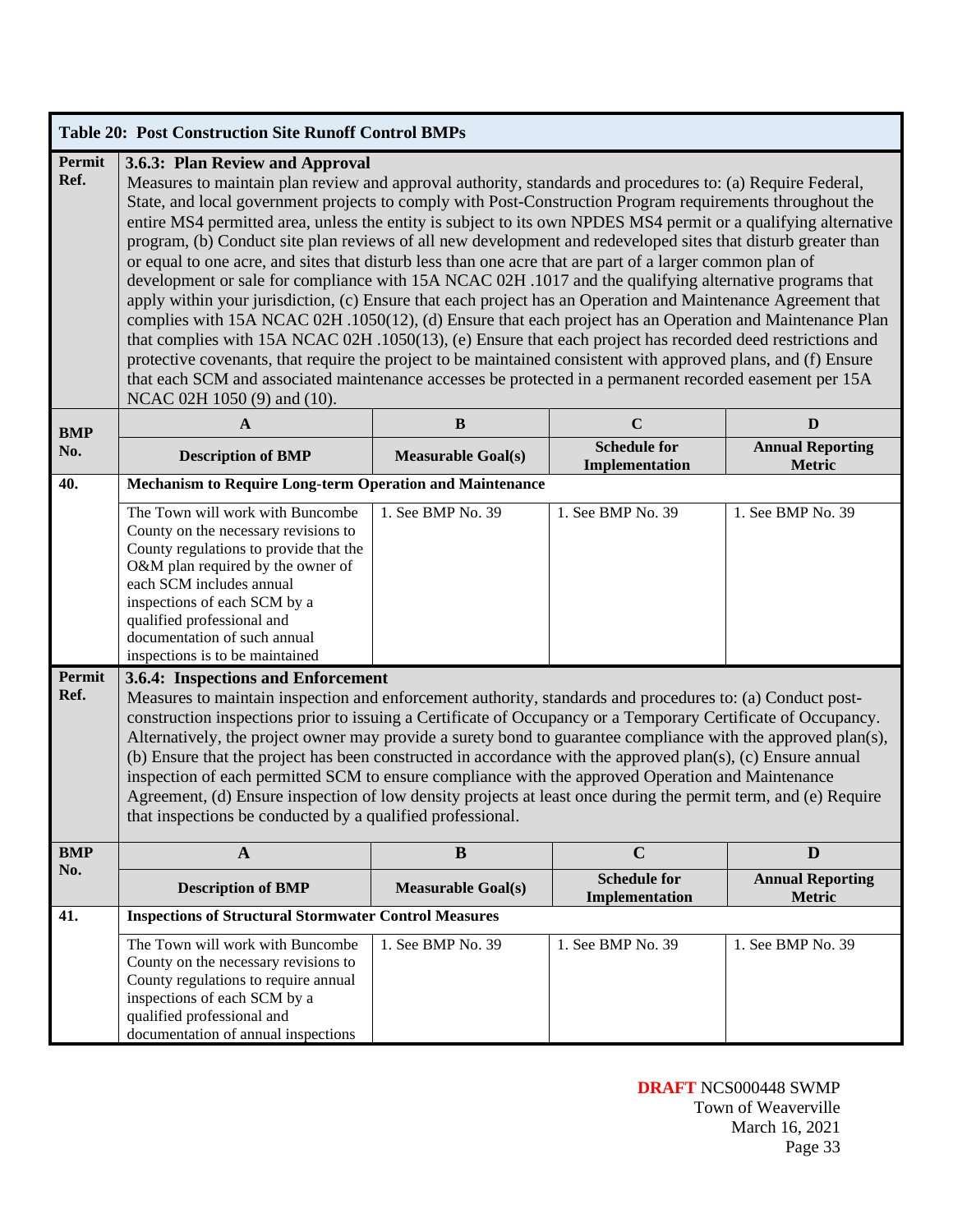|            | <b>Table 20: Post Construction Site Runoff Control BMPs</b>                                                                                                                                                                                                                                                                                                                                                                                                                            |                                                                                                      |                                             |                                                                                                      |
|------------|----------------------------------------------------------------------------------------------------------------------------------------------------------------------------------------------------------------------------------------------------------------------------------------------------------------------------------------------------------------------------------------------------------------------------------------------------------------------------------------|------------------------------------------------------------------------------------------------------|---------------------------------------------|------------------------------------------------------------------------------------------------------|
| 42.        | <b>Inspections and Maintenance of Town SCMs</b>                                                                                                                                                                                                                                                                                                                                                                                                                                        |                                                                                                      |                                             |                                                                                                      |
|            | Perform and document annual<br>inspections and maintenance of<br>existing and new Town-owned<br>structural SCMs                                                                                                                                                                                                                                                                                                                                                                        | 1. See BMP $No. 54$                                                                                  | 1. See BMP No. 54                           | 1. See BMP No. 54                                                                                    |
| 43.        | <b>Tracking of Notices of Violations and Enforcement Actions</b>                                                                                                                                                                                                                                                                                                                                                                                                                       |                                                                                                      |                                             |                                                                                                      |
|            | The Town will assist Buncombe<br>County with the development of or<br>migration to a mechanism of tracking<br>post-construction site runoff violators<br>that includes tracking by location and<br>owner, and the ability to identify<br>chronic violators                                                                                                                                                                                                                             | 1. See BMP No. 39                                                                                    | 1. See BMP No. 39                           | 1. See BMP No. 39                                                                                    |
| Permit     | 3.6.6: Fecal Coliform Reduction                                                                                                                                                                                                                                                                                                                                                                                                                                                        |                                                                                                      |                                             |                                                                                                      |
| Ref.       | Measures to control, to the maximum extent practicable, sources of fecal coliform per 15A NCAC 02H<br>$.1017(7)$ . At a minimum, the program shall include: (a) A pet waste management component, which may be<br>achieved by revising an existing litter ordinance, and (b) An on-site domestic wastewater treatment system<br>component, if applicable, which may be coordinated with local county health department, to ensure proper<br>operation and maintenance of such systems. |                                                                                                      |                                             |                                                                                                      |
| <b>BMP</b> | $\mathbf{A}$                                                                                                                                                                                                                                                                                                                                                                                                                                                                           | B                                                                                                    | $\mathbf C$                                 | D                                                                                                    |
| No.        | <b>Description of BMP</b>                                                                                                                                                                                                                                                                                                                                                                                                                                                              | <b>Measurable Goal(s)</b>                                                                            | <b>Schedule for</b><br>Implementation       | <b>Annual Reporting</b><br><b>Metric</b>                                                             |
| 44.        | <b>Pet Waste Management</b>                                                                                                                                                                                                                                                                                                                                                                                                                                                            |                                                                                                      |                                             |                                                                                                      |
|            | Review current ordinances (Code of<br>Ordinances, Chapter 4 and 22) in<br>order to determine adequacy of                                                                                                                                                                                                                                                                                                                                                                               | 1. Review existing<br>ordinances and update if<br>revision is required to                            | 1. Permit year 1                            | 1. Yes/no/status; report if<br>a revision is required and                                            |
|            | current regulation on pet waste<br>management and update ordinance if<br>required                                                                                                                                                                                                                                                                                                                                                                                                      | provide for pet waste<br>management                                                                  |                                             | if a revision is made                                                                                |
| 45.        | <b>Pet Waste Receptacles</b>                                                                                                                                                                                                                                                                                                                                                                                                                                                           |                                                                                                      |                                             |                                                                                                      |
|            | Install and maintain pet waste<br>receptacles on Town-owned streets,<br>parks and properties as deemed                                                                                                                                                                                                                                                                                                                                                                                 | 1. Inventory the pet waste<br>disposal receptacles<br>maintained by Town                             | 1. Permit year 1                            | 1.Number of pet waste<br>receptacles maintained                                                      |
|            | appropriate to encourage proper<br>disposal of pet waste                                                                                                                                                                                                                                                                                                                                                                                                                               | 2. Determine if additional<br>pet waste disposal<br>receptacles are needed<br>3.Install and maintain | 2. Permit year 2<br>3. As needed, beginning | 2. Additional receptacles<br>needed? Yes/no/status;<br>number and location<br>3. Number and location |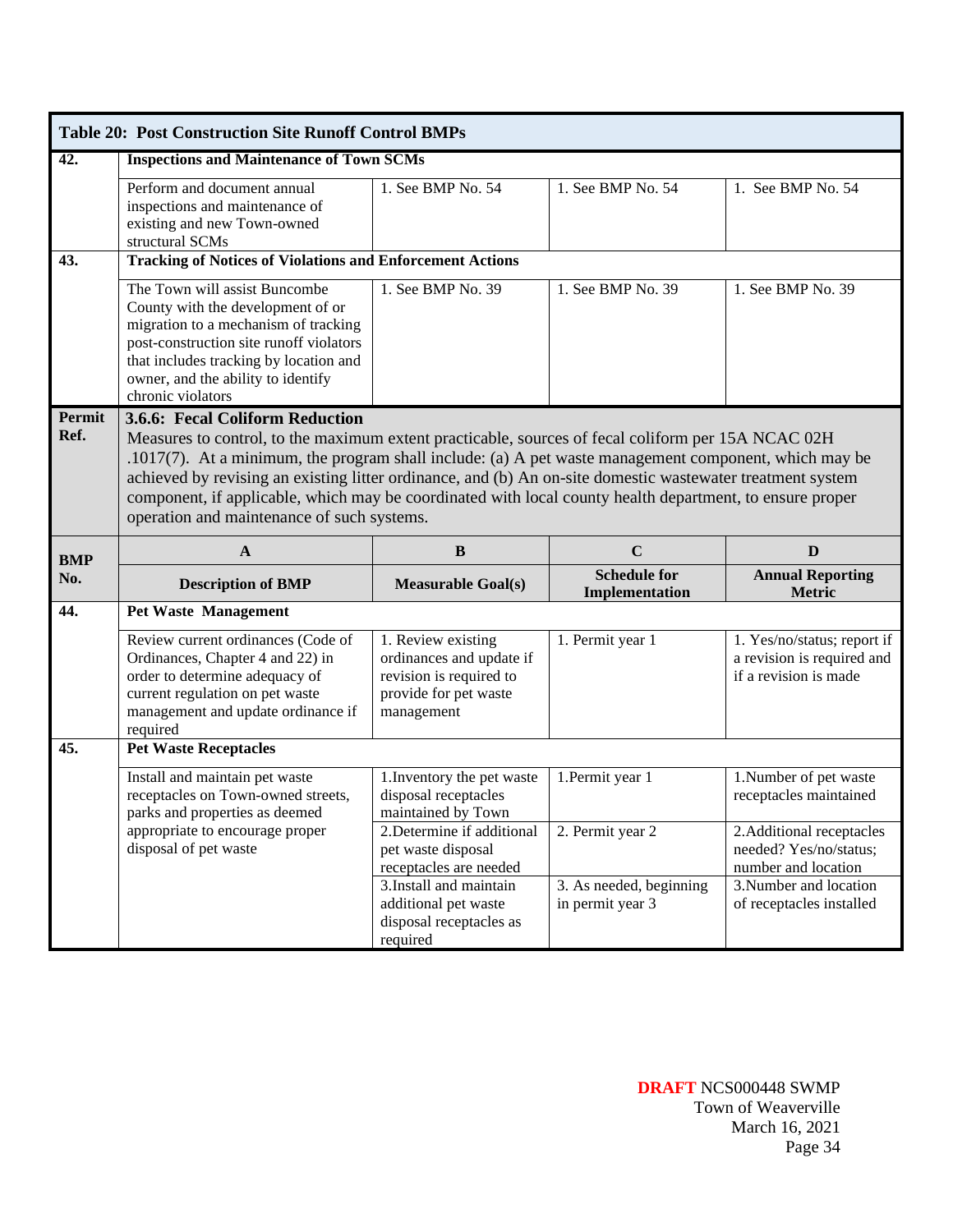#### **PART 10: POLLUTION PREVENTION AND GOOD HOUSEKEEPING PROGRAMS**

This SWMP provides a comprehensive pollution prevention and good housekeeping strategy for the Town of Weaverville municipal facilities and operations. Pollution prevention and good housekeeping is accomplished through the implementation of seven required programs, which collectively address the ultimate goal of preventing or reducing pollutant runoff from municipal operations such as parks and open space maintenance, fleet and building maintenance, new construction and land disturbances, and municipal storm sewer system maintenance.

Pollution prevention and good housekeeping for municipal operations includes the following programs:

- 1. Municipal Facilities Operation and Maintenance Program
- 2. Spill Response Program
- 3. MS4 Operation and Maintenance Program
- 4. Municipal SCM Operation and Maintenance Program
- 5. Pesticide, Herbicide and Fertilizer Management Program
- 6. Vehicle and Equipment Maintenance Program
- 7. Pavement Management Program

Spill response procedures are currently handled by the Public Works Department. All other components of the pollution prevention and good housekeeping measures are implemented by the Public Works Department. The Town already provides limited street cleaning and seasonal leaf collection services to residents but will begin to quantify and monitor for assessment. The Town of Weaverville will manage, implement and report the pollution prevention and good housekeeping BMPs as specified in Table 21 below for each required program.

|                | <b>Table 21: Pollution Prevention and Good Housekeeping BMPs</b>                                                                                                                                                                                                                                                                                                                                                                                                                                                                                            |                           |                                       |                                          |  |
|----------------|-------------------------------------------------------------------------------------------------------------------------------------------------------------------------------------------------------------------------------------------------------------------------------------------------------------------------------------------------------------------------------------------------------------------------------------------------------------------------------------------------------------------------------------------------------------|---------------------------|---------------------------------------|------------------------------------------|--|
| Permit<br>Ref. | 3.7.1: Municipal Facilities Operation and Maintenance Program<br>Measures to manage facilities that are owned and operated by the permittee and have the potential for generating polluted<br>stormwater runoff. The permittee shall maintain a current inventory of municipal facilities; perform facility inspections<br>and routine maintenance; establish specific frequencies, schedules, and standard documentation; provide staff training on<br>general stormwater awareness and implementing pollution prevention and good housekeeping practices. |                           |                                       |                                          |  |
| <b>BMP</b>     | A                                                                                                                                                                                                                                                                                                                                                                                                                                                                                                                                                           | В                         | C                                     | D                                        |  |
| No.            | <b>Description of BMP</b>                                                                                                                                                                                                                                                                                                                                                                                                                                                                                                                                   | <b>Measurable Goal(s)</b> | <b>Schedule for</b><br>Implementation | <b>Annual Reporting</b><br><b>Metric</b> |  |
| 46.            | <b>Inventory of Municipal Facilities</b>                                                                                                                                                                                                                                                                                                                                                                                                                                                                                                                    |                           |                                       |                                          |  |
|                |                                                                                                                                                                                                                                                                                                                                                                                                                                                                                                                                                             |                           |                                       |                                          |  |

**DRAFT** NCS000448 SWMP Town of Weaverville March 16, 2021 Page 35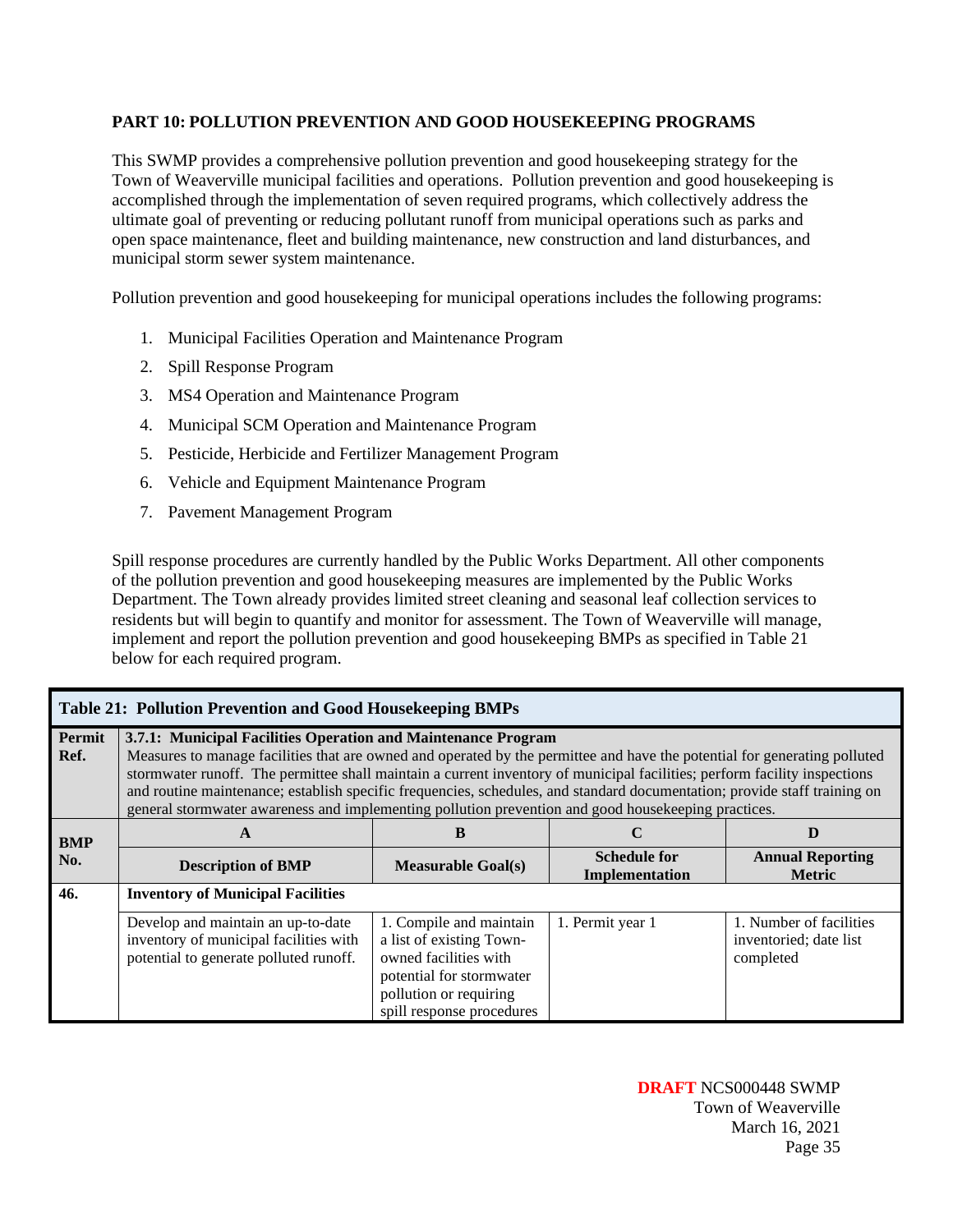|     | Table 21: Pollution Prevention and Good Housekeeping BMPs                                                                                                                                                               |                                                                                                                                                                                                                                                          |                                            |                                                                                                                        |
|-----|-------------------------------------------------------------------------------------------------------------------------------------------------------------------------------------------------------------------------|----------------------------------------------------------------------------------------------------------------------------------------------------------------------------------------------------------------------------------------------------------|--------------------------------------------|------------------------------------------------------------------------------------------------------------------------|
|     |                                                                                                                                                                                                                         | 2. Perform initial<br>inspection of facilities<br>for potential to general<br>polluted runoff or<br>requiring spill response<br>procedures (see BMP<br>No. 49) and classify<br>facilities as having high<br>or low potential for<br>stormwater pollution | 2. Permit year 2                           | 2. Number of inspections<br>performed and number of<br>facilities classified as<br>high potential and low<br>potential |
|     |                                                                                                                                                                                                                         | 3.Determine which<br>facilities required a Spill<br>Prevention Control and<br>Countermeasure (SPCC)                                                                                                                                                      | 3. Permit year 2                           | 3. Number of SPCC plans<br>required                                                                                    |
|     |                                                                                                                                                                                                                         | 4.Determine which<br>facilities require a<br>NPDES Industrial permit<br>(see BMP No. 56)                                                                                                                                                                 | 4. See BMP No. 56                          | 4. See BMP No. 56                                                                                                      |
|     |                                                                                                                                                                                                                         | 5. Update inventory as<br>needed when facilities<br>are added or closed                                                                                                                                                                                  | 5. As required                             | 5. Number of facilities<br>added/revisions made                                                                        |
| 47. | <b>Facility Inspections</b>                                                                                                                                                                                             |                                                                                                                                                                                                                                                          |                                            |                                                                                                                        |
|     | Inspection of Town facilities to<br>confirm good housekeeping practices<br>are being followed, including vehicle<br>and equipment cleaning (see BMP<br>No. 57)                                                          | 1. Establish a SOP for<br>Town facility<br>inspections, including an<br>inspection schedule,<br>inspection report<br>documentation, and<br>tracking system                                                                                               | 1. Permit year 2                           | 1. Yes/no/status                                                                                                       |
|     |                                                                                                                                                                                                                         | 2. Implement annual<br>facility inspections for<br>high stormwater<br>pollution potential<br>facilities and once per<br>permit term for low<br>potential facilities,<br>following SOP<br>established in BMP No.<br>47.1                                  | 2. Annually, beginning in<br>permit year 3 | 2. Number of inspections<br>of high potential and low<br>potential facilities<br>performed                             |
| 48. | <b>Staff Training</b>                                                                                                                                                                                                   |                                                                                                                                                                                                                                                          |                                            |                                                                                                                        |
|     | Develop or identify a staff training<br>program for general stormwater<br>pollution prevention and provide to<br>all Public Works Department<br>employees (see BMP No. 51);<br>LOSRC may be providing this<br>training. | 1. See BMP No. 51                                                                                                                                                                                                                                        | 1. See BMP No. 51                          | 1. See BMP No. 51                                                                                                      |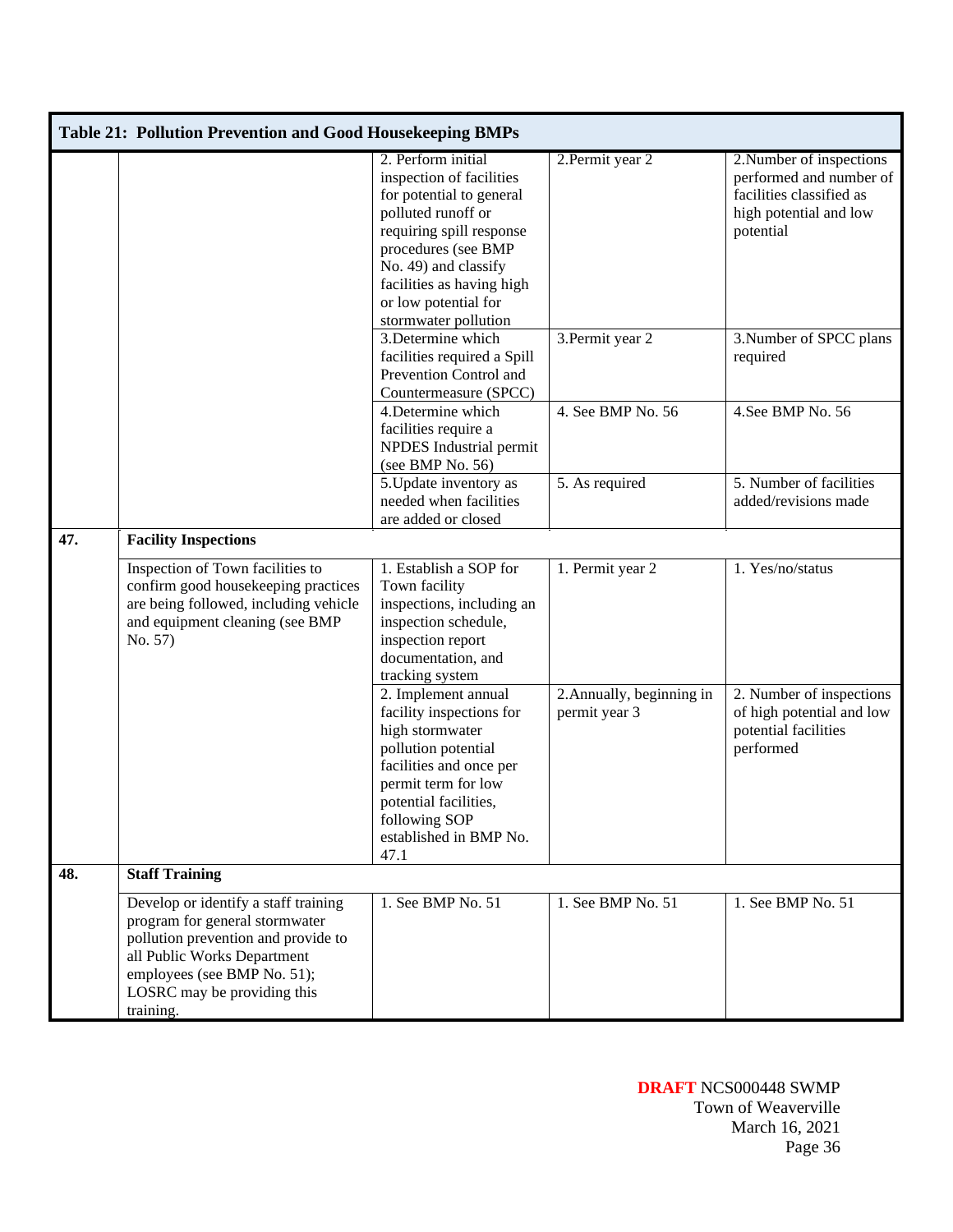|                | Table 21: Pollution Prevention and Good Housekeeping BMPs                                                                                                                                                                                                                                                                                                                                                                       |                                                                                                                                                       |                                                                     |                                                                                |  |
|----------------|---------------------------------------------------------------------------------------------------------------------------------------------------------------------------------------------------------------------------------------------------------------------------------------------------------------------------------------------------------------------------------------------------------------------------------|-------------------------------------------------------------------------------------------------------------------------------------------------------|---------------------------------------------------------------------|--------------------------------------------------------------------------------|--|
| Permit<br>Ref. | 3.7.2: Spill Response Program<br>Measures for facilities and operations that store and/or use materials that have the potential to contaminate stormwater<br>runoff if spilled. The permittee shall maintain written spill response procedures and train staff on spill response<br>procedures.                                                                                                                                 |                                                                                                                                                       |                                                                     |                                                                                |  |
| <b>BMP</b>     | $\mathbf{A}$                                                                                                                                                                                                                                                                                                                                                                                                                    | $\, {\bf B}$                                                                                                                                          | $\mathbf C$                                                         | D                                                                              |  |
| No.            | <b>Description of BMP</b>                                                                                                                                                                                                                                                                                                                                                                                                       | <b>Measurable Goal(s)</b>                                                                                                                             | <b>Schedule for</b><br>Implementation                               | <b>Annual Reporting</b><br><b>Metric</b>                                       |  |
| 49.            | <b>Inventory of Facilities with Spill Potential</b>                                                                                                                                                                                                                                                                                                                                                                             |                                                                                                                                                       |                                                                     |                                                                                |  |
|                | Develop and maintain a list of Town<br>facilities and operations storing<br>materials that would be a pollutant if                                                                                                                                                                                                                                                                                                              | 1. Compile list of Town<br>facilities and operations<br>with spill potential                                                                          | 1. Permit year 1                                                    | 1. Number of facilities or<br>operations identified;<br>date list is completed |  |
|                | spilled and introduced into the<br>stormwater system and classify by<br>hazard and quantity (see BMP No.<br>46.2)                                                                                                                                                                                                                                                                                                               | 2. Update list as facilities<br>or operations are<br>changed                                                                                          | 2. When necessitated by<br>changes in facilities or<br>operations   | 2. Number of additions<br>or revisions made                                    |  |
| 50.            | <b>Spill Response Procedures</b>                                                                                                                                                                                                                                                                                                                                                                                                |                                                                                                                                                       |                                                                     |                                                                                |  |
|                | Develop and maintain spill response<br>procedures, and train appropriate                                                                                                                                                                                                                                                                                                                                                        | 1. Develop SOP for spill<br>response procedures                                                                                                       | 1. Permit year 1                                                    | 1. Date SOP<br>implemented                                                     |  |
|                | staff                                                                                                                                                                                                                                                                                                                                                                                                                           | 2. Train existing and new<br>Town staff with spill<br>responsibilities in spill<br>response procedures                                                | 2. Permit year 1, and as<br>required                                | 2. Number of staff<br>trained                                                  |  |
|                |                                                                                                                                                                                                                                                                                                                                                                                                                                 | 3. Review and update<br>specific spill response<br>procedures for Town<br>facilities and operation<br>with potential to produce<br>high hazard spills | 3. Permit year 2,<br>following completion of<br><b>BMP</b> No. 49.1 | 3. Number of additions<br>or revisions made                                    |  |
|                |                                                                                                                                                                                                                                                                                                                                                                                                                                 | 4. Train staff at facilities<br>with potential for high<br>hazard spills in first<br>response actions and<br>reporting procedures                     | 4. Annually once BMP<br>No. 49.1 and No. 50.1<br>are completed      | 4. Number of staff<br>trained                                                  |  |
|                |                                                                                                                                                                                                                                                                                                                                                                                                                                 | 5. Review and update<br>SOP as facilities and<br>operations are changed                                                                               | 5. As required                                                      | 5. Number of additions<br>or revisions made                                    |  |
| Permit<br>Ref. | 3.7.3: MS4 Operation and Maintenance Program<br>Measures to minimize pollutants in the stormwater collection system. The permittee shall provide operation and<br>maintenance staff training on stormwater awareness and pollution prevention, perform MS4 inspections, maintain the<br>collection system including catch basins and conveyances; and establish specific frequencies, schedules, and standard<br>documentation. |                                                                                                                                                       |                                                                     |                                                                                |  |
| <b>BMP</b>     | $\mathbf{A}$                                                                                                                                                                                                                                                                                                                                                                                                                    | $\, {\bf B}$                                                                                                                                          | $\mathbf C$                                                         | D                                                                              |  |
| No.            | <b>Description of BMP</b>                                                                                                                                                                                                                                                                                                                                                                                                       | <b>Measurable Goal(s)</b>                                                                                                                             | <b>Schedule for</b><br>Implementation                               | <b>Annual Reporting</b><br><b>Metric</b>                                       |  |
| 51.            | <b>Staff Training</b>                                                                                                                                                                                                                                                                                                                                                                                                           |                                                                                                                                                       |                                                                     |                                                                                |  |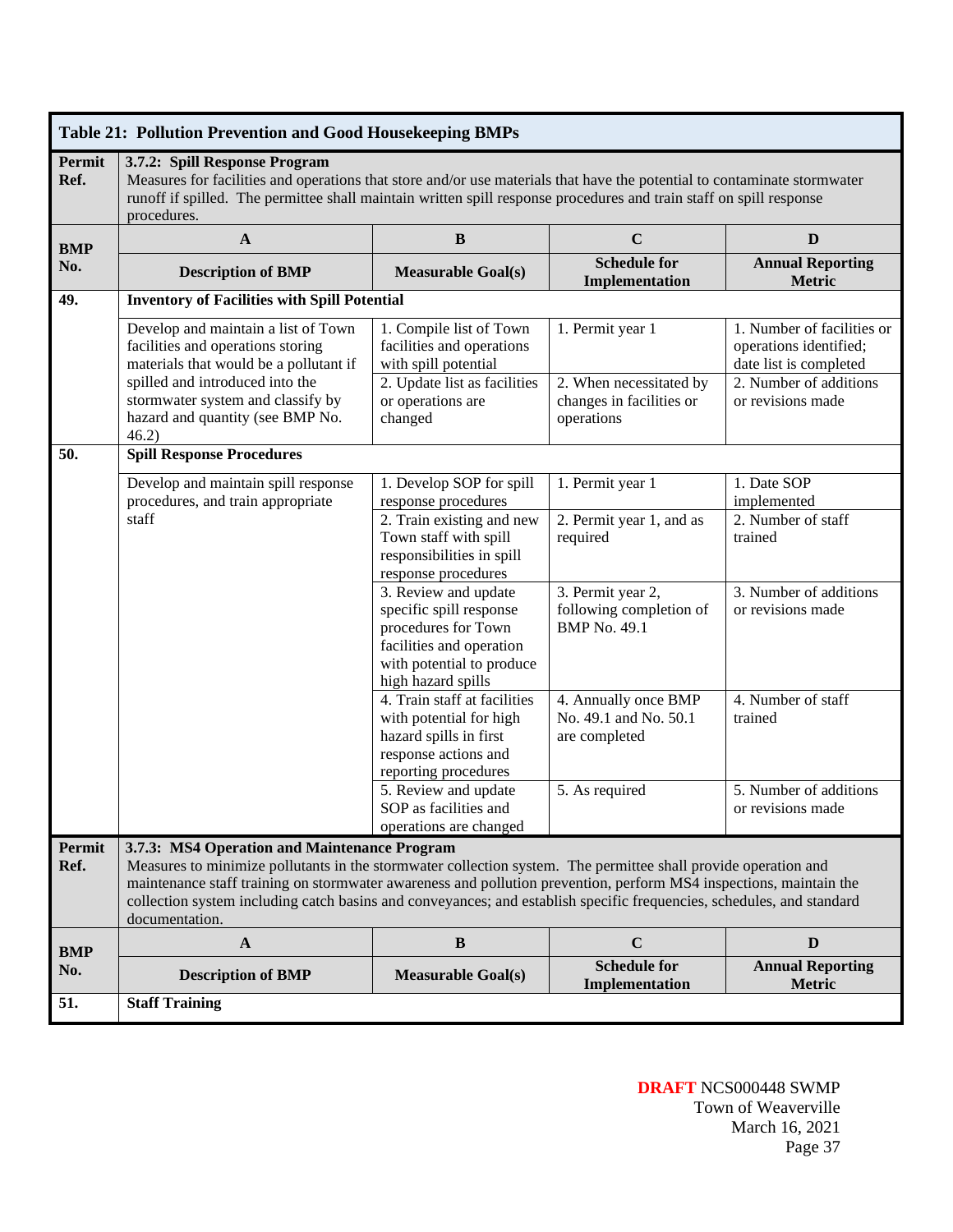|            | Table 21: Pollution Prevention and Good Housekeeping BMPs                                                                                                                                                                                                                                                                                            |                                                                                                                                                                              |                                                                                                                                    |                                                           |
|------------|------------------------------------------------------------------------------------------------------------------------------------------------------------------------------------------------------------------------------------------------------------------------------------------------------------------------------------------------------|------------------------------------------------------------------------------------------------------------------------------------------------------------------------------|------------------------------------------------------------------------------------------------------------------------------------|-----------------------------------------------------------|
|            | Develop or identify a staff training<br>program for general stormwater<br>pollution prevention and provide to                                                                                                                                                                                                                                        | 1. Develop or identify an<br>appropriate training<br>program                                                                                                                 | 1. Permit year 2                                                                                                                   | 1. Yes/no/status                                          |
|            | Public Works Department and other<br>appropriate staff. LOSRC may be<br>providing this training.                                                                                                                                                                                                                                                     | 2. Provide training for all<br>existing and new Public<br>Works employees                                                                                                    | 2. Annually, beginning in<br>permit year 3                                                                                         | 2. Number of staff<br>trained and topics from<br>training |
| 52.        | <b>MS4 System Inspections and Maintenance</b>                                                                                                                                                                                                                                                                                                        |                                                                                                                                                                              |                                                                                                                                    |                                                           |
|            | Develop a proactive plan for MS4<br>system maintenance which requires<br>regular inspections and maintenance                                                                                                                                                                                                                                         | 1. Develop a SOP that<br>includes proactive<br>inspection schedules,<br>standard documentation,<br>staff responsibilities, and<br>proper maintenance<br>training             | 1. Permit year 2                                                                                                                   | 1. Yes/no/status                                          |
|            |                                                                                                                                                                                                                                                                                                                                                      | 2. Develop an inspection<br>and maintenance<br>tracking system to be<br>used in accordance with<br>the SOP and to identify<br>"hot spot" locations for<br>system maintenance | 2. Permit year 2                                                                                                                   | 2. Yes/no/status                                          |
|            |                                                                                                                                                                                                                                                                                                                                                      | 3. Perform regular<br>inspections in<br>accordance with the SOP                                                                                                              | 3. Following schedule<br>established in SOP, once<br>SOP and tracking system<br>(see BMP No. 52.1 and<br>No. 52.2) are established | 3. Number of inspections<br>documented                    |
|            |                                                                                                                                                                                                                                                                                                                                                      | 4. Verify, document, and<br>prioritize maintenance<br>activities identified by<br>inspections or citizen<br>reports                                                          | 4. Continuously, as<br>potential maintenance<br>activities are identified                                                          | 4. Number of<br>maintenance activities<br>performed       |
| Permit     | 3.7.4: Municipal SCM Operation and Maintenance Program                                                                                                                                                                                                                                                                                               |                                                                                                                                                                              |                                                                                                                                    |                                                           |
| Ref.       | Measures to manage municipally-owned, operated, and/or maintained structural SCMs that are installed for compliance<br>with the permittee's post-construction program. The permittee shall maintain a current inventory of SCMs, perform SCM<br>inspections and maintenance, and shall establish specific frequencies, schedules, and documentation. |                                                                                                                                                                              |                                                                                                                                    |                                                           |
| <b>BMP</b> | A                                                                                                                                                                                                                                                                                                                                                    | $\, {\bf B}$                                                                                                                                                                 | $\mathbf C$                                                                                                                        | D                                                         |
| No.        | <b>Description of BMP</b>                                                                                                                                                                                                                                                                                                                            | <b>Measurable Goal(s)</b>                                                                                                                                                    | <b>Schedule for</b><br>Implementation                                                                                              | <b>Annual Reporting</b><br><b>Metric</b>                  |
| 53.        | <b>Inventory and Mapping of Municipal Structural SCMs</b>                                                                                                                                                                                                                                                                                            |                                                                                                                                                                              |                                                                                                                                    |                                                           |
|            | Develop and maintain a current<br>inventory of Town-owned structural<br>SCMs and reflect those structures on<br>the Town's MS4 map; develop and<br>maintain an operation and                                                                                                                                                                         | 1. Create an inventory of<br>existing Town-owned<br>SCMs with information<br>including type, year<br>built, date last inspected,<br>and maintenance actions                  | 1. Permit year 1                                                                                                                   | 1. Number of Town<br>structural SCMs                      |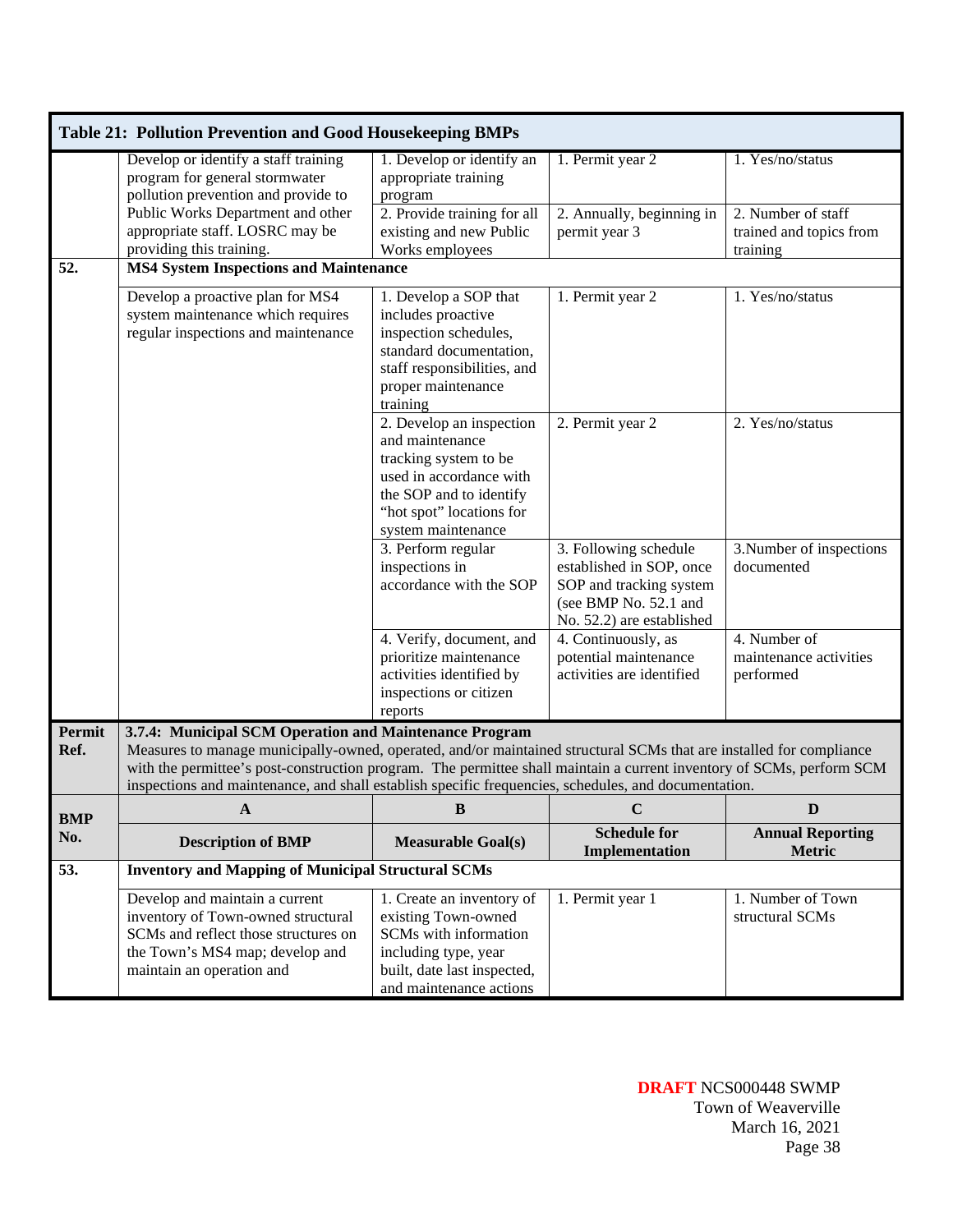|                | <b>Table 21: Pollution Prevention and Good Housekeeping BMPs</b>                                                                                                                                                                                                                                                                         |                                                                                       |                                                                           |                                                                                                                                                                   |
|----------------|------------------------------------------------------------------------------------------------------------------------------------------------------------------------------------------------------------------------------------------------------------------------------------------------------------------------------------------|---------------------------------------------------------------------------------------|---------------------------------------------------------------------------|-------------------------------------------------------------------------------------------------------------------------------------------------------------------|
|                | maintenance program for the Town-<br>owned structural SCMs                                                                                                                                                                                                                                                                               | 2. Locate and add Town-<br>owned SCMs to the MS4<br>map with type of SCM<br>indicated | 2. Permit year 2                                                          | 2. Yes/no/status                                                                                                                                                  |
|                |                                                                                                                                                                                                                                                                                                                                          | 3. Develop O&M Plans<br>for all Town-owned<br><b>SCMs</b>                             | 3. Permit year 2                                                          | 3. Yes/no/status                                                                                                                                                  |
|                |                                                                                                                                                                                                                                                                                                                                          | 4. Update the MS4 map<br>as new Town-owned<br>SCMs are constructed                    | 4. Annually, once BMP<br>No. 49.1 (see also BMP<br>No. 49.2) is completed | 4. Note annually whether<br>new Town-owned SCMs<br>were added; if any are<br>added, note number and<br>type added as well as<br>number and type of<br>SCMs mapped |
|                |                                                                                                                                                                                                                                                                                                                                          | 5. Update O&M plans as<br>needed for new Town<br>development                          | 5. As required                                                            | 5. Date of updates                                                                                                                                                |
| 54.            | <b>Inspections and Maintenance of Town SCMs</b>                                                                                                                                                                                                                                                                                          |                                                                                       |                                                                           |                                                                                                                                                                   |
|                | Perform and document annual<br>inspections and maintenance of<br>existing and new Town-owned<br>structural SCMs                                                                                                                                                                                                                          | 1. Maintain NC SCM<br>Inspections and<br>Certification for<br>appropriate personnel   | 1. Continuously,<br>beginning in permit year<br>$\overline{2}$            | 1. Number of staff<br>members with active<br>certifications                                                                                                       |
|                |                                                                                                                                                                                                                                                                                                                                          | 2. Develop SCM<br>inspection form                                                     | 2. Permit year 2                                                          | 2. Yes/no/status                                                                                                                                                  |
|                |                                                                                                                                                                                                                                                                                                                                          | 3. Develop an SCM<br>inspection tracking<br>document (see BMP No.<br>53)              | 3. Permit year 2                                                          | 3. Yes/no/status                                                                                                                                                  |
|                |                                                                                                                                                                                                                                                                                                                                          | 4. Inspect each SCM<br>device using SCM<br>inspection form                            | 5. Annually, beginning<br>year 3                                          | 4. Number of SCMs<br>inspected, number<br>passing inspection,<br>number requiring<br>maintenance                                                                  |
|                |                                                                                                                                                                                                                                                                                                                                          | 5. Perform maintenance<br>tasks identified in<br>inspections                          | 5. As required                                                            | 5. Number of SCMs<br>maintained                                                                                                                                   |
| Permit<br>Ref. | 3.7.5: Pesticide, Herbicide and Fertilizer Management Program<br>Measures to minimize water quality impacts from the use of landscape chemicals. The permittee shall provide routine<br>pollution prevention and chemical use, storage and handling training, and shall ensure compliance with permits and<br>applicator certifications. |                                                                                       |                                                                           |                                                                                                                                                                   |
| <b>BMP</b>     | $\mathbf{A}$                                                                                                                                                                                                                                                                                                                             | $\, {\bf B}$                                                                          | $\mathbf C$                                                               | D                                                                                                                                                                 |
| No.            | <b>Description of BMP</b>                                                                                                                                                                                                                                                                                                                | <b>Measurable Goal(s)</b>                                                             | <b>Schedule for</b><br>Implementation                                     | <b>Annual Reporting</b><br><b>Metric</b>                                                                                                                          |
| 55.            | <b>Pesticide, Herbicide and Fertilizer Application Training</b>                                                                                                                                                                                                                                                                          |                                                                                       |                                                                           |                                                                                                                                                                   |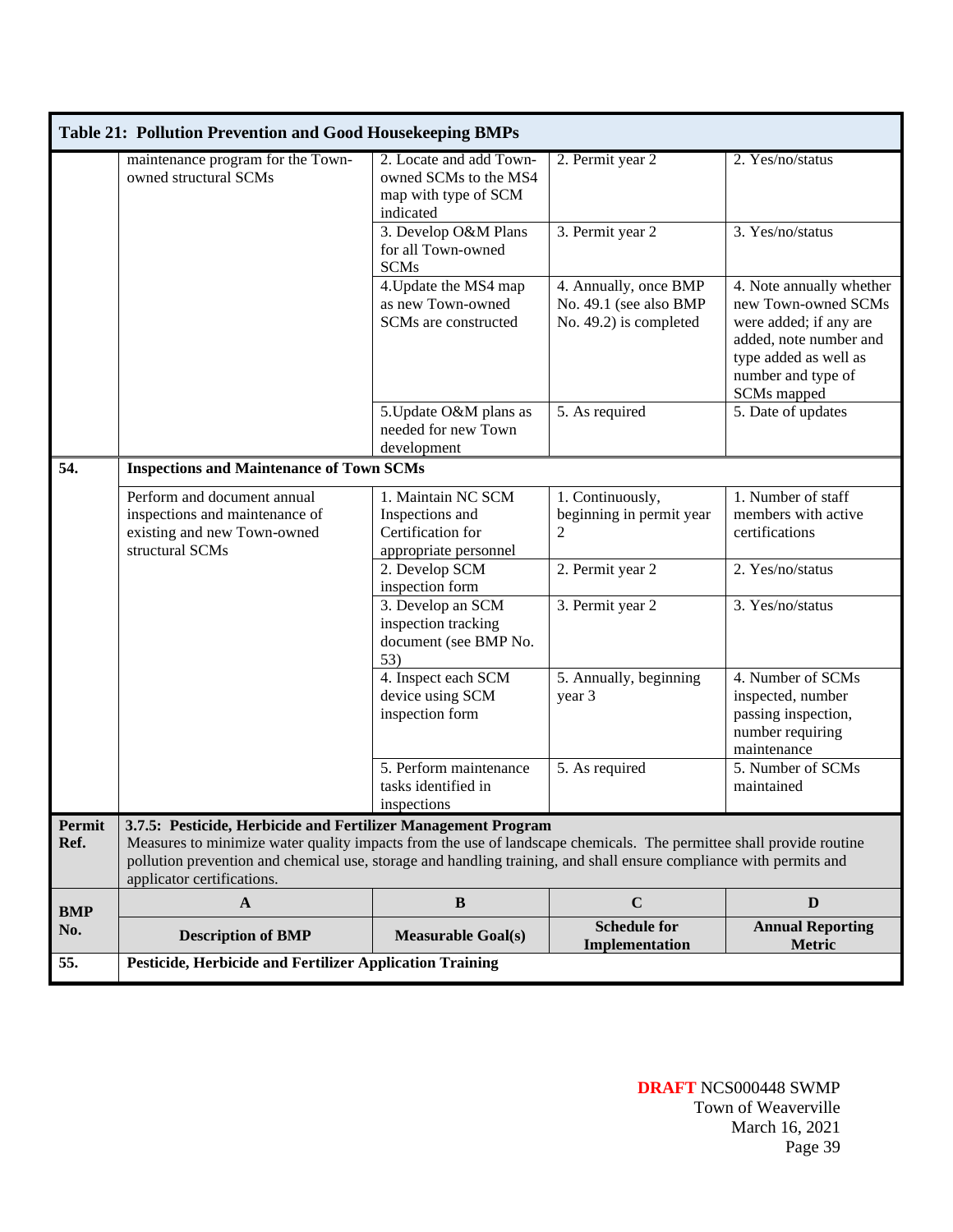|                | <b>Table 21: Pollution Prevention and Good Housekeeping BMPs</b>                                                                                                                                                                                                                                                                                                                                                                                                                                                       |                                                                                                                                                                         |                                                                                                |                                                                                      |
|----------------|------------------------------------------------------------------------------------------------------------------------------------------------------------------------------------------------------------------------------------------------------------------------------------------------------------------------------------------------------------------------------------------------------------------------------------------------------------------------------------------------------------------------|-------------------------------------------------------------------------------------------------------------------------------------------------------------------------|------------------------------------------------------------------------------------------------|--------------------------------------------------------------------------------------|
|                | Develop or identify a training<br>program for employees that apply<br>landscape chemicals in order to<br>minimize water quality impacts from<br>pesticides, herbicides, and fertilizers.                                                                                                                                                                                                                                                                                                                               | 1. Maintain Right-of-<br>Way Pest Control, Public<br>Health Control, and<br>Ornamental & Turf Pest<br>Control applicator<br>certifications for<br>appropriate personnel | 1. Continuously                                                                                | 1. Yes/no/status                                                                     |
|                |                                                                                                                                                                                                                                                                                                                                                                                                                                                                                                                        | 2. Develop or identify<br>pollution prevention, and<br>chemical use, storage,<br>and handling training<br>program                                                       | 2. Permit year 2                                                                               | 2. Yes/no/status                                                                     |
|                |                                                                                                                                                                                                                                                                                                                                                                                                                                                                                                                        | 3. Provide existing and<br>new staff training in<br>pollution prevention, and<br>chemical use, storage,<br>and handling                                                 | 3. Annually, beginning in<br>permit year 3                                                     | 3. Number of staff<br>trained and topics<br>covered                                  |
| Permit<br>Ref. | 3.7.6: Vehicle and Equipment Maintenance Program<br>Measures to prevent and minimize contamination of stormwater runoff from areas used for municipal vehicle and<br>equipment maintenance and/or cleaning. The permittee shall ensure that municipal industrial facilities subject to NPDES<br>industrial permitting comply with those permit requirements, provide routine pollution prevention training to staff,<br>perform routine inspections, and establish specific frequencies, schedules, and documentation. |                                                                                                                                                                         |                                                                                                |                                                                                      |
| <b>BMP</b>     | $\mathbf{A}$                                                                                                                                                                                                                                                                                                                                                                                                                                                                                                           | $\, {\bf B}$                                                                                                                                                            | $\mathbf C$                                                                                    | D                                                                                    |
| No.            | <b>Description of BMP</b>                                                                                                                                                                                                                                                                                                                                                                                                                                                                                              | <b>Measurable Goal(s)</b>                                                                                                                                               | <b>Schedule for</b><br>Implementation                                                          | <b>Annual Reporting</b><br><b>Metric</b>                                             |
| 56.            | <b>NPDES Industrial Permit Compliance</b>                                                                                                                                                                                                                                                                                                                                                                                                                                                                              |                                                                                                                                                                         |                                                                                                |                                                                                      |
|                | Ensure that NPDES industrial permit<br>compliance occurs at all applicable<br>Town-owned sites                                                                                                                                                                                                                                                                                                                                                                                                                         | 1. Review Town<br>facilities inventory to<br>determine if any facilities<br>requires a NPDES<br><b>Industrial Permit</b>                                                | 1. Permit year 2                                                                               | 1. Number of facilities<br>determined to require a<br><b>NPDES</b> Industrial Permit |
|                |                                                                                                                                                                                                                                                                                                                                                                                                                                                                                                                        | 2. Apply for or renew all<br><b>NPDES</b> industrial<br>permits that are<br>necessary for compliance                                                                    | 2. Permit year 3 if<br>necessary following<br>review of facilities,<br>continuously thereafter | 2. Report number of<br>active, renewed, or new<br>permits received                   |
|                |                                                                                                                                                                                                                                                                                                                                                                                                                                                                                                                        | 3.Develop a Town<br>industrial facility<br>inspection form                                                                                                              | 3. As required                                                                                 | 3. Yes/no/status                                                                     |
|                |                                                                                                                                                                                                                                                                                                                                                                                                                                                                                                                        | 4. Perform facility<br>inspections for                                                                                                                                  | 4. As required                                                                                 | 4. Number of inspections<br>performed                                                |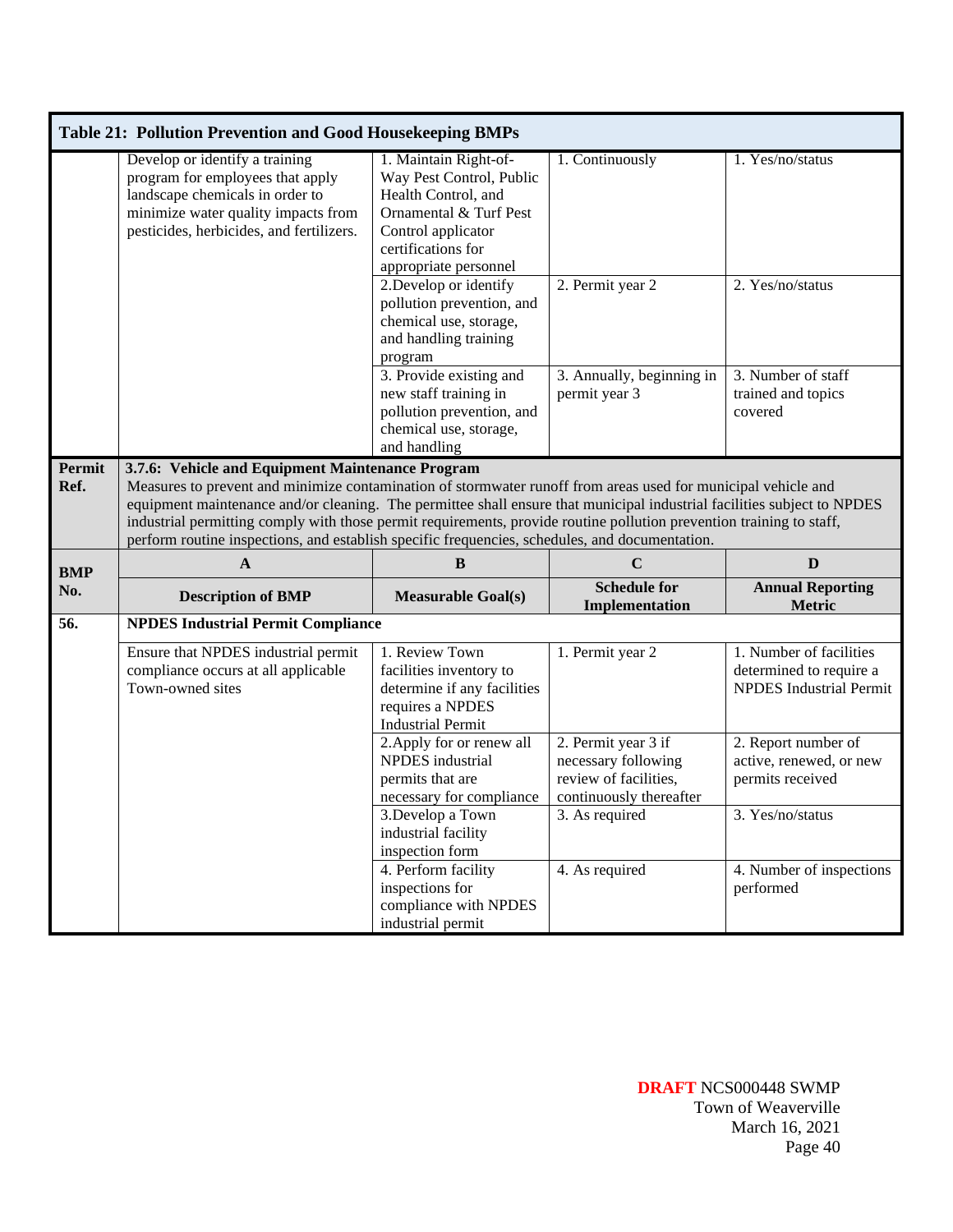| Table 21: Pollution Prevention and Good Housekeeping BMPs |                                                                                                                                                                                                                                                                                                                                                                                                        |                                                                                                                                                                    |                                                                   |                                                                                                          |  |  |  |
|-----------------------------------------------------------|--------------------------------------------------------------------------------------------------------------------------------------------------------------------------------------------------------------------------------------------------------------------------------------------------------------------------------------------------------------------------------------------------------|--------------------------------------------------------------------------------------------------------------------------------------------------------------------|-------------------------------------------------------------------|----------------------------------------------------------------------------------------------------------|--|--|--|
|                                                           |                                                                                                                                                                                                                                                                                                                                                                                                        | 5. Establish NPDES<br><b>Industrial Permit</b><br>tracking mechanism to<br>document Town facilities<br>with permit, permit<br>expiration dates, and<br>inspections | 5. As required                                                    | 5. Yes/no/status                                                                                         |  |  |  |
| 57.                                                       | Vehicle and Equipment Cleaning and Maintenance Facility Inspection                                                                                                                                                                                                                                                                                                                                     |                                                                                                                                                                    |                                                                   |                                                                                                          |  |  |  |
|                                                           | Perform routine inspections as part of<br>general facility inspections (see BMP<br>No. 47) to ensure that vehicle and<br>equipment facilities are following<br>proper procedures to minimize water<br>quality impacts from vehicle and                                                                                                                                                                 | 1. Develop an inspection<br>checklist<br>2. Perform inspections<br>using inspection<br>checklist and notify<br>facility manager of any                             | 1. Permit year 2<br>2. Bi-annually, beginning<br>in permit year 3 | 1. Yes/no/status<br>2. Number of<br>inspections, number of<br>facilities requiring<br>corrective actions |  |  |  |
|                                                           | equipment cleaning and maintenance                                                                                                                                                                                                                                                                                                                                                                     | corrective actions<br>required                                                                                                                                     |                                                                   |                                                                                                          |  |  |  |
|                                                           |                                                                                                                                                                                                                                                                                                                                                                                                        | 3. Perform re-inspections<br>of any facility that<br>required corrective<br>action                                                                                 | 3. As required based on<br>corrective actions issued              | 3. Number of facilities<br>requiring corrective<br>action, number of<br>resolutions                      |  |  |  |
| 58.                                                       | <b>Staff Training</b>                                                                                                                                                                                                                                                                                                                                                                                  |                                                                                                                                                                    |                                                                   |                                                                                                          |  |  |  |
|                                                           | Develop or identify a staff training<br>program for general stormwater<br>pollution prevention and provide to<br>employees working in vehicle<br>maintenance and cleaning areas.<br>LOSRC may provide this training.                                                                                                                                                                                   | 1. See BMP No. 51                                                                                                                                                  | See BMP No. 51                                                    | See BMP No. 51                                                                                           |  |  |  |
| Permit<br>Ref.                                            | 3.7.7: Pavement Management Program<br>Measures to reduce pollutants in stormwater runoff from municipally-owned streets, roads, and parking lots within the<br>permittee's corporate limits. The permittee shall implement measures to control litter, leaves, debris, particulate and fluid<br>pollutants associated with vehicles, and establish specific frequencies, schedules, and documentation. |                                                                                                                                                                    |                                                                   |                                                                                                          |  |  |  |
| <b>BMP</b>                                                | A                                                                                                                                                                                                                                                                                                                                                                                                      | B                                                                                                                                                                  | $\mathbf C$                                                       | D                                                                                                        |  |  |  |
| No.                                                       | <b>Description of BMP</b>                                                                                                                                                                                                                                                                                                                                                                              | <b>Measurable Goal(s)</b>                                                                                                                                          | <b>Schedule for</b><br>Implementation                             | <b>Annual Reporting</b><br><b>Metric</b>                                                                 |  |  |  |
| 59.                                                       | <b>Street Cleaning</b>                                                                                                                                                                                                                                                                                                                                                                                 |                                                                                                                                                                    |                                                                   |                                                                                                          |  |  |  |
|                                                           | Perform periodic street cleaning<br>activities in order to reduce pollutants<br>from Town-owned and maintained<br>streets                                                                                                                                                                                                                                                                              | 1. Develop a SOP<br>including a schedule and<br>plan to document street<br>cleaning activities                                                                     | 1. Permit year 3                                                  | 1. Yes/no/status                                                                                         |  |  |  |
|                                                           |                                                                                                                                                                                                                                                                                                                                                                                                        | 2. Implement SOP and<br>document activities                                                                                                                        | 2. Permit year 3                                                  | 2. Total number of<br>culverts, storm drain<br>intakes, street miles<br>cleaned                          |  |  |  |
| 60.                                                       | <b>Leaf Collection</b>                                                                                                                                                                                                                                                                                                                                                                                 |                                                                                                                                                                    |                                                                   |                                                                                                          |  |  |  |